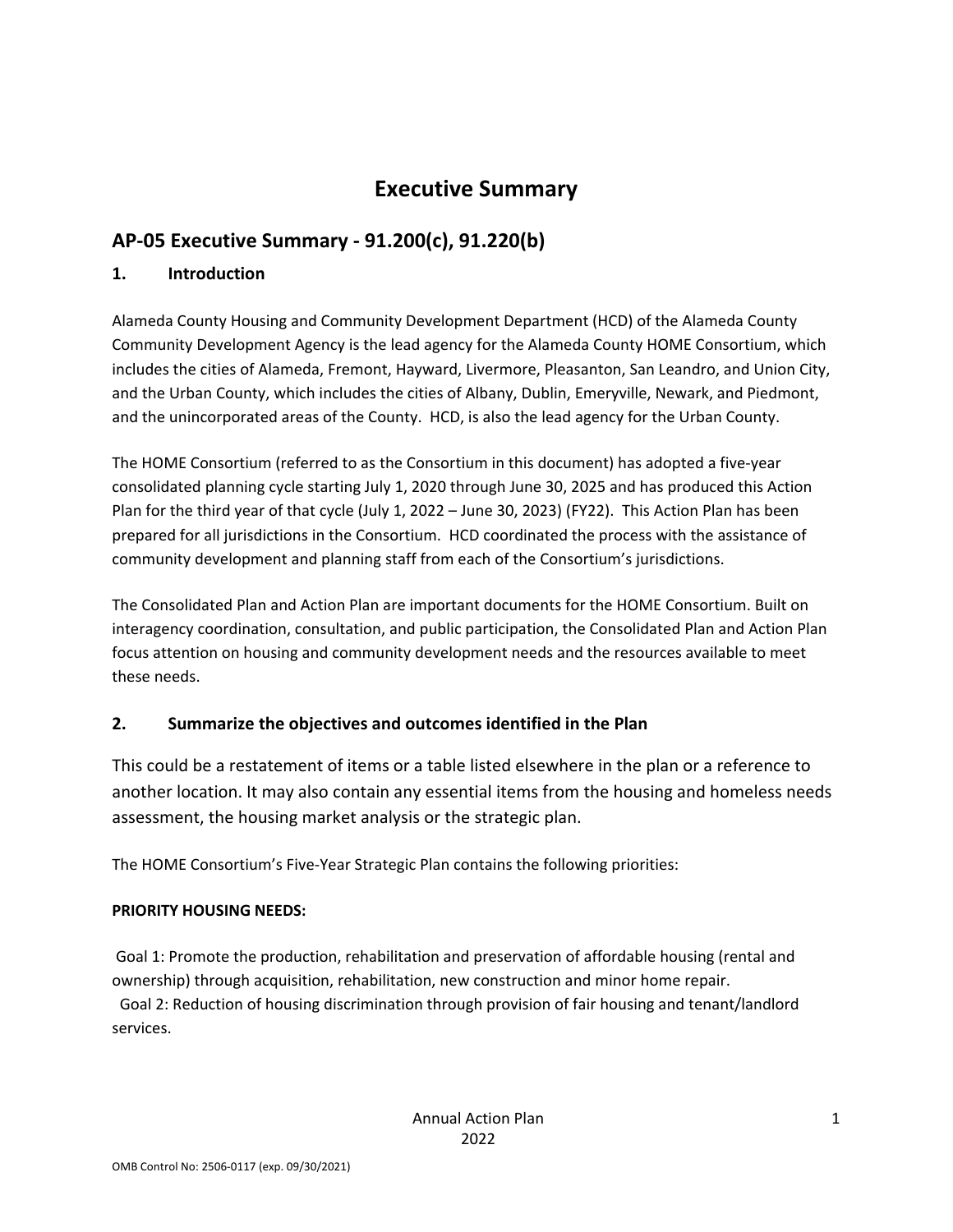Goal 3: Use resources to assist low‐income residents make rental assistance payments in response to COVID‐19.

#### **PRIORITY HOMELESS NEEDS:**

Goal 1: Use resources to end homelessness by funding and supporting homeless services programs.

#### **PRIORITY SUPPORTIVE HOUSING NEEDS:**

Goal 1: Increase the availability of services enriched housing for persons with special needs by supporting acquisition and new construction of housing units.

#### **COMMUNITY DEVELOPMENT NEEDS:**

Goal 1: Make improvements, including ADA accessibility and rehabilitation to public facilities, such as curbs and sidewalks, neighborhood parks and recreational improvements, homeless facilities and other public facilities/community centers.

Goal 2: Fund economic development, micro-enterprise and on-the-job training.

Goal 3: Support the public services program for low income residents, preserving safety net services for families and individuals who are vulnerable or "in‐crisis."

#### **3. Evaluation of past performance**

This is an evaluation of past performance that helped lead the grantee to choose its goals or projects.

This is an evaluation of past performance that helped lead the grantee to choose its goals or projects.

An evaluation of FY20 activities was developed for public comment in September 2021. Accomplishments for FY20 activities were included in the FY20 CAPER that was released for public comment in early September 2021. Please refer to prior year CAPERs for an evaluation of past performance. The CAPER for FY21/22 will be completed in September 2022.

### **4. Summary of Citizen Participation Process and consultation process**

Summary from citizen participation section of plan.

Summary from citizen participation section of plan.

Annual Action Plan Community participation is a very important part of the Action Plan development process. A pre‐draft public hearing on the Action Plan took place on January 11, 2022 at the Alameda County Housing and Community Development Advisory Committee's (HCDAC) Zoom meeting to present an overview of the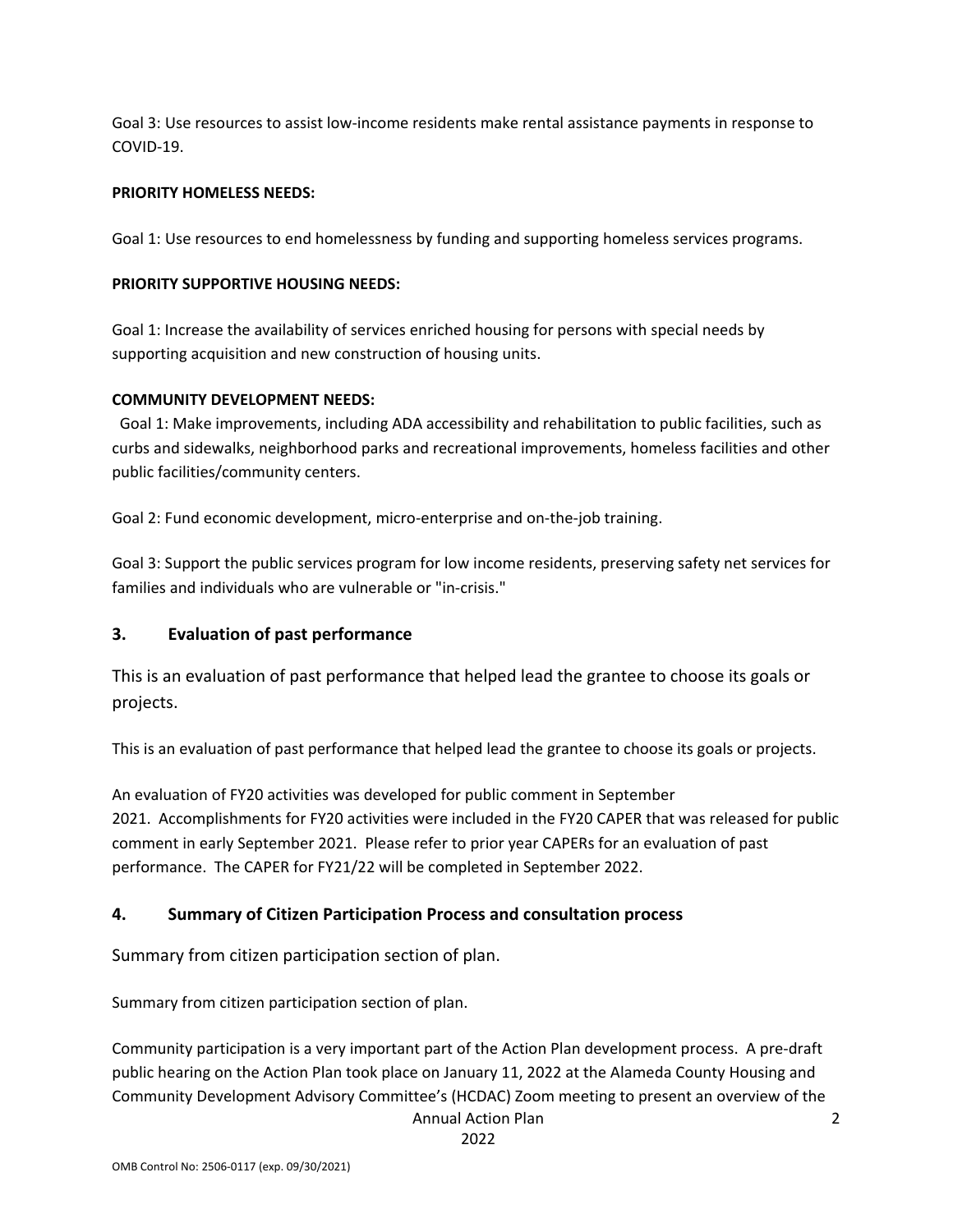Action Plan, and review and solicit input on the housing and community development needs in the HOME Consortium. The HCDAC is composed of citizens who have been appointed by members of the Alameda County Board of Supervisors, live in the County and have an interest in community development. The meeting was held in the evening via Zoom to allow working people to attend and participate. No comments were received at this meeting.

The 30-day public comment period for the Action Plan required by HUD, will take place from April 9, 2022 through May 9, 2022. Public Notices will be placed in all Bay Area Newspaper Group (BANG) newspapers in Alameda County (Alameda Times Star, Oakland Tribune, Hayward Daily Review, Fremont Argus and the Tri‐Valley Herald). Public Notices will also be placed on each jurisdiction's website. At the Zoom public hearing, HCD staff will present the staff report regarding the Action Plan. Committee members can ask questions of staff, the public is then asked to make comments.

## **5. Summary of public comments**

This could be a brief narrative summary or reference an attached document from the Citizen Participation section of the Con Plan.

No public comments to date have been received on the Action Plan.

## **6. Summary of comments or views not accepted and the reasons for not accepting them**

N/A

## **7. Summary**

N/A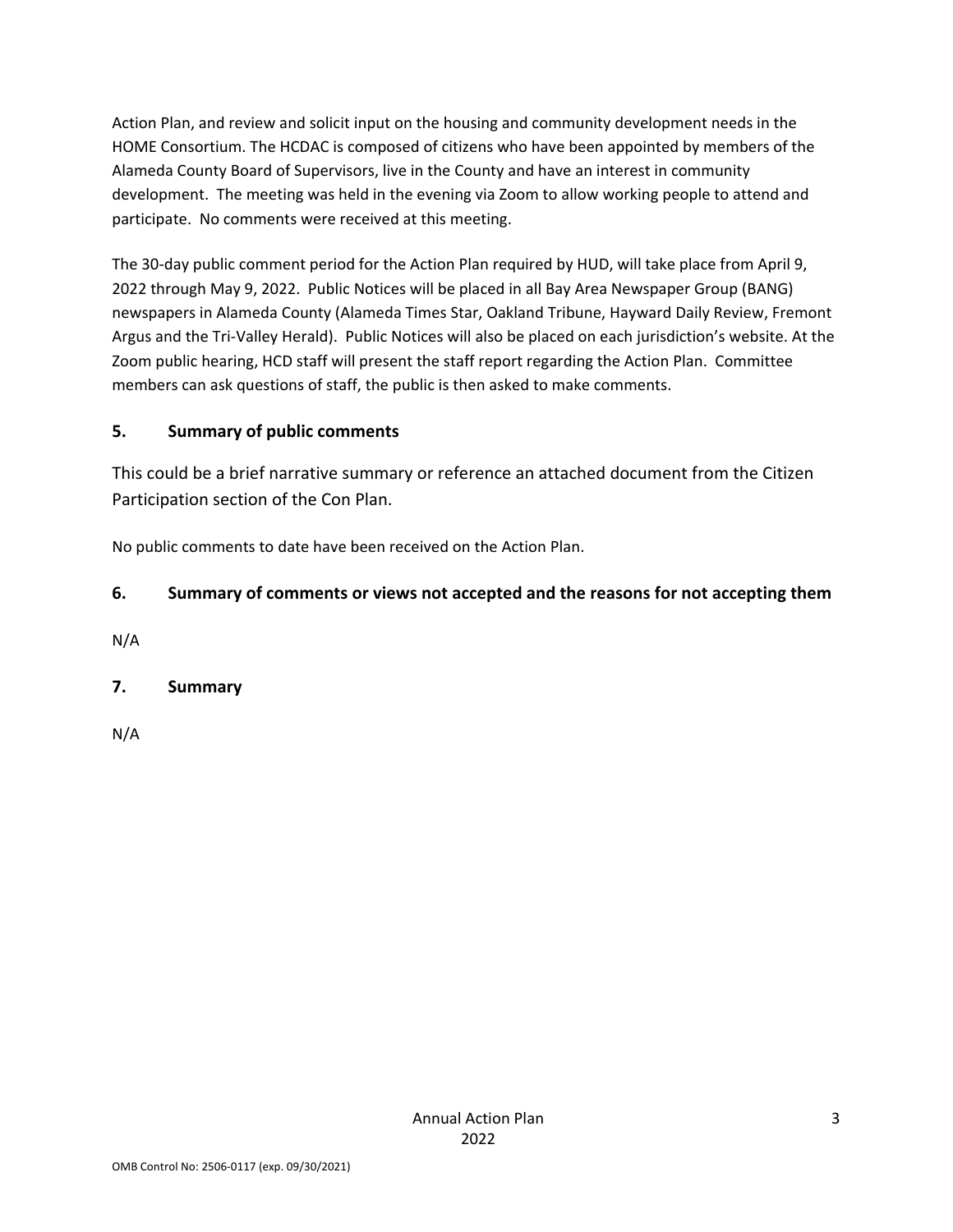## **PR‐05 Lead & Responsible Agencies ‐ 91.200(b)**

#### **1.Agency/entity responsible for preparing/administering the Consolidated Plan**

The following are the agencies/entities responsible for preparing the Consolidated Plan and those responsible for administration of each grant program and funding source.

| <b>Agency Role</b>           | <b>Name</b>    |  | <b>Department/Agency</b>          |  |
|------------------------------|----------------|--|-----------------------------------|--|
| Lead Agency                  | ALAMEDA COUNTY |  |                                   |  |
| <b>CDBG Administrator</b>    | ALAMEDA COUNTY |  | Housing and Community Development |  |
| <b>HOPWA Administrator</b>   |                |  |                                   |  |
| <b>HOME Administrator</b>    | ALAMEDA COUNTY |  | Housing and Community Development |  |
| <b>ESG Administrator</b>     | ALAMEDA COUNTY |  | Housing and Community Development |  |
| <b>HOPWA-C Administrator</b> |                |  |                                   |  |

**Table 1 – Responsible Agencies**

#### **Narrative**

N/A

#### **Consolidated Plan Public Contact Information**

Michelle Starratt

HCD Director

Michelle.starratt@acgov.org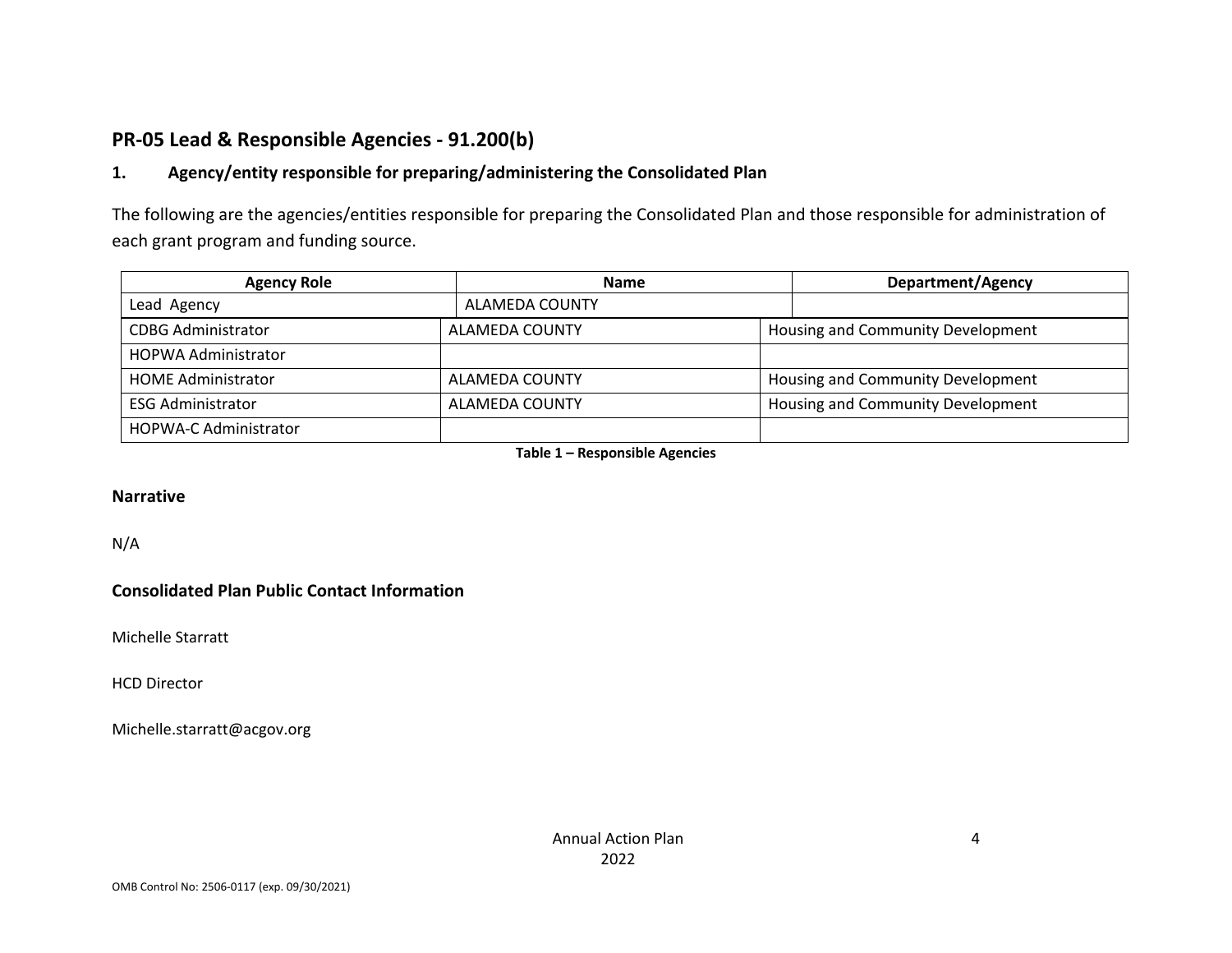## **AP‐10 Consultation ‐ 91.100, 91.200(b), 91.215(l)**

### **1. Introduction**

The Consolidated Plan is an important document for the HOME Consortium. Built on interagency coordination, consultation, and public participation, the Consolidated Plan focuses attention on housing and community development needs and resources available to meet these needs.

The FY22/23 Action Plan was prepared through consultation with other public and private entities. The HOME Consortium Technical Advisory Committee, composed of staff from all jurisdictions in the HOME Consortium, met bi‐monthly to provide policy input into the Action Plan planning process. The Alameda County Healthy Homes Department provided information on the number of households at risk of lead poisoning, and the programs currently operating or planned to mitigate lead‐based paint hazards. The three public housing authorities operating in the HOME Consortium (City of Alameda, City of Livermore, and Alameda County) were consulted to obtain current data on Public Housing and Section 8 housing needs, public housing improvements, and other activities.

## **Provide a concise summary of the jurisdiction's activities to enhance coordination between public and assisted housing providers and private and governmental health, mental health and service agencies (91.215(l)).**

EveryOne Home is a collective impact initiative founded in 2007 to facilitate the implementation of Alameda County, California's plan to end homelessness, known as the EveryOne Home Plan. In 2018, EveryOne Home updated that Plan now known as the Strategic Plan Update: Ending Homelessness in Alameda County. The Strategic Update recommends actions aimed at reducing homelessness by 1) preventing homelessness; 2) ensuring safer and more dignified conditions for those experiencing homelessness; and 3) increasing permanent homes.

The EveryOne Home Governance Charter memorializes how stakeholders govern the collective impact initiative to end homelessness and meet the federally‐defined responsibilities of operating a HUD Continuum of Care as found in the Continuum of Care Program Rule at §578. In fulfillment of those agreements EveryOne Home convenes stakeholders, develops policies for the housing crisis response system, and tracks outcomes through the following committees: EveryOne Home Membership, Leadership Board, Results Based Accountability, HUD CoC Committee, HMIS Oversight Committee, System Coordination Committee, and Youth Action Board. Stakeholders include people with lived experience of homelessness, elected officials, advocacy groups, and service providers as well as county and city government administrators.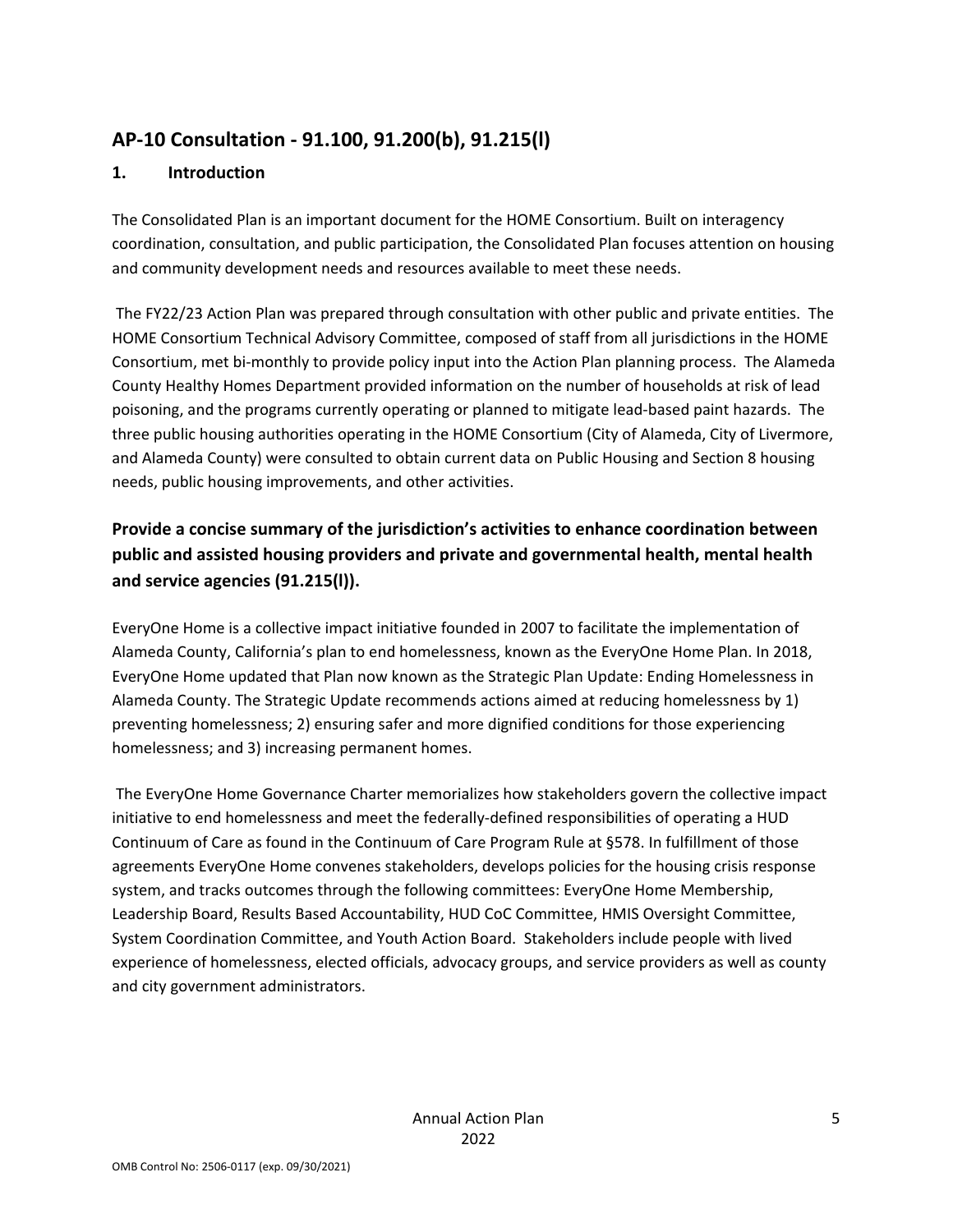## **Describe coordination with the Continuum of Care and efforts to address the needs of homeless persons (particularly chronically homeless individuals and families, families with children, veterans, and unaccompanied youth) and persons at risk of homelessness.**

Stakeholders in Alameda County have been assessing the needs of persons experiencing homelessness and working to improve our response across the county since the founding of Alameda County‐wide Homeless Continuum of Care Council in 1997. The collaboration includes cities and Alameda County government agencies representing multiple systems of care that share overlapping client populations, including but not limited to homelessness services, HIV/AIDS services, behavioral health services, foster care, veteran's services, health care services, and probation/parole. Alameda Countywide Homeless and Special Needs Housing Plan, now known as the EveryOne Home plan, helped to form EveryOne Home into a community-based organization to implement the Plan and now serves as the County's Continuum of Care. The EveryOne Home plan is structured around three major goals: 1) preventing homelessness; 2) ensuring safer and more dignified conditions for those experiencing homelessness; and 3) increasing permanent homes.

EveryOne Home coordinates local efforts to address homelessness, seeking to maintain the existing service capacity, establish inter-jurisdictional cooperation, and build new partnerships that generate greater resources for the continuum of housing and support services. EveryOne Home leverages substantial federal, state, and local resources for homeless housing and services, standardize data collection, and facilitate a year‐round process of collaboration. EveryOne Home includes representation from HOME Consortium jurisdictions and CDBG entitlement jurisdictions in the County, service providers and advocates, homeless or formerly homeless persons, representatives of the faith community, business representatives, and education and health care professionals.

## **Describe consultation with the Continuum(s) of Care that serves the jurisdiction's area in determining how to allocate ESG funds, develop performance standards for and evaluate outcomes of projects and activities assisted by ESG funds, and develop funding, policies and procedures for the operation and administration of HMIS**

The EveryOne Home Results Based Accountability Committee developed system level and program level performance measures in 2017, and in 2018 the RBA Committee benchmarked those outcomes and set performance targets. These measures and targets now appear in county and city contracts for homeless services. Alameda County Housing and Community Development Department supports the EveryOne Home initiative's efforts to measure and evaluate performance by administering the HMIS and as a founding member of the EveryOne Home Results Based Accountability Committee.

Due to the scorecard being created in 2017, and a current CoC value to center race/equity in all work undertaken, EOH Staff and the RBA Committee Chair collaborated on developing a new proposed scorecard for 2022 that centers on race equity, utilize additional data sources besides HMIS data, and covers indicators of most importance and interest. The proposed scorecard was shared with the RBA

> Annual Action Plan 2022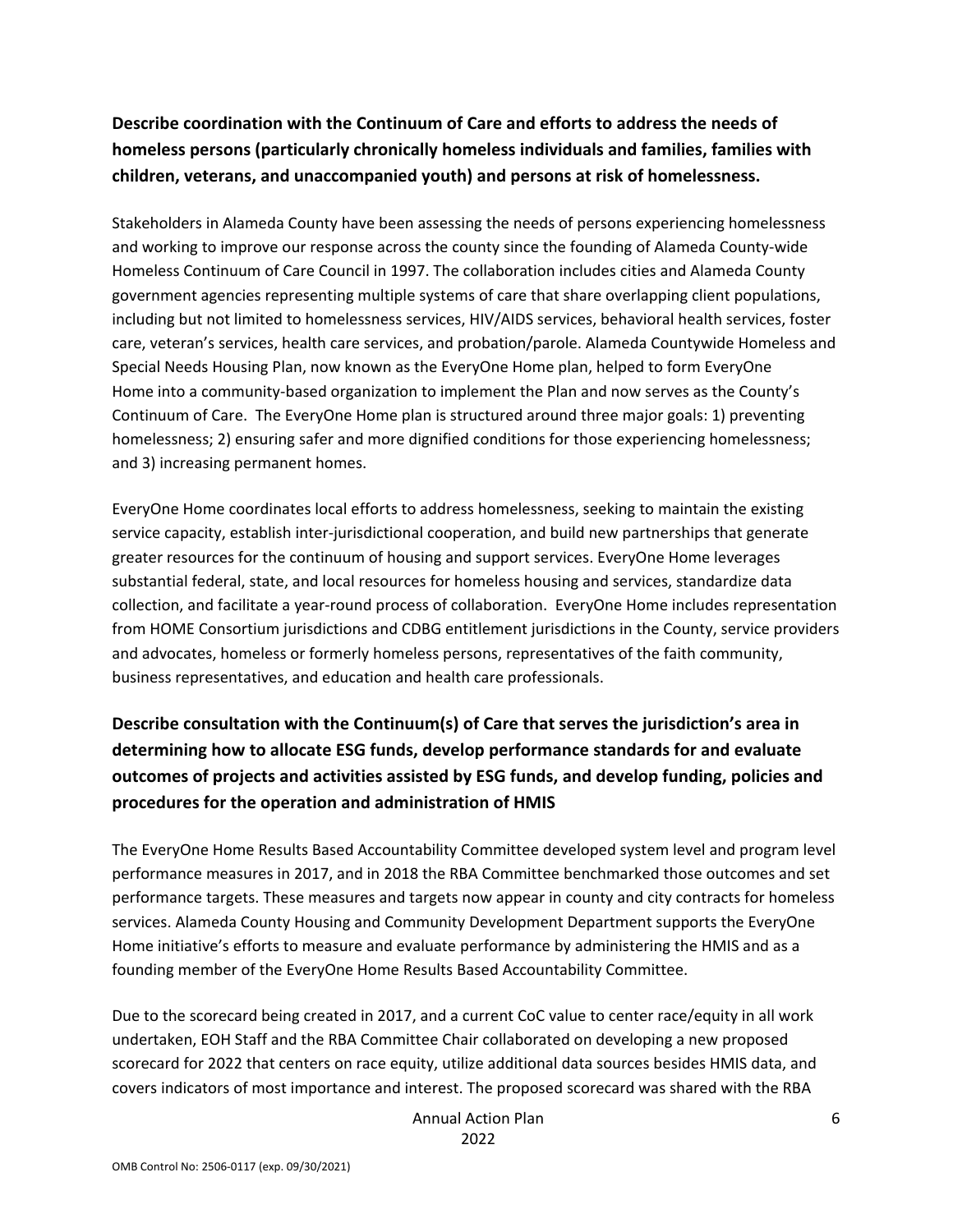Committee at the December 6, 2021 meeting with no revisions suggested. Sample data of new indicators from the scorecard were shared at the January 10, 2022 RBA Committee Meeting, as well as at the Leadership Board Meeting on January 20, 2022. The new scorecard is currently underway and has 13 indicators that will now be disaggregated by race/ethnicity (whereas in the past there were none), will add measures to monitor coordinated entry, and includes additional data from 211 and census data.

EveryOne Home partners developed a county-wide prevention and rapid re-housing program model to be implemented with sources including Emergency Solutions Grant funds. The standards for assistance are being updated to incorporate the use of the new assessment scoring tool and continuous prioritization. In addition, Alameda County adopted standards for the operation of emergency shelters and all shelters funded with County general funds and ESG funds are expected to comply with those standards. Those standards include accepting persons referred by coordinated entry with no sobriety or income requirements for receiving ESG assistance.

EveryOne Home utilizes the HUD system wide performance outcome measures for evaluating ESG funded projects. EveryOne Home's Results Based Accountability committee developed system performance outcomes into measures for each component of the Housing Crisis Response System, including those funded by ESG such as outreach, shelter and RRH. The Committee also developed measures for data quality and service quality as well as outcomes. All jurisdictions within Alameda County administering local and federal funds including ESG are incorporate these new measures into funding contracts. For more information see: http://www.everyonehome.org/measuring‐success.html.

All providers receiving ESG funds will be contractually expected to meet or exceed performance standards.

The HMIS Oversight subcommittee is a collaboration between HUD CoC and the Homeless Management Information System (HMIS) Lead, and develops recommendations for Clarity, and collaborates with the HMIS Lead to update policies and procedures. EveryOne Home staff and the HMIS Staff from Alameda County HCD work together to support the HMIS Committee. The work of the committee includes developing recommendations for changes to the HMIS database to help implement changes to the Coordinated Entry workflow and assessment process to ensure compliance with HUD data standards, and making recommendations to HUD CoC for the HMIS Privacy Plan and Security Plan in collaboration with County partners.

## **2. Agencies, groups, organizations and others who participated in the process and consultations**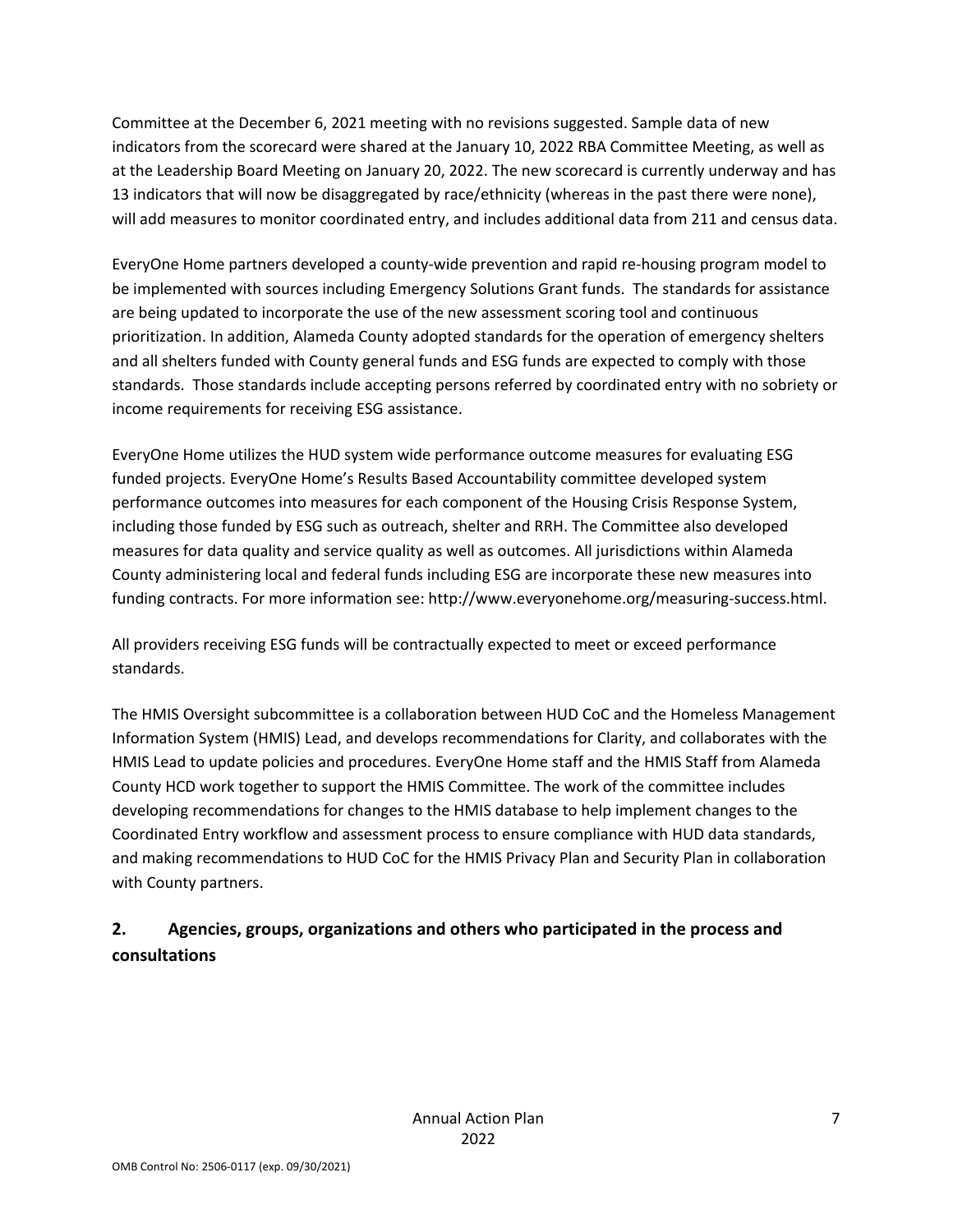**Table 2 – Agencies, groups, organizations who participated**

| $\mathbf{1}$   | Agency/Group/Organization                                                                                                                                         | ALAMEDA COUNTY HOUSING & COMMUNITY DEVELOPMENT                                                                                                                                                                                                                                                                                       |
|----------------|-------------------------------------------------------------------------------------------------------------------------------------------------------------------|--------------------------------------------------------------------------------------------------------------------------------------------------------------------------------------------------------------------------------------------------------------------------------------------------------------------------------------|
|                | <b>Agency/Group/Organization Type</b>                                                                                                                             | Other government - County<br>Other government - Local<br>Regional organization<br><b>Grantee Department</b>                                                                                                                                                                                                                          |
|                | What section of the Plan was addressed by<br>Consultation?                                                                                                        | <b>Housing Need Assessment</b><br>Homeless Needs - Chronically homeless<br>Homeless Needs - Families with children<br>Homelessness Needs - Veterans<br>Homelessness Needs - Unaccompanied youth<br><b>Homelessness Strategy</b><br><b>Market Analysis</b><br><b>Economic Development</b><br>Anti-poverty Strategy                    |
|                | Briefly describe how the Agency/Group/Organization<br>was consulted. What are the anticipated outcomes of<br>the consultation or areas for improved coordination? | Alameda County and all of the cities in Alameda County meet to discuss<br>regional issues affecting jurisdictions and to coordinate consultations. Many<br>neighborhood groups were also consulted in preparing the Analysis of<br>Impediments to Fair Housing Choice and the priority areas for the HOME<br>Consortium's ARP funds. |
| $\overline{2}$ | Agency/Group/Organization                                                                                                                                         | Alameda County Healthy Homes                                                                                                                                                                                                                                                                                                         |
|                | <b>Agency/Group/Organization Type</b>                                                                                                                             | Other government - County                                                                                                                                                                                                                                                                                                            |
|                | What section of the Plan was addressed by<br><b>Consultation?</b>                                                                                                 | Lead-based Paint Strategy                                                                                                                                                                                                                                                                                                            |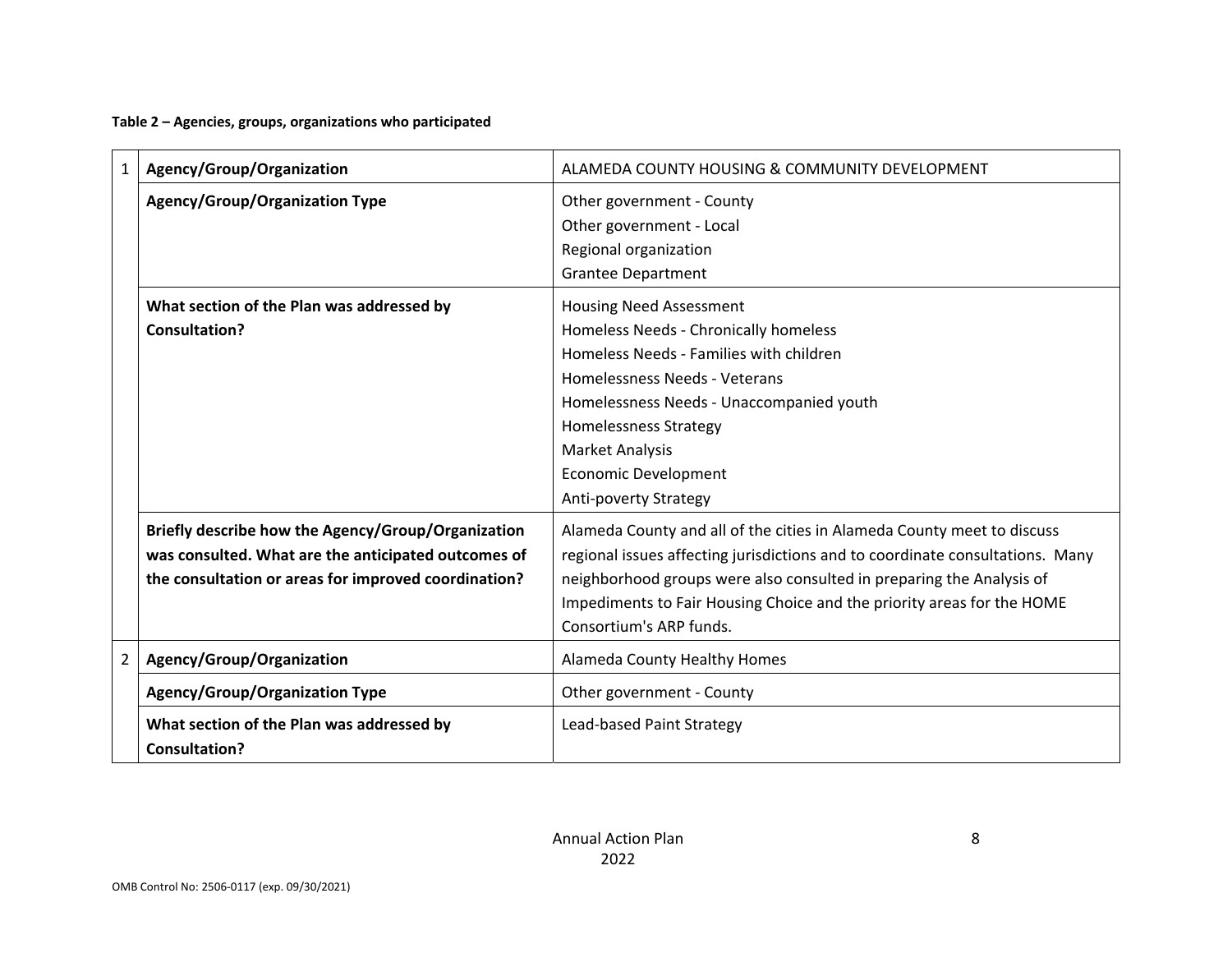|    | Briefly describe how the Agency/Group/Organization<br>was consulted. What are the anticipated outcomes of<br>the consultation or areas for improved coordination? | Meetings between Healthy Homes and Urban County to develop strategies for<br>the ways that Healthy Homes programs could meet the needs of Urban County<br>jurisdictions and residents for the Action Plan period.           |
|----|-------------------------------------------------------------------------------------------------------------------------------------------------------------------|-----------------------------------------------------------------------------------------------------------------------------------------------------------------------------------------------------------------------------|
| 3. | Agency/Group/Organization                                                                                                                                         | Housing Authority of Alameda County                                                                                                                                                                                         |
|    | <b>Agency/Group/Organization Type</b>                                                                                                                             | <b>PHA</b>                                                                                                                                                                                                                  |
|    | What section of the Plan was addressed by<br>Consultation?                                                                                                        | <b>Public Housing Needs</b>                                                                                                                                                                                                 |
|    | Briefly describe how the Agency/Group/Organization<br>was consulted. What are the anticipated outcomes of<br>the consultation or areas for improved coordination? | All Housing Authorities in Alameda County (Oakland, Berkeley, City of<br>Alameda, Livermore and Alameda County) participated in the planning and<br>development of the Analysis of Impediments to Fair Housing Choice Plan. |

**Identify any Agency Types not consulted and provide rationale for not consulting**

N/A

### **Other local/regional/state/federal planning efforts considered when preparing the Plan**

| Name of Plan                        | <b>Lead Organization</b>       | How do the goals of your Strategic Plan overlap with the  |  |  |  |
|-------------------------------------|--------------------------------|-----------------------------------------------------------|--|--|--|
|                                     |                                | goals of each plan?                                       |  |  |  |
| Continuum of Care                   | Alameda County - EveryOne Home | Drive the development of the homelessness activity goals. |  |  |  |
| — II A AIL II II : III II II : 11 A |                                |                                                           |  |  |  |

**Table 3 – Other local / regional / federal planning efforts**

### **Narrative**

Alameda County consulted with representatives of twelve local governments within the HOME Consortium and Urban County in preparation of this plan. Additionally, all of the HOME entitlement jurisdictions (Alameda County, Berkeley and Oakland) are part of <sup>a</sup> larger East Bay HOME Grantee Collaboration that also includes Contra Costa County and the City of Richmond.

The County will continue to partner with local governments and State agencies to ensure full and complete implementation of the Action Plan.

9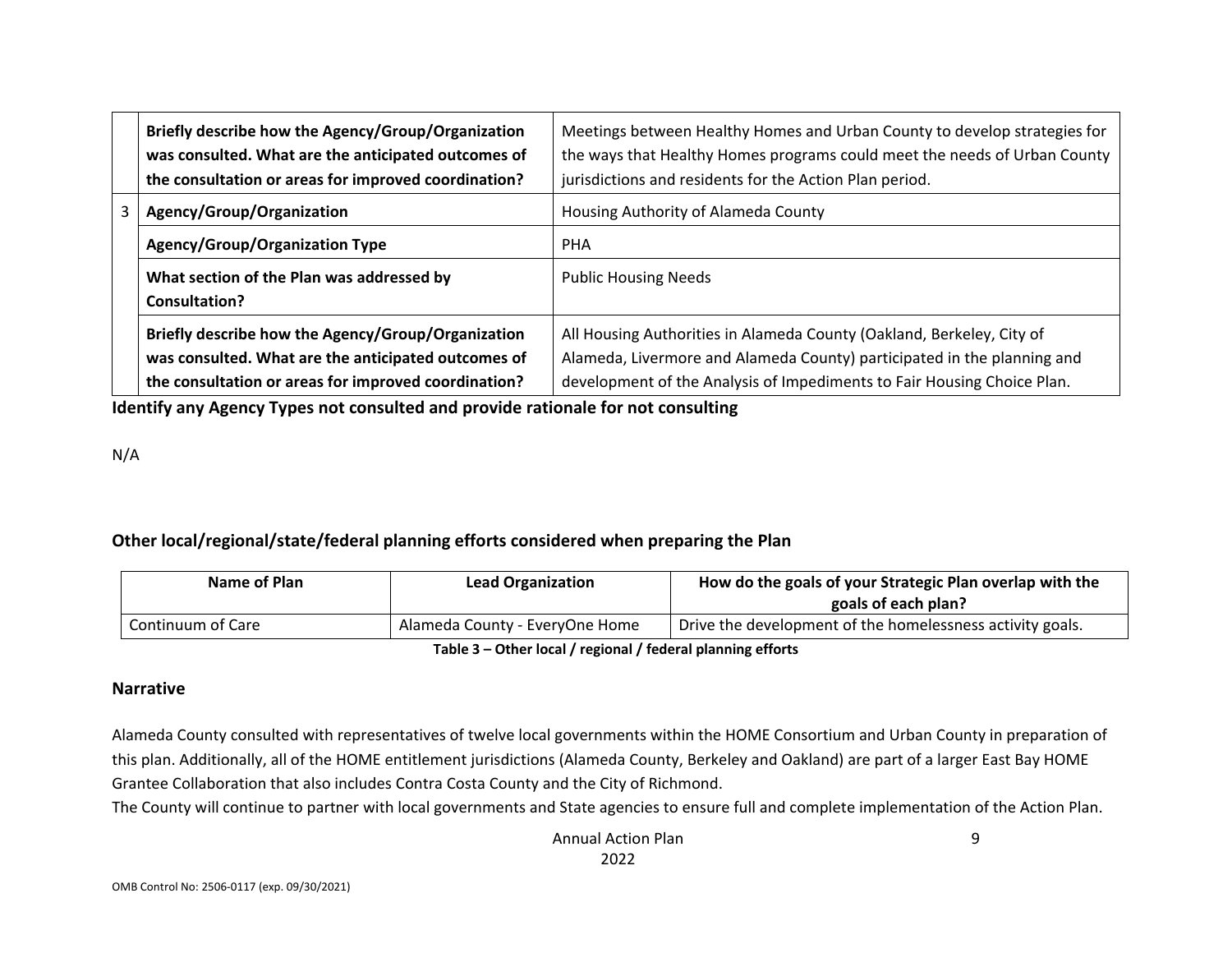## **AP‐12 Participation ‐ 91.401, 91.105, 91.200(c)**

## **1. Summary of citizen participation process/Efforts made to broaden citizen participation Summarize citizen participation process and how it impacted goal‐setting**

All aspects of programs administered by HCD are conducted with freedom of access for all interested persons. Citizens are encouraged to be involved in the development of programs offered by HCD including recommending program policies and funding, the five-year Consolidated Plan, Annual Action Plan, Substantial Amendments to the Consolidated/Action Plans, Consolidated Annual Performance and Evaluation Report, and the Community Participation Plan. Community participation is a very important part of the Consolidated Plan development process. Many organizations were contacted during the development period including homeless service providers, service clients, people‐at‐risk of homelessness and other special needs groups such as people with disabilities, frail elderly, or people with alcohol and/or other drug problems.

A pre‐draft public hearing on the Action Plan took place on January 11, 2022 at the Housing and Community Development Advisory Committee meeting via a Zoom meeting. The purpose of the meeting was to present an overview of the Action Plan and review and solicit input on the housing and community development needs in the HOME Consortium. No public comments were received.

The 30‐day public comment period for the Action Plan will take place from May 25, 2022 ‐ June 23, 2022. A public hearing will be held via Zoom Conference on June 16, 2022 to take comments on the draft HOME Consortium Action Plan. Public Notices will be placed in the following newspapers: Alameda Times Star, Oakland Tribune, Hayward Daily Review, Fremont Argus and the Tri‐Valley Herald and on jurisdictional websites.

The Action Plan will be placed on jurisdictional websites. Once the Action Plan is adopted, it will be made available along with any substantial amendments (if necessary) and the annual performance reports made to the general public.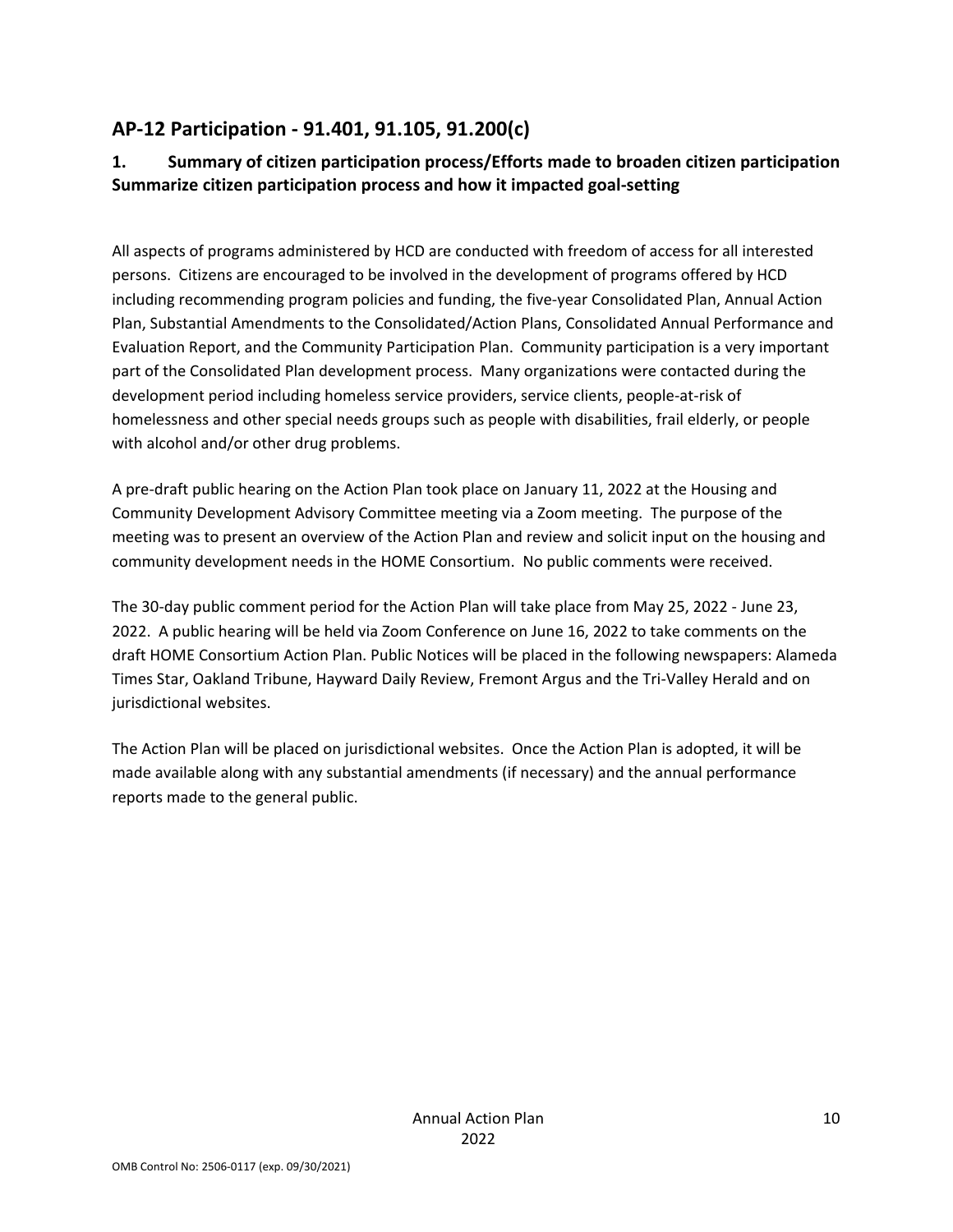### **Citizen Participation Outreach**

| Sort Or<br>der | Mode of Ou<br>treach     | <b>Target of Ou</b><br>treach           | Summary of<br>response/atte                                                                                           | Summary of<br>comments re           | Summary of co<br>mments not | URL (If<br>applica |
|----------------|--------------------------|-----------------------------------------|-----------------------------------------------------------------------------------------------------------------------|-------------------------------------|-----------------------------|--------------------|
|                |                          |                                         | ndance                                                                                                                | ceived                              | accepted<br>and reasons     | ble)               |
| 1              | Public<br><b>Hearing</b> | Non-<br>targeted/bro<br>ad<br>community | Four HCDAC<br>Members, two<br><b>HCD Staff and</b><br>nine agency<br>representative<br>S.                             | No<br>comments<br>were<br>received. | N/A                         |                    |
| $\overline{2}$ | Public<br>Hearing        | Non-<br>targeted/bro<br>ad<br>community | TBD                                                                                                                   |                                     |                             |                    |
| 3              | Newspaper<br>Ad          | Non-<br>targeted/bro<br>ad<br>community | Five local<br>newspapers<br>will receive<br>notice of a 30-<br>day public<br>comment<br>period and<br>public hearing. |                                     |                             |                    |

**Table 4 – Citizen Participation Outreach**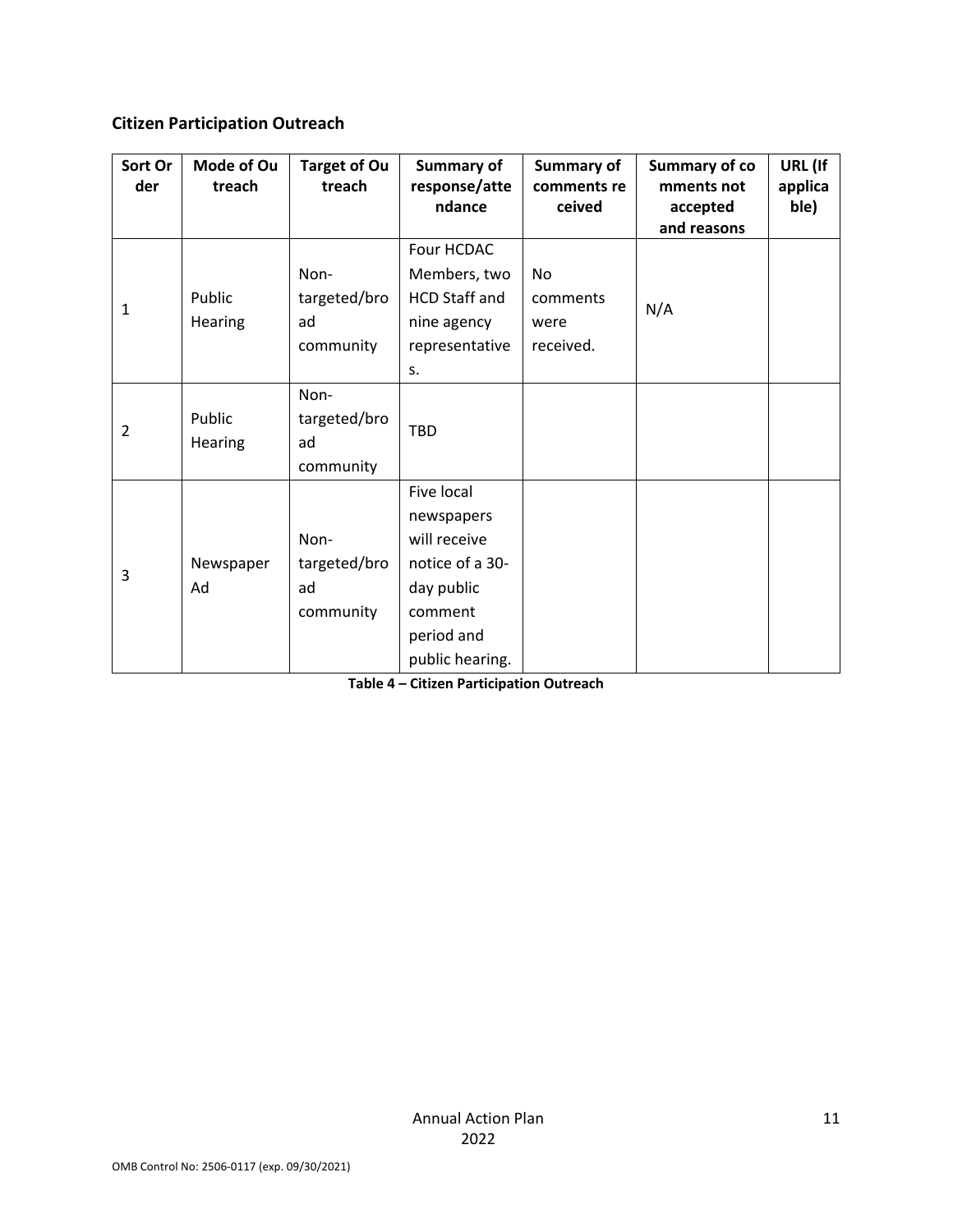# **Expected Resources**

## **AP‐15 Expected Resources ‐ 91.420(b), 91.220(c)(1,2)**

#### **Introduction**

The Consortium will primarily use CDBG, HOME Investment Partnership, and ESG program funds to accomplish specific objectives in FY22.

### **Anticipated Resources**

| Program     | Source of    | <b>Uses of Funds</b>        |                    | <b>Expected Amount Available Year 1</b> | <b>Expected</b>   | <b>Narrative</b> |               |                    |
|-------------|--------------|-----------------------------|--------------------|-----------------------------------------|-------------------|------------------|---------------|--------------------|
|             | <b>Funds</b> |                             | Annual             | Program                                 | <b>Prior Year</b> | Total:           | <b>Amount</b> | <b>Description</b> |
|             |              |                             | <b>Allocation:</b> | Income: \$                              | <b>Resources:</b> | \$               | Available     |                    |
|             |              |                             |                    |                                         | \$                |                  | Remainder     |                    |
|             |              |                             |                    |                                         |                   |                  | of ConPlan    |                    |
| <b>CDBG</b> | public -     | Acquisition                 |                    |                                         |                   |                  |               |                    |
|             | federal      | <b>Admin and Planning</b>   |                    |                                         |                   |                  |               |                    |
|             |              | <b>Economic Development</b> |                    |                                         |                   |                  |               |                    |
|             |              | Housing                     |                    |                                         |                   |                  |               |                    |
|             |              | <b>Public Improvements</b>  |                    |                                         |                   |                  |               |                    |
|             |              | <b>Public Services</b>      | 2,184,488          | 173,630                                 | 0                 | 2,358,118        | 2,358,118     |                    |
| <b>HOME</b> | public -     | Acquisition                 |                    |                                         |                   |                  |               |                    |
|             | federal      | Homebuyer assistance        |                    |                                         |                   |                  |               |                    |
|             |              | Homeowner rehab             |                    |                                         |                   |                  |               |                    |
|             |              | Multifamily rental new      |                    |                                         |                   |                  |               |                    |
|             |              | construction                |                    |                                         |                   |                  |               |                    |
|             |              | Multifamily rental rehab    |                    |                                         |                   |                  |               |                    |
|             |              | New construction for        |                    |                                         |                   |                  |               |                    |
|             |              | ownership                   |                    |                                         |                   |                  |               |                    |
|             |              | <b>TBRA</b>                 | 3,303,811          | 347,902                                 | 0                 | 3,651,713        | 3,651,713     |                    |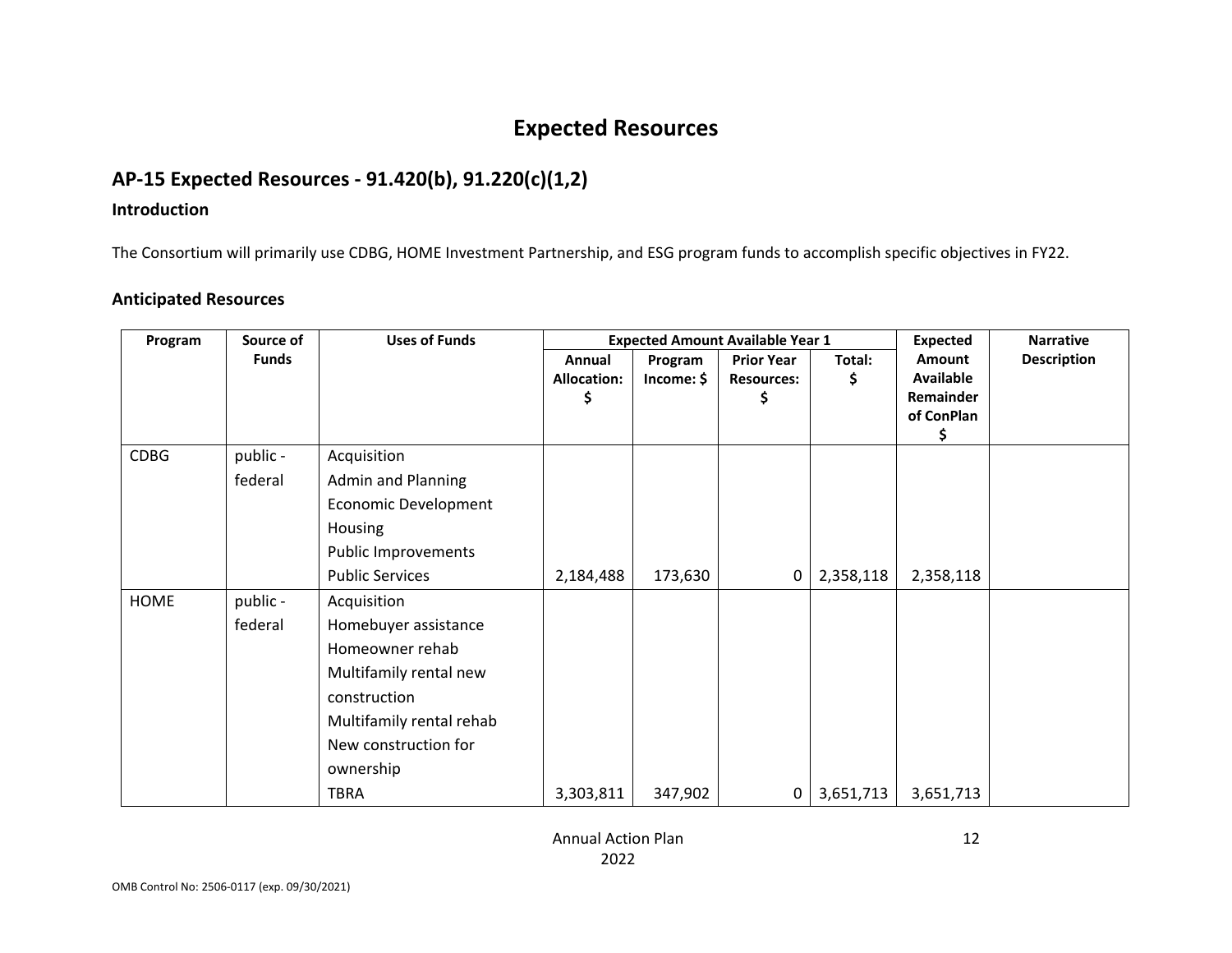| Program    | Source of    | <b>Uses of Funds</b>        |                    | <b>Expected Amount Available Year 1</b> | <b>Expected</b>   | <b>Narrative</b> |                  |                    |
|------------|--------------|-----------------------------|--------------------|-----------------------------------------|-------------------|------------------|------------------|--------------------|
|            | <b>Funds</b> |                             | Annual             | Program                                 | <b>Prior Year</b> | Total:           | Amount           | <b>Description</b> |
|            |              |                             | <b>Allocation:</b> | Income:                                 | <b>Resources:</b> | Ş                | <b>Available</b> |                    |
|            |              |                             |                    |                                         |                   |                  | Remainder        |                    |
|            |              |                             |                    |                                         |                   |                  | of ConPlan       |                    |
| <b>ESG</b> | public -     | Conversion and rehab for    |                    |                                         |                   |                  |                  |                    |
|            | federal      | transitional housing        |                    |                                         |                   |                  |                  |                    |
|            |              |                             |                    |                                         |                   |                  |                  |                    |
|            |              | <b>Financial Assistance</b> |                    |                                         |                   |                  |                  |                    |
|            |              | Overnight shelter           |                    |                                         |                   |                  |                  |                    |
|            |              | Rapid re-housing (rental    |                    |                                         |                   |                  |                  |                    |
|            |              | assistance)                 |                    |                                         |                   |                  |                  |                    |
|            |              | <b>Rental Assistance</b>    |                    |                                         |                   |                  |                  |                    |
|            |              | Services                    |                    |                                         |                   |                  |                  |                    |
|            |              | <b>Transitional housing</b> | 184,441            | 0                                       | 0                 | 184,441          | 184,441          |                    |

**Table 2 ‐ Expected Resources – Priority Table**

## Explain how federal funds will leverage those additional resources (private, state and local funds), including a description of how **matching requirements will be satisfied**

To maximize leveraging of its own funds and increase the funds available for housing and community development activities, the County plans to undertake the following activities:

- $\bullet$ Support applications by organizations or agencies for other public and private sources of financing to leverage County funds.
- $\bullet$ Include leveraging as <sup>a</sup> goal to the maximum extent possible in County funding application review process.
- $\bullet$ Support the purchase and rehabilitation and new construction of units by nonprofit housing developers.
- $\bullet$ Promote private sector rehabilitation with the Minor Home Repair Program.
- $\bullet$ Continue participation in programs to support affordable homeownership.
- $\bullet$ ● Continue to provide support to nonprofit, community-based housing developers and service providers in obtaining other sources of financing.
- $\bullet$ ● Promote joint development with other governmental or quasi-governmental agencies to implement housing community development

Annual Action Plan 2022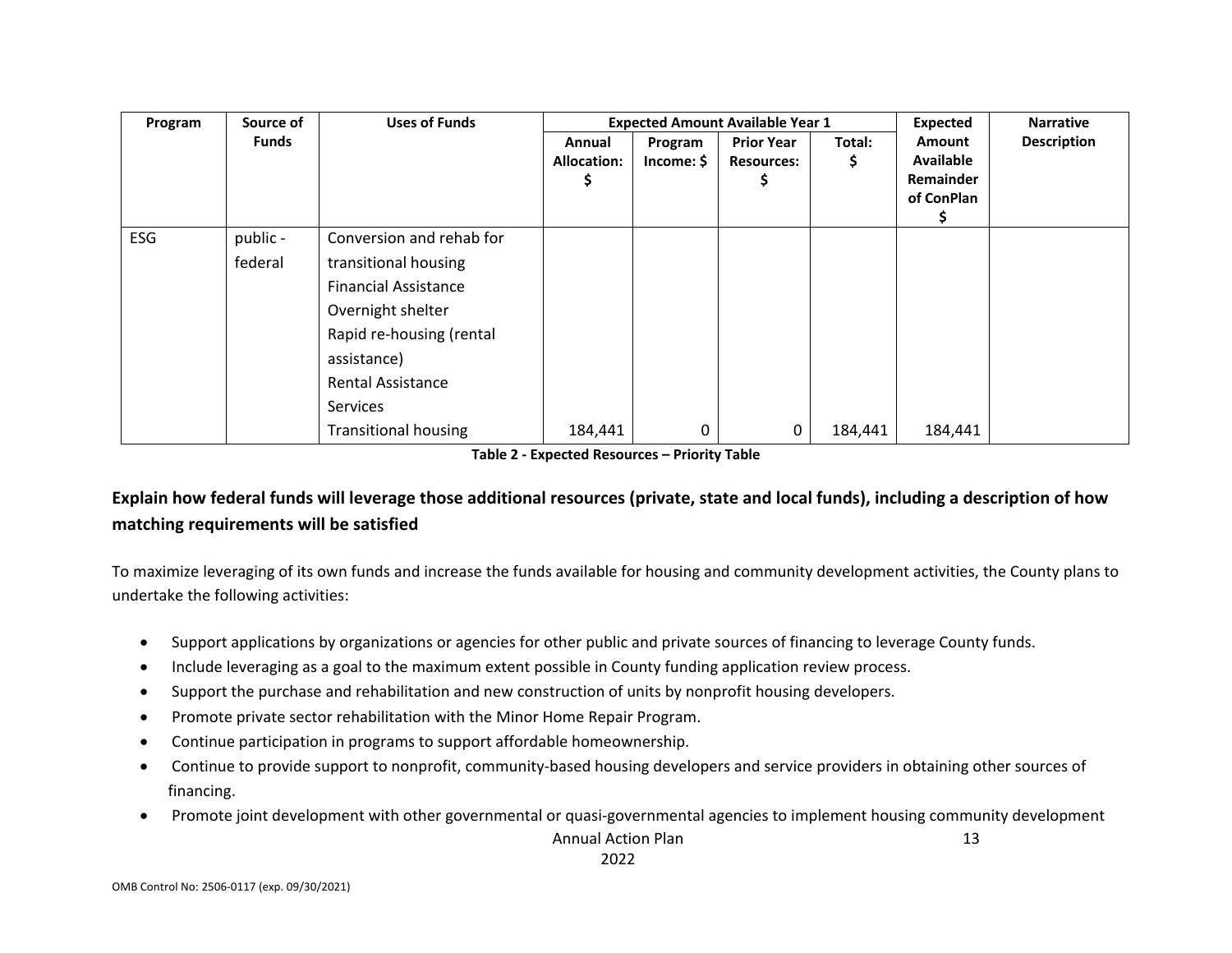#### programs and combine multiple sources of financing.

Matching requirements must be satisfied in the following federal entitlement housing programs: the HOME Program and the Emergency Solutions Grant Program. <sup>A</sup> variety of non‐federal sources may be used for the HOME match requirements, which requires that \$0.25 be "permanently contributed" to the HOME Program or to HOME‐assisted projects for every HOME dollar spent. This requirement applies to the program as <sup>a</sup> whole, not to individual projects. The liability for matching funds occurs when the HOME Consortium actually draws down HOME funds from HUD. Sources of HOME match include cash or cash equivalents from <sup>a</sup> non‐federal source, value of waived taxes or fees, value of donated land or real property, <sup>a</sup> portion of housing bond proceeds, and the cost of infrastructure improvements, among others.

The Emergency Solutions Grant Program (ESG) requires <sup>a</sup> dollar‐for‐dollar match with locally generated funds. The local funds may come from HCD, other federal, state and local grants and from in‐kind contributions such as the value of <sup>a</sup> donated building, supplies and equipment, new staff services, and volunteer time.

The County will evaluate match requirements for each program requiring match and determine potential match sources. Some match sources may come from local affordable housing trust funds, housing bond proceeds, the value of waived local fees or permits, foregone property tax revenue, local road funds, private donations, services funded by service providers, the State, County, or foundations, other local agency funds, and publicly owned land.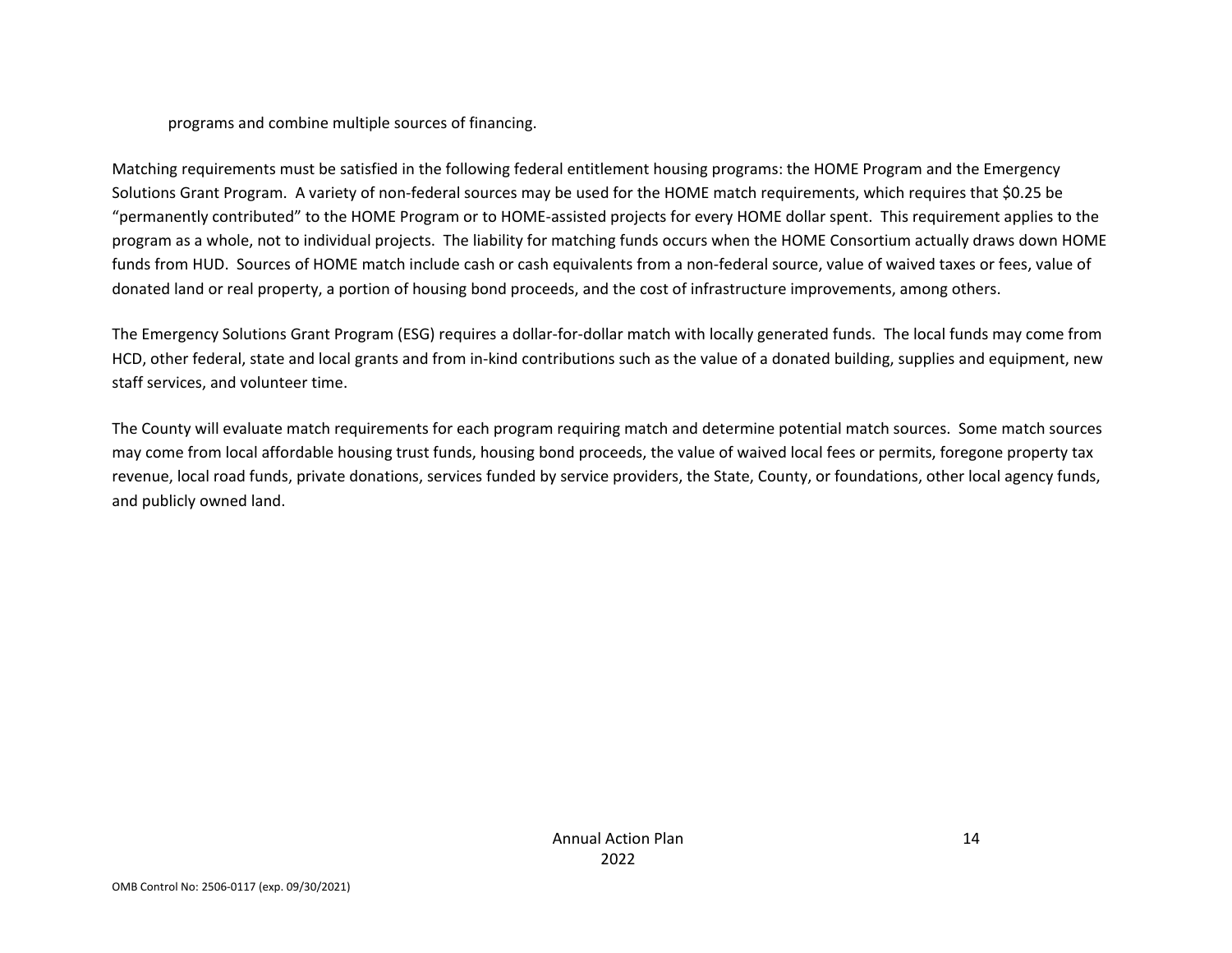## **If appropriate, describe publically owned land or property located within the jurisdiction that may be used to address the needs identified in the plan**

According to ABAG's *Projections 2009* the total area of Alameda County is 525,338 acres. Twenty‐six percent (120,800 acres) of the total area is currently developed; 74,074 acres in residential use, 20,213 acres in commercial, 14,808 acres in industrial use and 1,461 acres in mixed-use. Of this amount only 34,900 acres (7%) are available for development; 23,000 acres are zoned for residential; 11,900 for Commercial/Industrial. ABAG is projecting that in the future 362 acres per year will be developed for Greenfield remediation.

### **Discussion**

N/A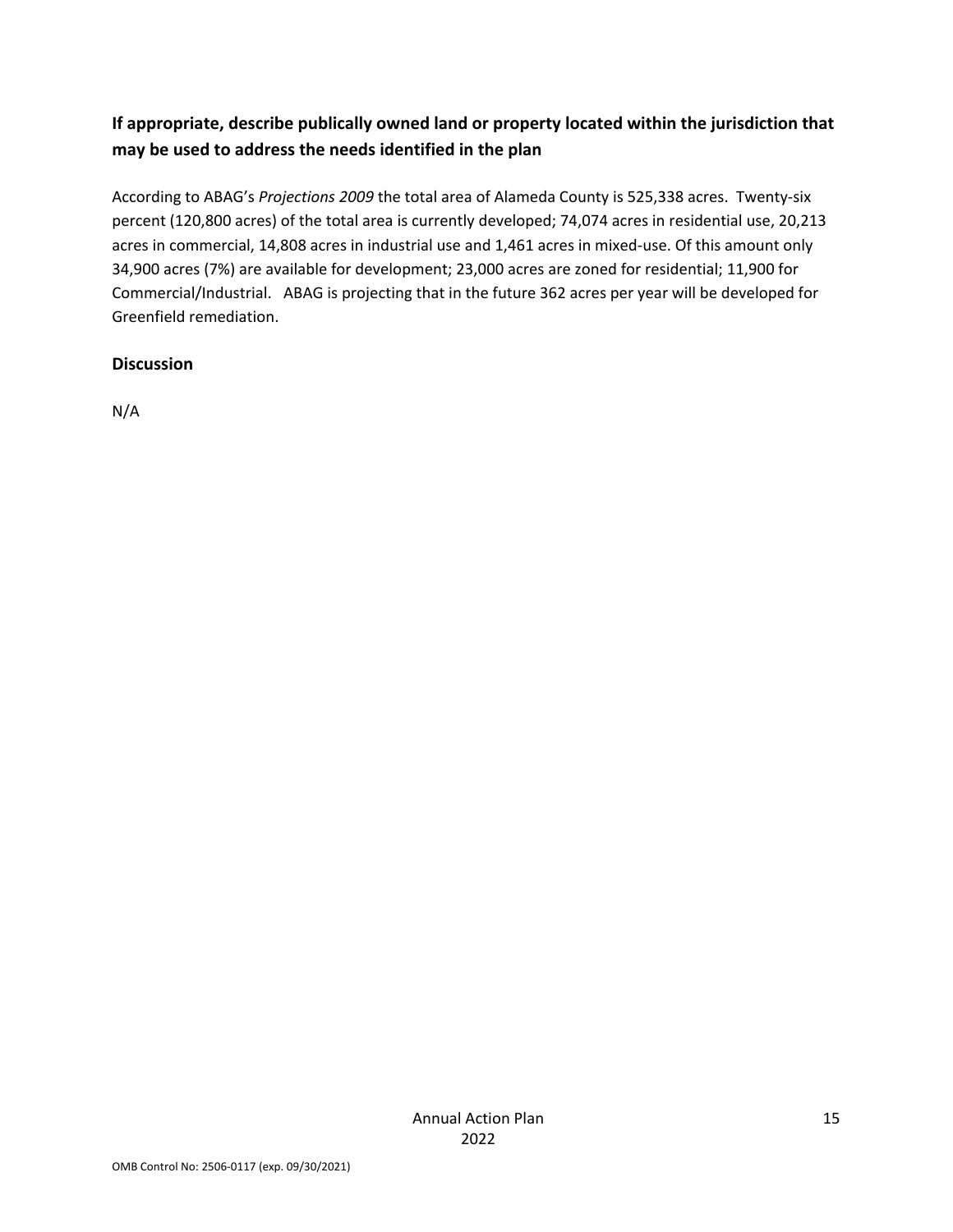# **Annual Goals and Objectives**

## **AP‐20 Annual Goals and Objectives ‐ 91.420, 91.220(c)(3)&(e)**

#### **Goals Summary Information**

| Sort           | <b>Goal Name</b> | <b>Start</b> | End  | Category       | <b>Geographic Area</b> | <b>Needs</b>         | <b>Funding</b> | <b>Goal Outcome Indicator</b>  |
|----------------|------------------|--------------|------|----------------|------------------------|----------------------|----------------|--------------------------------|
| Order          |                  | Year         | Year |                |                        | <b>Addressed</b>     |                |                                |
| 1              | Housing          | 2020         | 2024 | Affordable     | <b>EDEN PROJECT</b>    | <b>Housing Needs</b> | CDBG:          | Rental units constructed: 255  |
|                |                  |              |      | <b>Housing</b> | AREA, CHERRYLAND       |                      | \$332,518      | Household Housing Unit         |
|                |                  |              |      |                | SUB-AREA               |                      | HOME:          | Rental units rehabilitated: 8  |
|                |                  |              |      |                | Consortium-wide        |                      | \$1,616,953    | Household Housing Unit         |
|                |                  |              |      |                | Urban County-wide      |                      |                | <b>Homeowner Housing</b>       |
|                |                  |              |      |                | County-wide            |                      |                | Rehabilitated: 106 Household   |
|                |                  |              |      |                | Ashland,               |                      |                | Housing Unit                   |
|                |                  |              |      |                | Unincorporated         |                      |                |                                |
|                |                  |              |      |                | Alameda County         |                      |                |                                |
| $\overline{2}$ | Housing          | 2020         | 2024 | Affordable     | Urban County-wide      | <b>Housing Needs</b> | CDBG:          | Public service activities for  |
|                | Discrimination   |              |      | <b>Housing</b> |                        |                      | \$85,000       | Low/Moderate Income            |
|                |                  |              |      |                |                        |                      |                | Housing Benefit: 750           |
|                |                  |              |      |                |                        |                      |                | <b>Households Assisted</b>     |
| 3              | Rental           | 2020         | 2024 | Affordable     | Consortium-wide        | <b>Housing Needs</b> | HOME:          | Tenant-based rental assistance |
|                | Assistance       |              |      | Housing        |                        |                      | \$160,000      | / Rapid Rehousing: 78          |
|                |                  |              |      |                |                        |                      |                | <b>Households Assisted</b>     |
| 4              | Homeless         | 2020         | 2024 | Homeless       | County-wide            | <b>Homeless</b>      | ESG:           | Homelessness Prevention: 260   |
|                |                  |              |      |                |                        |                      | \$184,441      | Persons Assisted               |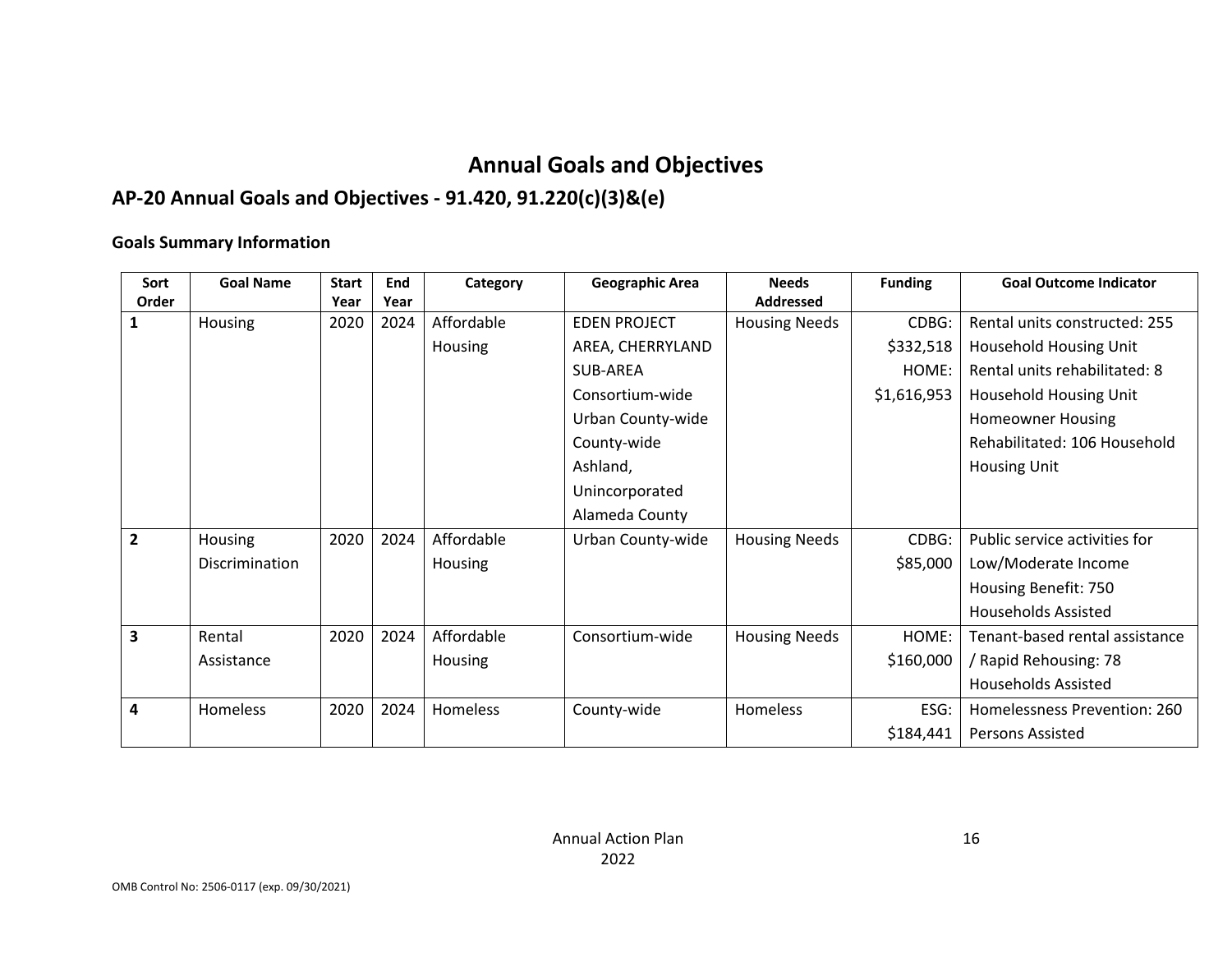| Sort                    | <b>Goal Name</b>       | <b>Start</b> | End  | Category             | <b>Geographic Area</b> | <b>Needs</b>     | <b>Funding</b> | <b>Goal Outcome Indicator</b>     |
|-------------------------|------------------------|--------------|------|----------------------|------------------------|------------------|----------------|-----------------------------------|
| Order                   |                        | Year         | Year |                      |                        | <b>Addressed</b> |                |                                   |
| 5                       | Supportive             | 2020         | 2024 | Non-Homeless         | Consortium-wide        | Supportive       | HOME:          | Public service activities other   |
|                         | Housing                |              |      | <b>Special Needs</b> |                        | Housing          | \$1,196,477    | than Low/Moderate Income          |
|                         |                        |              |      |                      |                        |                  |                | Housing Benefit: 48 Persons       |
|                         |                        |              |      |                      |                        |                  |                | Assisted                          |
|                         |                        |              |      |                      |                        |                  |                | Tenant-based rental assistance    |
|                         |                        |              |      |                      |                        |                  |                | / Rapid Rehousing: 50             |
|                         |                        |              |      |                      |                        |                  |                | <b>Households Assisted</b>        |
| 6                       | Community              | 2020         | 2024 | Non-Housing          | <b>EDEN PROJECT</b>    | Community        | CDBG:          | Public Facility or Infrastructure |
|                         | Development            |              |      | Community            | AREA, CHERRYLAND       | Development      | \$1,018,038    | Activities other than             |
|                         |                        |              |      | Development          | SUB-AREA               |                  |                | Low/Moderate Income               |
|                         |                        |              |      |                      | Urban County-wide      |                  |                | Housing Benefit: 3250 Persons     |
|                         |                        |              |      |                      | Ashland,               |                  |                | Assisted                          |
|                         |                        |              |      |                      | Unincorporated         |                  |                |                                   |
|                         |                        |              |      |                      | Alameda County         |                  |                |                                   |
| $\overline{\mathbf{z}}$ | Economic               | 2020         | 2024 | Non-Housing          | <b>EDEN PROJECT</b>    | Community        | CDBG:          | <b>Businesses assisted: 20</b>    |
|                         | Development            |              |      | Community            | AREA, CHERRYLAND       | Development      | \$60,000       | <b>Businesses Assisted</b>        |
|                         |                        |              |      | Development          | SUB-AREA               |                  |                |                                   |
|                         |                        |              |      |                      | Ashland,               |                  |                |                                   |
|                         |                        |              |      |                      | Unincorporated         |                  |                |                                   |
|                         |                        |              |      |                      | Alameda County         |                  |                |                                   |
| 8                       | <b>Public Services</b> | 2020         | 2024 | Non-Housing          | <b>EDEN PROJECT</b>    | Community        | CDBG:          | Public service activities other   |
|                         |                        |              |      | Community            | AREA, CHERRYLAND       | Development      | \$243,335      | than Low/Moderate Income          |
|                         |                        |              |      | Development          | SUB-AREA               |                  |                | Housing Benefit: 1450 Persons     |
|                         |                        |              |      |                      | Urban County-wide      |                  |                | Assisted                          |
|                         |                        |              |      |                      | Ashland,               |                  |                |                                   |
|                         |                        |              |      |                      | Unincorporated         |                  |                |                                   |
|                         |                        |              |      |                      | Alameda County         |                  |                |                                   |

**Table 3 – Goals Summary**

Annual Action Plan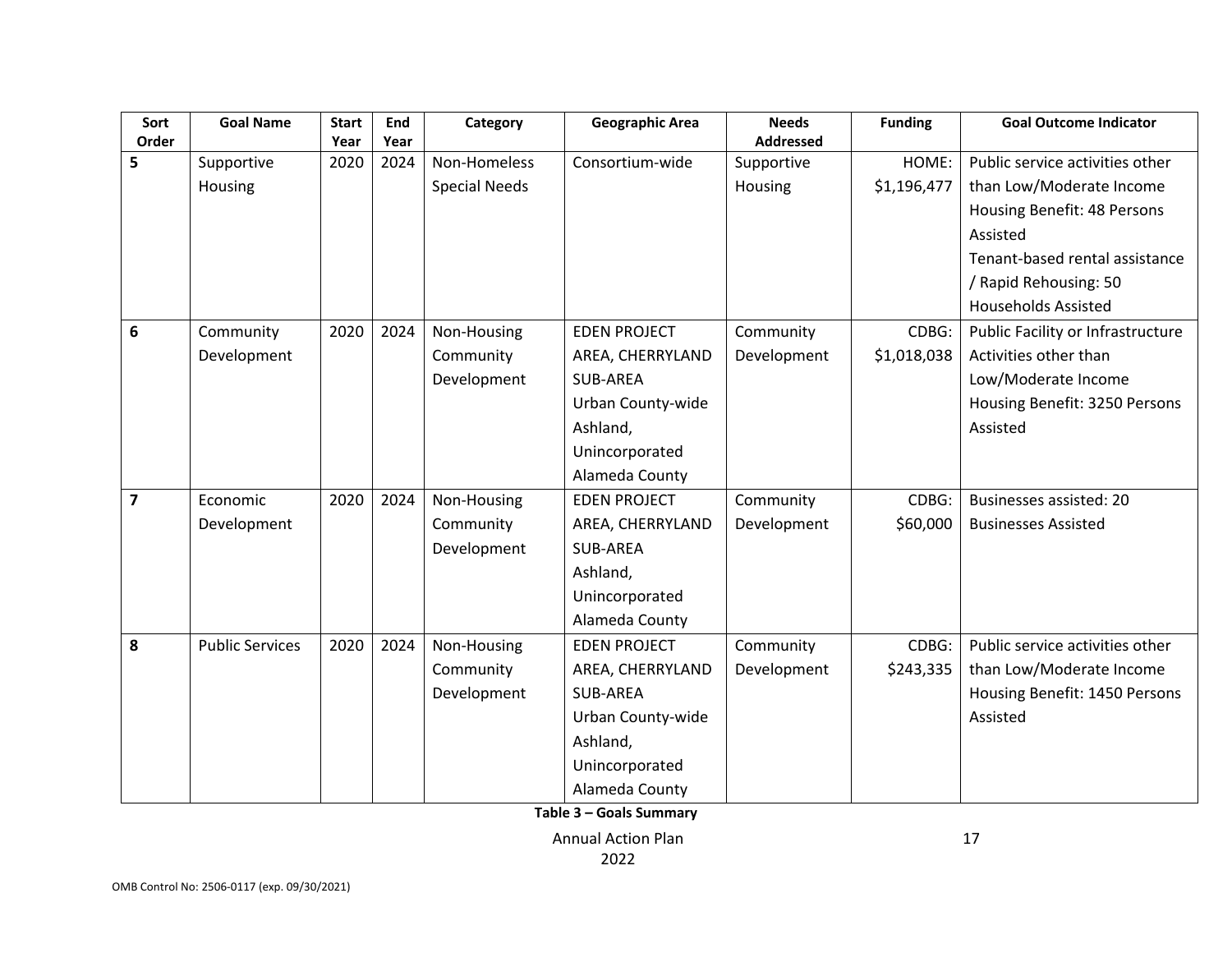#### **Goal Descriptions**

| 1              | <b>Goal Name</b>        | Housing                       |
|----------------|-------------------------|-------------------------------|
|                | <b>Goal Description</b> |                               |
| $\overline{2}$ | <b>Goal Name</b>        | <b>Housing Discrimination</b> |
|                | <b>Goal Description</b> |                               |
| 3              | <b>Goal Name</b>        | <b>Rental Assistance</b>      |
|                | <b>Goal Description</b> |                               |
| 4              | <b>Goal Name</b>        | Homeless                      |
|                | <b>Goal Description</b> |                               |
| 5              | <b>Goal Name</b>        | <b>Supportive Housing</b>     |
|                | <b>Goal Description</b> |                               |
| 6              | <b>Goal Name</b>        | <b>Community Development</b>  |
|                | <b>Goal Description</b> |                               |
| 7              | <b>Goal Name</b>        | <b>Economic Development</b>   |
|                | <b>Goal Description</b> |                               |
| 8              | <b>Goal Name</b>        | <b>Public Services</b>        |
|                | <b>Goal Description</b> |                               |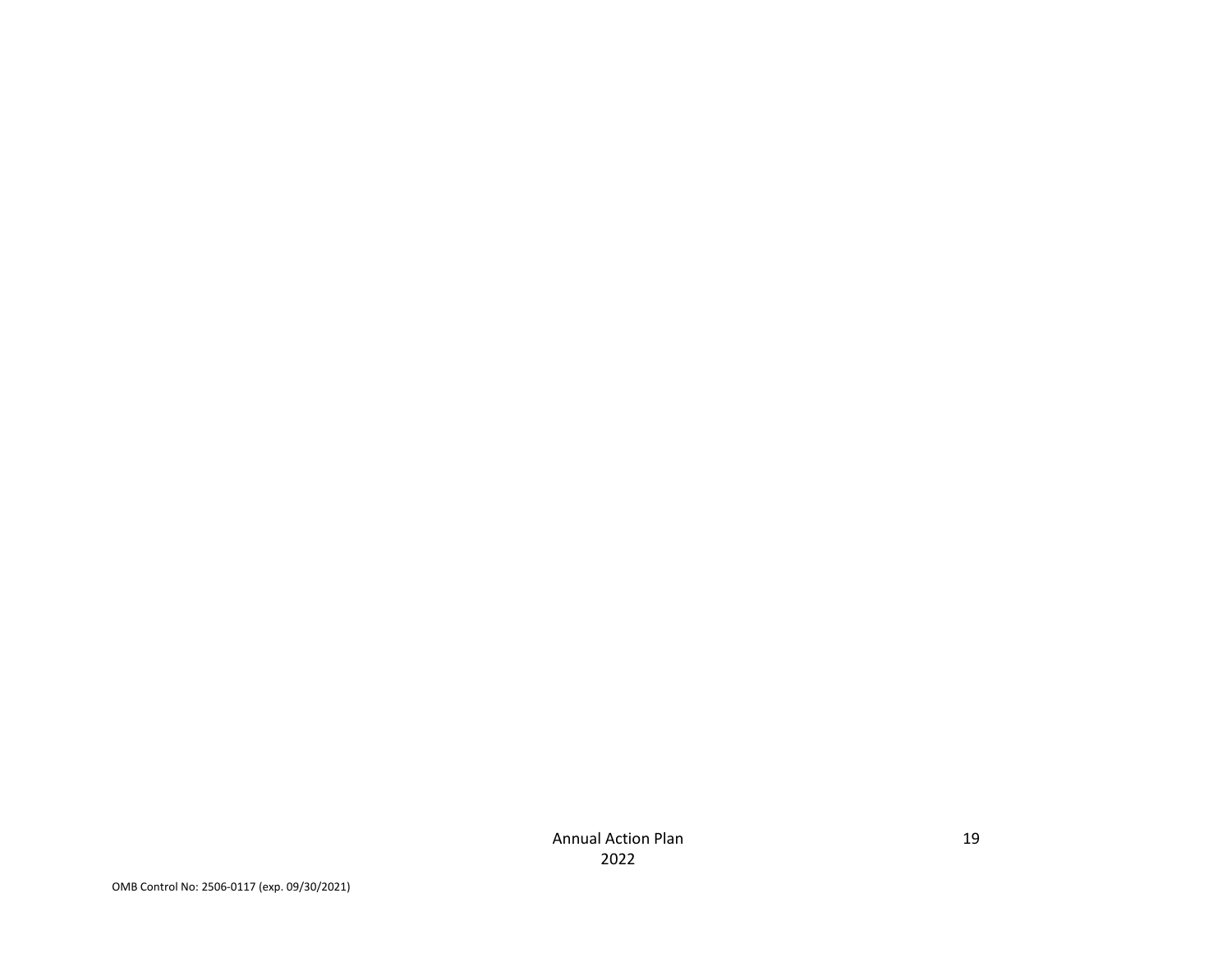## **AP‐35 Projects ‐ 91.420, 91.220(d)**

### **Introduction**

This section of the Action Plan includes the programs and activities which the Urban County and HOME Consortium will carry out to implement its Housing and Community Development Strategic Plan during FY2022/2023.

This section describes individual activities to be funded with FY2022/2023 Community Development Block Grant (CDBG), Emergency Solutions Grant (ESG), and HOME funding. This section also includes a description of how the jurisdiction will ensure geographic distribution of its resources, the process by which assistance will be distributed in the case that an activity location is currently unknown (e.g., residential rehabilitation programs), activities benefiting homeless and other special needs populations, and other local or state programs being used to further the jurisdiction's housing and community development goals.

The Consortium's HOME funds will be used for a variety of purposes including acquisition, rehabilitation, and new construction of housing, tenant‐based rental assistance, and administration. Fifteen percent of the FY22 HOME allocations will be set aside for community housing development organizations (CHDOs) per HUD requirements. The majority of HOME funds will support projects developed by a variety of types of nonprofit housing developers.

| #              | <b>Project Name</b>                           |
|----------------|-----------------------------------------------|
| $\mathbf{1}$   | <b>HOME Program Administration</b>            |
| $\overline{2}$ | <b>HOME Tenant-Based Rental Assistance</b>    |
| 3              | <b>HOME Rental Housing Production</b>         |
| 4              | <b>HESG Administration and Projects</b>       |
| 5              | <b>CDBG Admin</b>                             |
| 6              | <b>CDBG Public Services</b>                   |
| $\overline{7}$ | <b>CDBG Community Development</b>             |
| 8              | <b>CDBG Economic Development</b>              |
| 9              | <b>CDBG Fair Housing</b>                      |
| 10             | Single Family Rehabilitation                  |
| 11             | Single Family Rehabilitation Project Delivery |

**Table 4 – Project Information**

#### **Describe the reasons for allocation priorities and any obstacles to addressing underserved needs**

Allocation priorities are based on the Consolidated Plan. There are a number of barriers to providing affordable housing in the Urban County, based on real estate market and non-market factors. Affordable housing projects are difficult to build due to the high cost of building materials. The cost and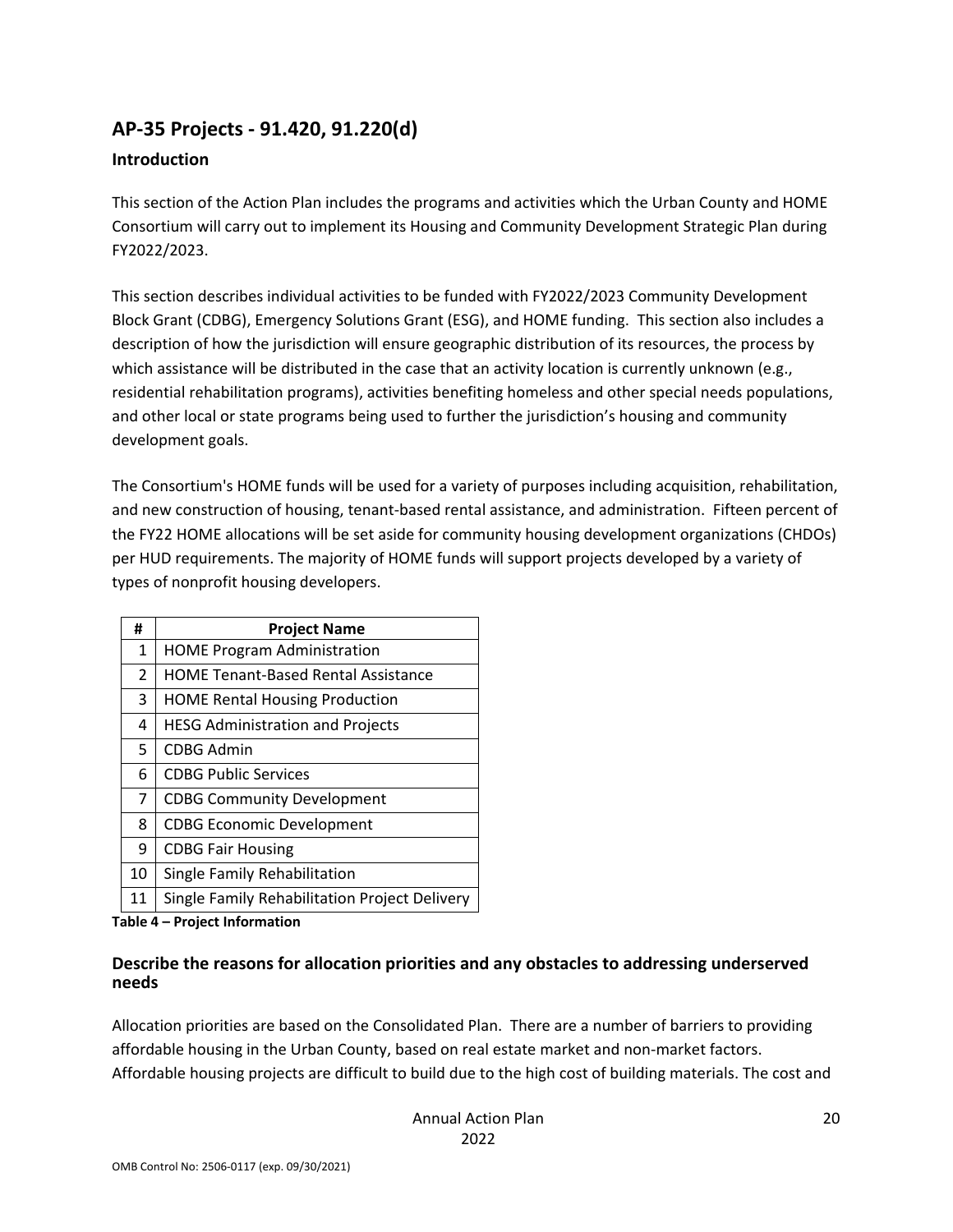limited availability of land in many parts of the Urban County contribute to high development costs. Affordable housing developments generally require multiple funding sources from public and private sources. HUD's cap of 15% of the allocation for public services is an obstacle for providing supportive services to homeless population, especially in the smaller Urban County cities.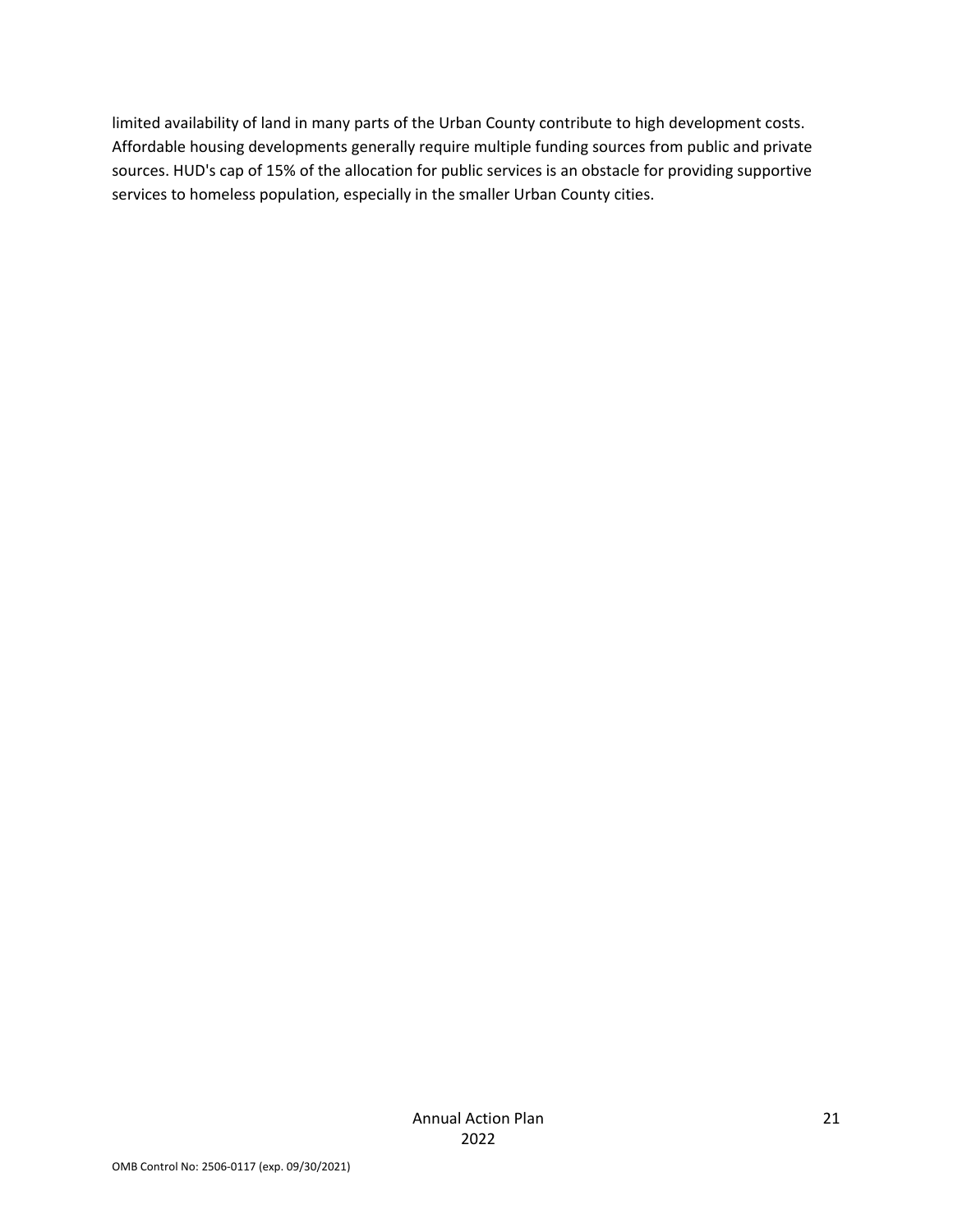### **AP‐38 Project Summary**

**Project Summary Information**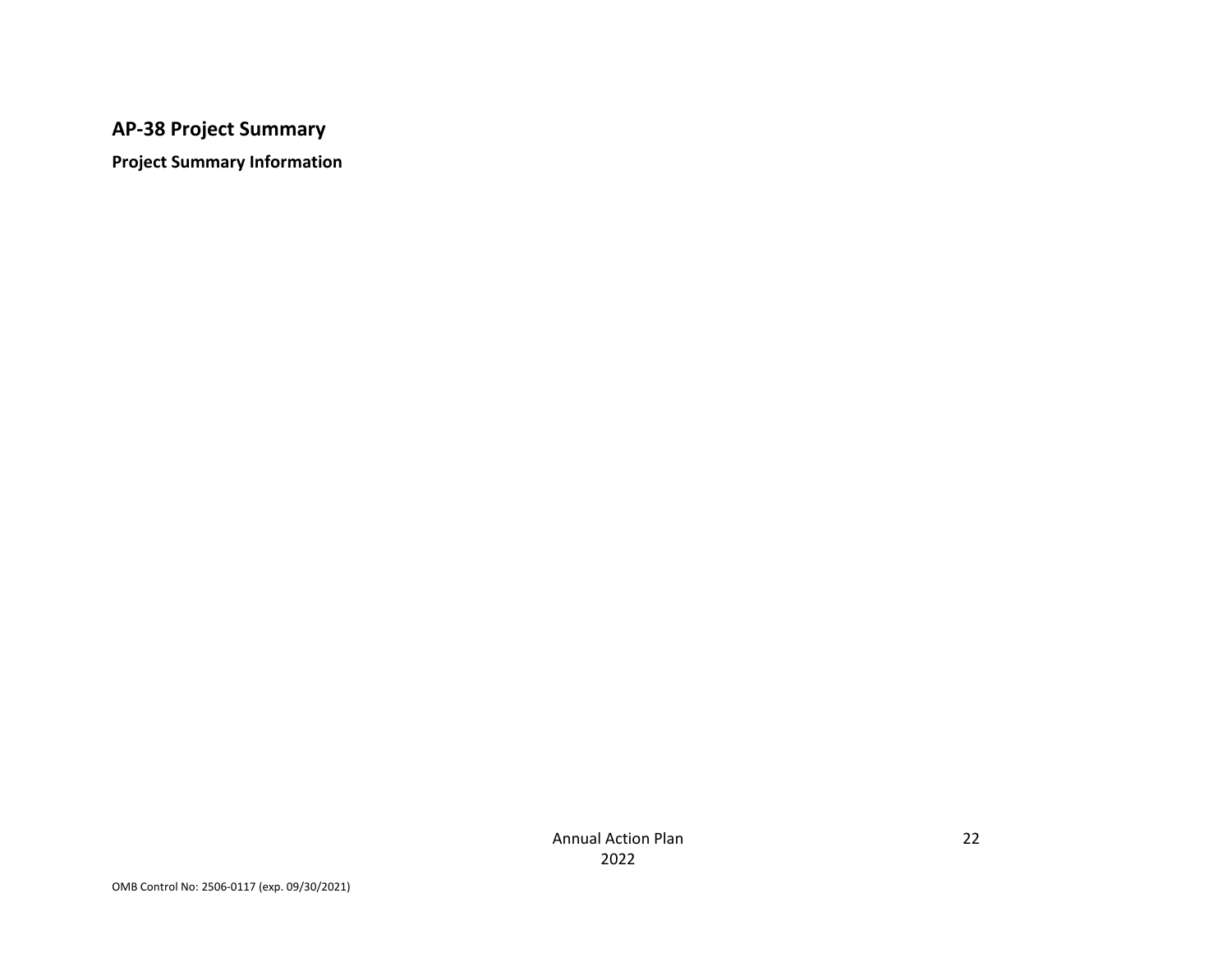| $\mathbf{1}$   | <b>Project Name</b>                                                                                           | <b>HOME Program Administration</b>                                            |  |  |  |  |  |
|----------------|---------------------------------------------------------------------------------------------------------------|-------------------------------------------------------------------------------|--|--|--|--|--|
|                | <b>Target Area</b>                                                                                            | Consortium-wide                                                               |  |  |  |  |  |
|                | <b>Goals Supported</b>                                                                                        | Housing<br><b>Rental Assistance</b>                                           |  |  |  |  |  |
|                | <b>Needs Addressed</b>                                                                                        | <b>Housing Needs</b>                                                          |  |  |  |  |  |
|                | <b>Funding</b>                                                                                                | HOME: \$365,171                                                               |  |  |  |  |  |
|                | <b>Description</b>                                                                                            | General admin for FY22 HOME Program                                           |  |  |  |  |  |
|                | <b>Target Date</b>                                                                                            | 6/30/2023                                                                     |  |  |  |  |  |
|                | <b>Estimate the</b><br>number and type<br>of families that<br>will benefit from<br>the proposed<br>activities | N/A                                                                           |  |  |  |  |  |
|                | <b>Location</b><br><b>Description</b>                                                                         | N/A                                                                           |  |  |  |  |  |
|                | <b>Planned Activities</b>                                                                                     | HOME Sections of the Action Plan and CAPER; HTAC Meetings                     |  |  |  |  |  |
| $\overline{2}$ | <b>Project Name</b>                                                                                           | <b>HOME Tenant-Based Rental Assistance</b>                                    |  |  |  |  |  |
|                | <b>Target Area</b>                                                                                            | Consortium-wide                                                               |  |  |  |  |  |
|                | <b>Goals Supported</b>                                                                                        | Housing                                                                       |  |  |  |  |  |
|                | <b>Needs Addressed</b>                                                                                        | <b>Supportive Housing</b>                                                     |  |  |  |  |  |
|                | <b>Funding</b>                                                                                                | HOME: \$1,356,477                                                             |  |  |  |  |  |
|                | <b>Description</b>                                                                                            | Tenant-Based Rental Assistance payments for low-income families.              |  |  |  |  |  |
|                | <b>Target Date</b>                                                                                            | 6/30/2023                                                                     |  |  |  |  |  |
|                | <b>Estimate the</b><br>number and type<br>of families that<br>will benefit from<br>the proposed<br>activities | 78 families                                                                   |  |  |  |  |  |
|                | <b>Location</b><br><b>Description</b>                                                                         | <b>HOME Conosrtium</b>                                                        |  |  |  |  |  |
|                | <b>Planned Activities</b>                                                                                     | TBRA rental assistance payments for various HOME Consortium<br>jurisidctions. |  |  |  |  |  |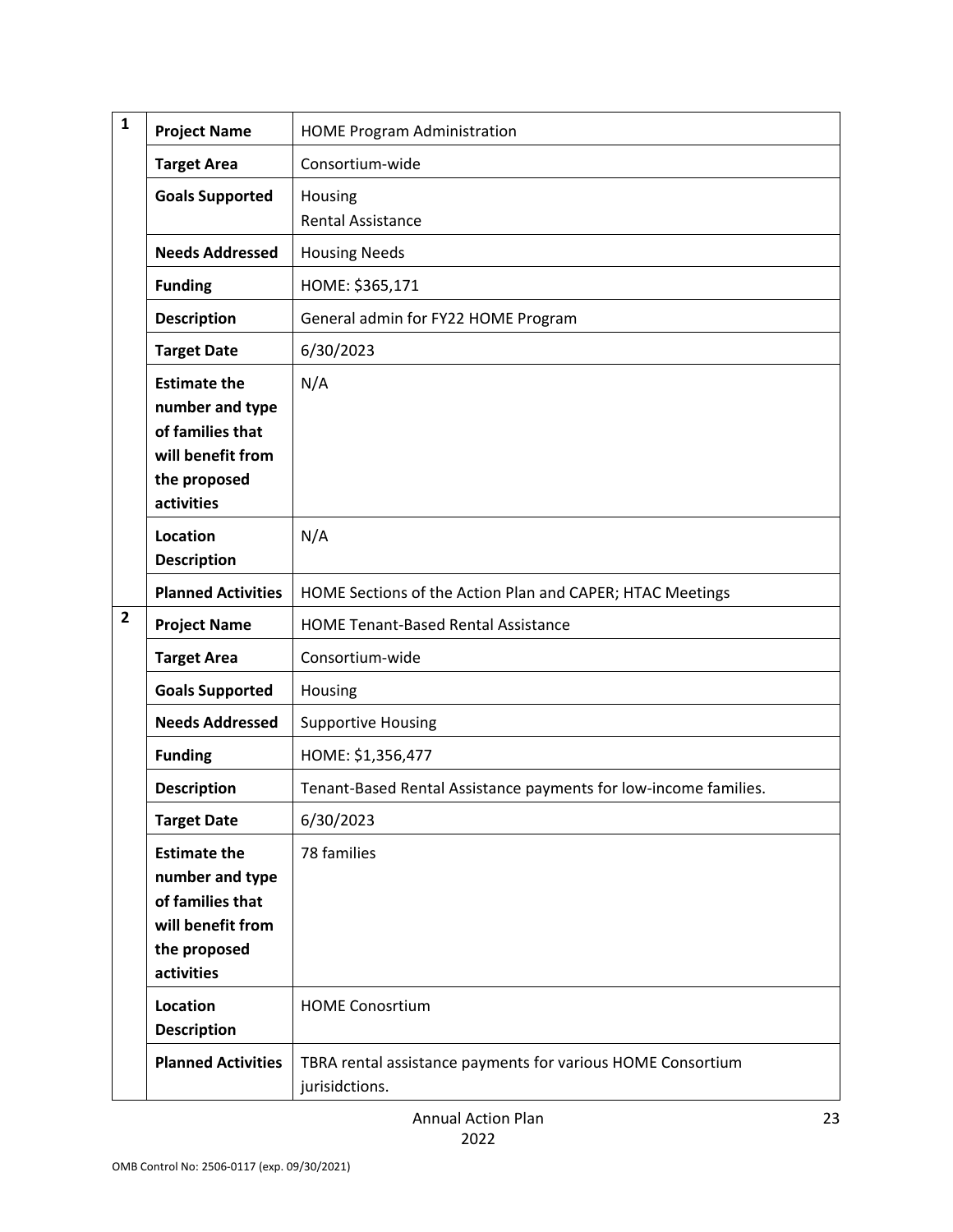| 3 | <b>Project Name</b>                                                                                           | <b>HOME Rental Housing Production</b>                                                  |
|---|---------------------------------------------------------------------------------------------------------------|----------------------------------------------------------------------------------------|
|   | <b>Target Area</b>                                                                                            | Consortium-wide                                                                        |
|   | <b>Goals Supported</b>                                                                                        | Housing                                                                                |
|   | <b>Needs Addressed</b>                                                                                        | <b>Housing Needs</b>                                                                   |
|   | <b>Funding</b>                                                                                                | HOME: \$1,904,105                                                                      |
|   | Promote the production of affordable rental housing.                                                          |                                                                                        |
|   | 6/30/2023                                                                                                     |                                                                                        |
|   | <b>Estimate the</b><br>number and type<br>of families that<br>will benefit from<br>the proposed<br>activities | 255 low-income families                                                                |
|   | Location<br><b>Description</b>                                                                                | Consortium-wide                                                                        |
|   | <b>Planned Activities</b>                                                                                     | CHDO Set-Aside \$495,572 - afforable rental housing development projects<br><b>TBD</b> |
| 4 | <b>Project Name</b>                                                                                           | <b>HESG Administration and Projects</b>                                                |
|   | <b>Target Area</b>                                                                                            | Urban County-wide                                                                      |
|   | <b>Goals Supported</b>                                                                                        | Homeless                                                                               |
|   | <b>Needs Addressed</b>                                                                                        | Homeless                                                                               |
|   | <b>Funding</b>                                                                                                | ESG: \$184,441                                                                         |
|   | <b>Description</b>                                                                                            | Administrative and project funds for FY22/23 activities.                               |
|   | <b>Target Date</b>                                                                                            | 6/30/2023                                                                              |
|   | <b>Estimate the</b><br>number and type<br>of families that<br>will benefit from<br>the proposed<br>activities | 30 homeless people                                                                     |
|   | <b>Location</b><br>Description                                                                                | <b>Urban County</b>                                                                    |
|   | <b>Planned Activities</b>                                                                                     | Administration and project funds for the FY22 ESG grant.                               |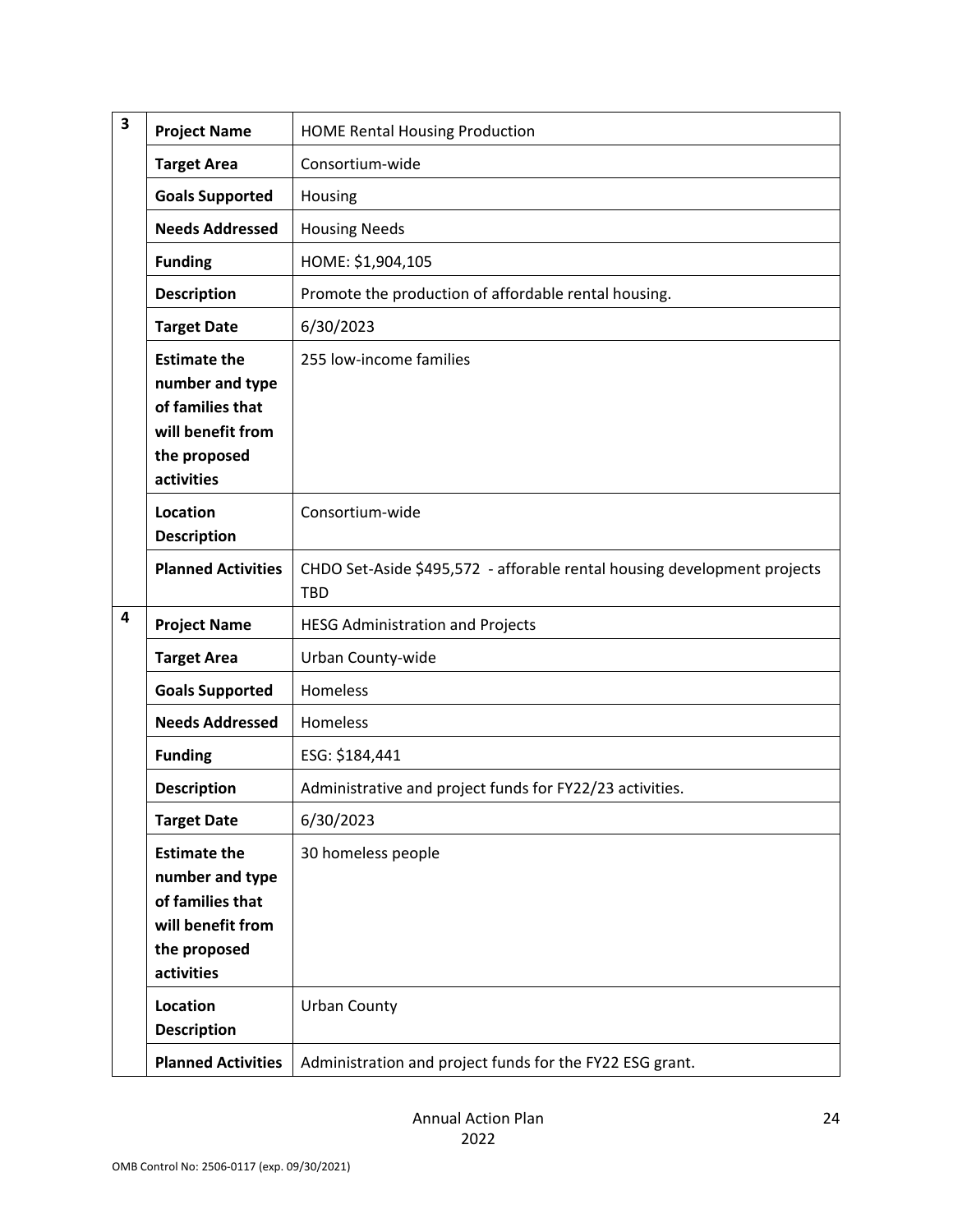| 5 | <b>Project Name</b>                                                                                           | <b>CDBG Admin</b>                                                                                                                                                                                      |
|---|---------------------------------------------------------------------------------------------------------------|--------------------------------------------------------------------------------------------------------------------------------------------------------------------------------------------------------|
|   | <b>Target Area</b>                                                                                            | Urban County-wide                                                                                                                                                                                      |
|   | <b>Goals Supported</b>                                                                                        | Housing<br><b>Housing Discrimination</b><br><b>Rental Assistance</b><br>Homeless<br><b>Supportive Housing</b><br><b>Community Development</b><br><b>Economic Development</b><br><b>Public Services</b> |
|   | <b>Needs Addressed</b>                                                                                        | <b>Housing Needs</b><br><b>Community Development</b>                                                                                                                                                   |
|   | <b>Funding</b>                                                                                                | CDBG: \$471,624                                                                                                                                                                                        |
|   | <b>Description</b>                                                                                            | FY22 Admin for Alameda County and Urban County Cities.                                                                                                                                                 |
|   | <b>Target Date</b>                                                                                            | 6/30/2023                                                                                                                                                                                              |
|   | <b>Estimate the</b><br>number and type<br>of families that<br>will benefit from<br>the proposed<br>activities | N/A                                                                                                                                                                                                    |
|   | <b>Location</b><br><b>Description</b>                                                                         | <b>Urban County</b>                                                                                                                                                                                    |
|   | <b>Planned Activities</b>                                                                                     | Grant administration                                                                                                                                                                                   |
| 6 | <b>Project Name</b>                                                                                           | <b>CDBG Public Services</b>                                                                                                                                                                            |
|   | <b>Target Area</b>                                                                                            | Urban County-wide                                                                                                                                                                                      |
|   | <b>Goals Supported</b>                                                                                        | <b>Public Services</b>                                                                                                                                                                                 |
|   | <b>Needs Addressed</b>                                                                                        | <b>Community Development</b>                                                                                                                                                                           |
|   | <b>Funding</b>                                                                                                | CDBG: \$243,335                                                                                                                                                                                        |
|   | <b>Description</b>                                                                                            | Programs for low-income residents, preserving safety net services for<br>families and individuals who are vulnerable or "in-crisis".                                                                   |
|   | <b>Target Date</b>                                                                                            | 6/30/2023                                                                                                                                                                                              |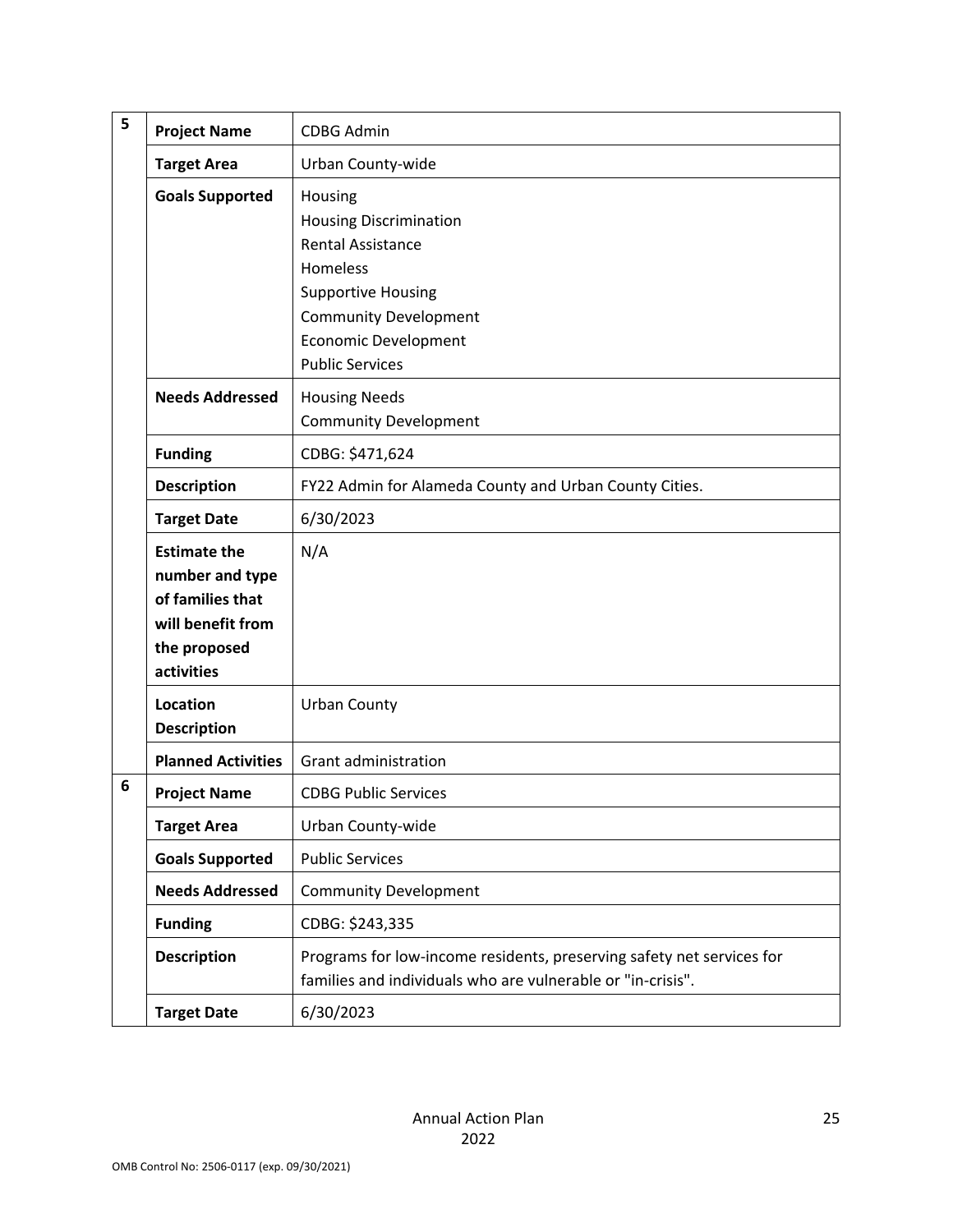|                         | <b>Estimate the</b><br>number and type<br>of families that<br>will benefit from<br>the proposed<br>activities | 1482 low income<br>families                                                                                                                                                                                                                       |
|-------------------------|---------------------------------------------------------------------------------------------------------------|---------------------------------------------------------------------------------------------------------------------------------------------------------------------------------------------------------------------------------------------------|
|                         | Location<br><b>Description</b>                                                                                | <b>Urban County</b>                                                                                                                                                                                                                               |
|                         | <b>Planned Activities</b>                                                                                     | Senior Meals on Wheels, homeless outreach and engagement, legal<br>assistance, case management.                                                                                                                                                   |
| $\overline{\mathbf{z}}$ | <b>Project Name</b>                                                                                           | <b>CDBG Community Development</b>                                                                                                                                                                                                                 |
|                         | <b>Target Area</b>                                                                                            | Urban County-wide                                                                                                                                                                                                                                 |
|                         | <b>Goals Supported</b>                                                                                        | <b>Community Development</b>                                                                                                                                                                                                                      |
|                         | <b>Needs Addressed</b>                                                                                        | <b>Community Development</b>                                                                                                                                                                                                                      |
|                         | <b>Funding</b>                                                                                                | CDBG: \$1,165,642                                                                                                                                                                                                                                 |
|                         | <b>Description</b>                                                                                            | Improvements, including ADA accessibility and rehabilitation to public<br>facilities, such as curb cuts and sidewalks, neighborhood parks and<br>recreational improvements, homeless facilities and other public<br>facilities/community centers. |
|                         | <b>Target Date</b>                                                                                            | 6/30/2023                                                                                                                                                                                                                                         |
|                         | <b>Estimate the</b><br>number and type<br>of families that<br>will benefit from<br>the proposed<br>activities | 2,250 low-income families                                                                                                                                                                                                                         |
|                         | Location<br><b>Description</b>                                                                                | <b>Urban County</b>                                                                                                                                                                                                                               |
|                         | <b>Planned Activities</b>                                                                                     | ADA Curb Cuts in Albany, Newark and Piedmont; security system<br>replacement and transitional housing facility improvements in<br>Unincorporated Alameda County.                                                                                  |
| 8                       | <b>Project Name</b>                                                                                           | <b>CDBG Economic Development</b>                                                                                                                                                                                                                  |
|                         | <b>Target Area</b>                                                                                            | EDEN PROJECT AREA, CHERRYLAND SUB-AREA<br>Ashland, Unincorporated Alameda County                                                                                                                                                                  |
|                         | <b>Goals Supported</b>                                                                                        | <b>Economic Development</b>                                                                                                                                                                                                                       |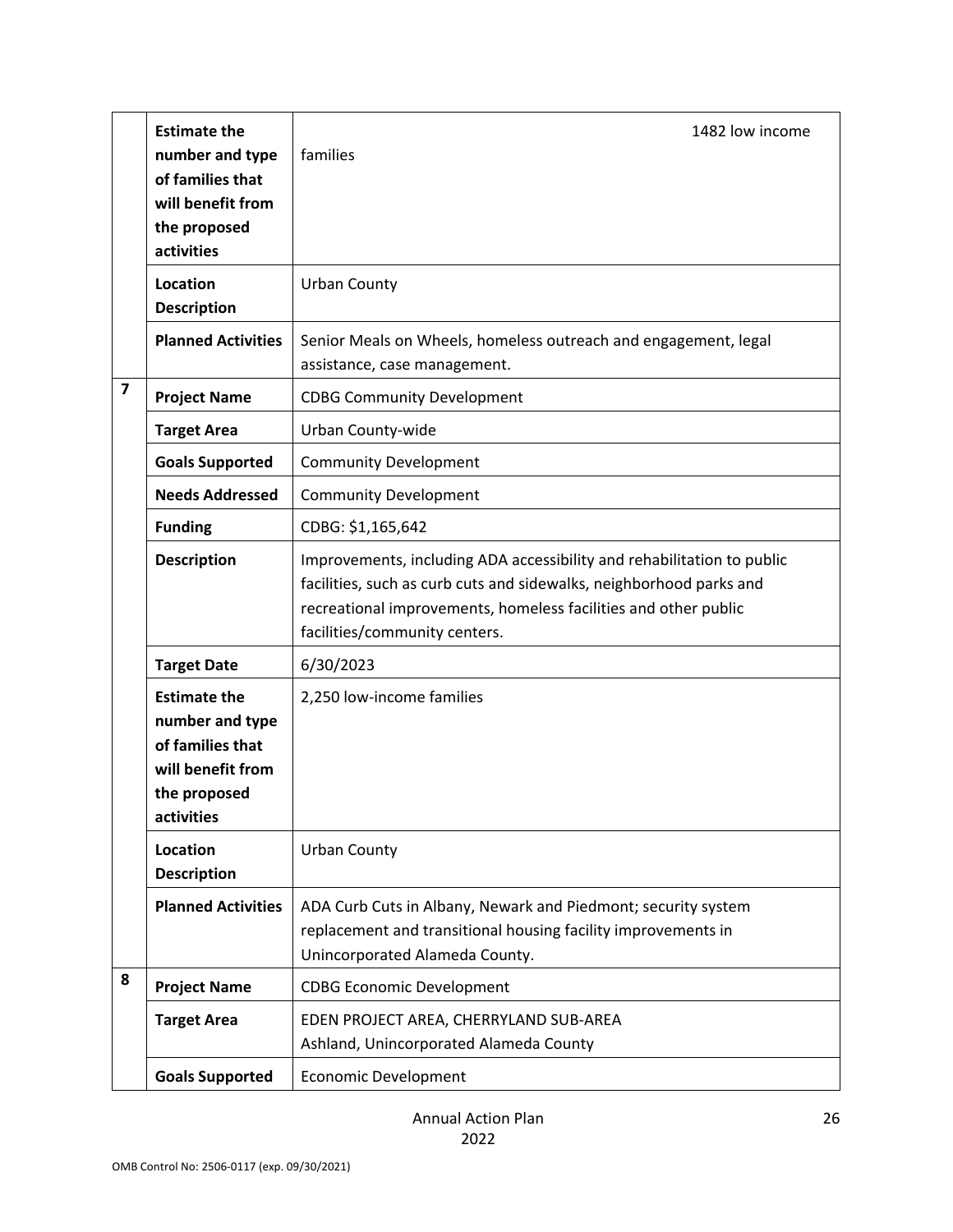|   | <b>Needs Addressed</b>                                                                                        | <b>Community Development</b>                                                                               |
|---|---------------------------------------------------------------------------------------------------------------|------------------------------------------------------------------------------------------------------------|
|   | <b>Funding</b>                                                                                                | CDBG: \$60,000                                                                                             |
|   | <b>Description</b>                                                                                            | Economic development, micro-enterprise and on-the-job training.                                            |
|   | <b>Target Date</b>                                                                                            | 6/30/2023                                                                                                  |
|   | <b>Estimate the</b><br>number and type<br>of families that<br>will benefit from<br>the proposed<br>activities | 20 business owners                                                                                         |
|   | Location<br><b>Description</b>                                                                                | Unincorporated Alameda County                                                                              |
|   | <b>Planned Activities</b>                                                                                     | Childcare training for In-Home Childcare License.                                                          |
| 9 | <b>Project Name</b>                                                                                           | <b>CDBG Fair Housing</b>                                                                                   |
|   | <b>Target Area</b>                                                                                            | Urban County-wide                                                                                          |
|   | <b>Goals Supported</b>                                                                                        | <b>Housing Discrimination</b>                                                                              |
|   | <b>Needs Addressed</b>                                                                                        | <b>Housing Needs</b>                                                                                       |
|   | <b>Funding</b>                                                                                                | CDBG: \$85,000                                                                                             |
|   | <b>Description</b>                                                                                            | Reduction of housing discrimination through the provision of fair housing<br>and tenant/landlord services. |
|   | <b>Target Date</b>                                                                                            | 6/30/2023                                                                                                  |
|   | <b>Estimate the</b><br>number and type<br>of families that<br>will benefit from<br>the proposed<br>activities | 700 low-income families                                                                                    |
|   | Location<br><b>Description</b>                                                                                | <b>Urban County</b>                                                                                        |
|   | <b>Planned Activities</b>                                                                                     | Fair housing and tenant/landlord services                                                                  |
|   | <b>Project Name</b>                                                                                           | Single Family Rehabilitation                                                                               |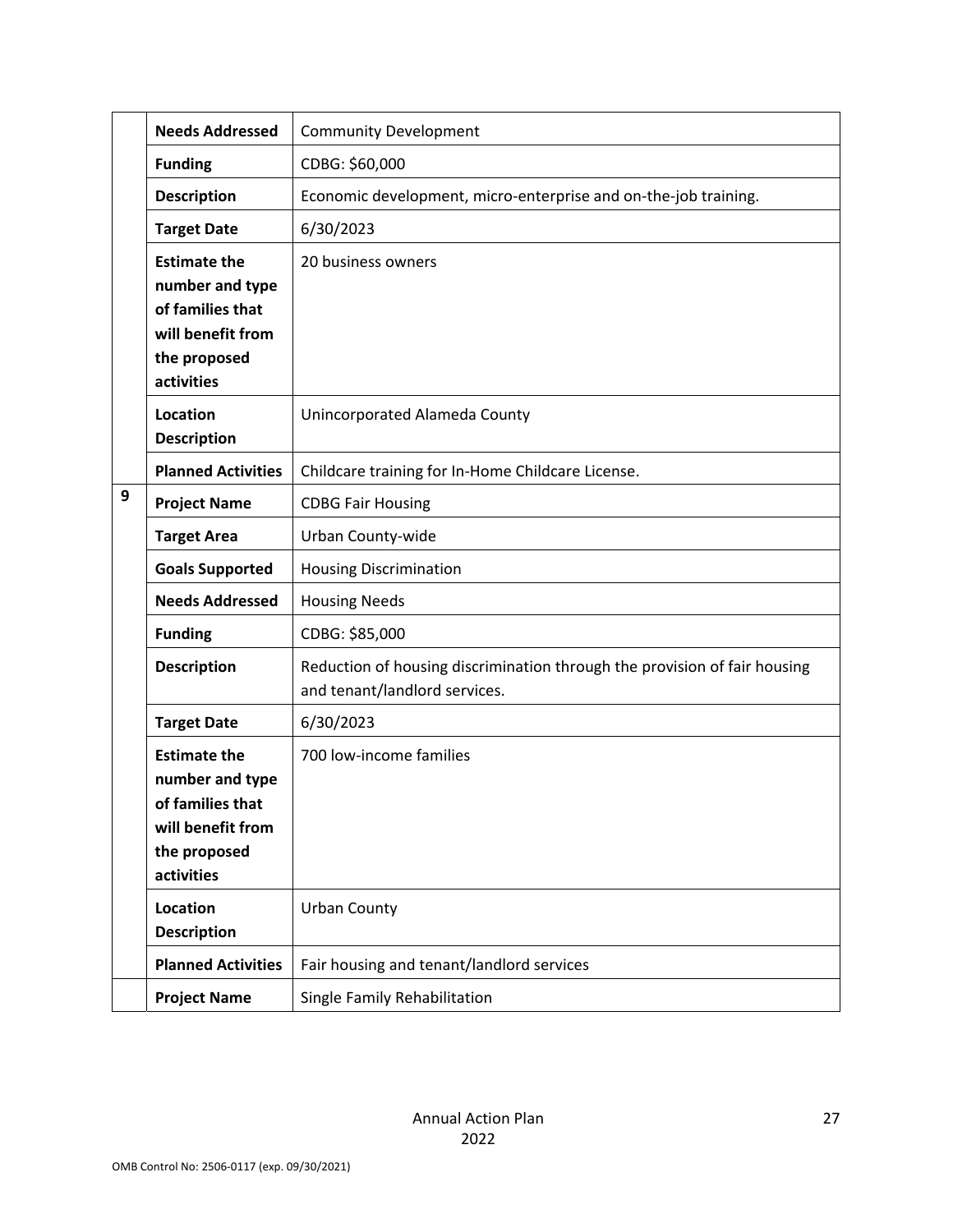| 10 | <b>Target Area</b>                                                                                            | EDEN PROJECT AREA, CHERRYLAND SUB-AREA<br>Consortium-wide<br>Urban County-wide<br>Ashland, Unincorporated Alameda County |
|----|---------------------------------------------------------------------------------------------------------------|--------------------------------------------------------------------------------------------------------------------------|
|    | <b>Goals Supported</b>                                                                                        | Housing                                                                                                                  |
|    | <b>Needs Addressed</b>                                                                                        | <b>Housing Needs</b>                                                                                                     |
|    | <b>Funding</b>                                                                                                | CDBG: \$257,368<br>HOME: \$25,960                                                                                        |
|    | <b>Description</b>                                                                                            | Minor Home Repair Program for CDBG and homeowner rehabilitation for<br><b>HOME</b>                                       |
|    | <b>Target Date</b>                                                                                            | 6/30/2023                                                                                                                |
|    | <b>Estimate the</b><br>number and type<br>of families that<br>will benefit from<br>the proposed<br>activities | 80 low-income families                                                                                                   |
|    | Location<br><b>Description</b>                                                                                | <b>HOME Conosrtium</b>                                                                                                   |
|    | <b>Planned Activities</b>                                                                                     | Minor home repairs for low-income Urban County homeowners                                                                |
| 11 | <b>Project Name</b>                                                                                           | Single Family Rehabilitation Project Delivery                                                                            |
|    | <b>Target Area</b>                                                                                            | Urban County-wide                                                                                                        |
|    | <b>Goals Supported</b>                                                                                        | Housing                                                                                                                  |
|    | <b>Needs Addressed</b>                                                                                        | <b>Housing Needs</b>                                                                                                     |
|    | <b>Funding</b>                                                                                                | CDBG: \$75,149                                                                                                           |
|    | <b>Description</b>                                                                                            | Project delivery costs associated with single family rehabilitation                                                      |
|    | <b>Target Date</b>                                                                                            | 6/30/2023                                                                                                                |
|    | <b>Estimate the</b><br>number and type<br>of families that<br>will benefit from<br>the proposed<br>activities | 2 families                                                                                                               |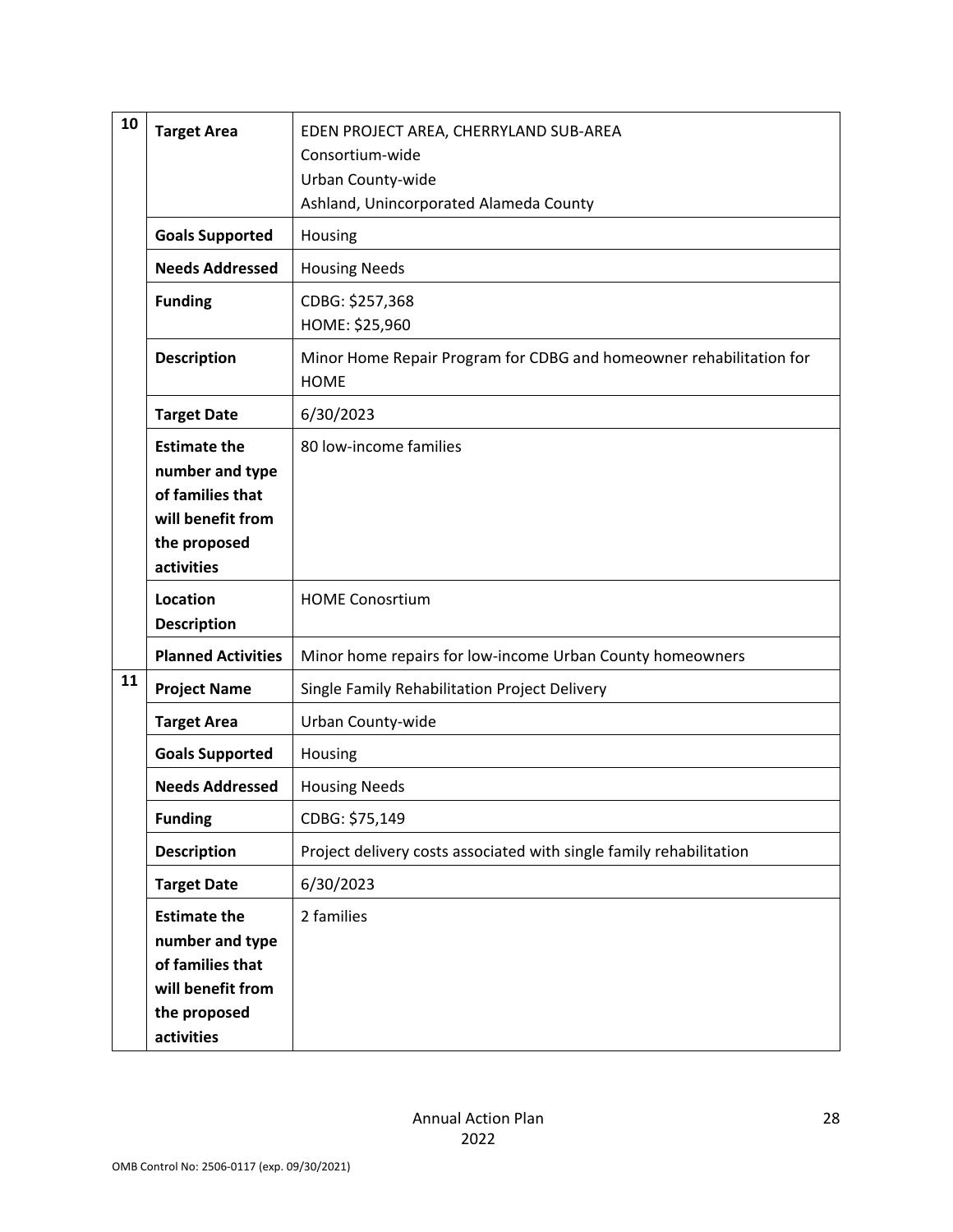| Location<br><b>Description</b> | Urban County                         |
|--------------------------------|--------------------------------------|
| <b>Planned Activities</b>      | Project specific administrative work |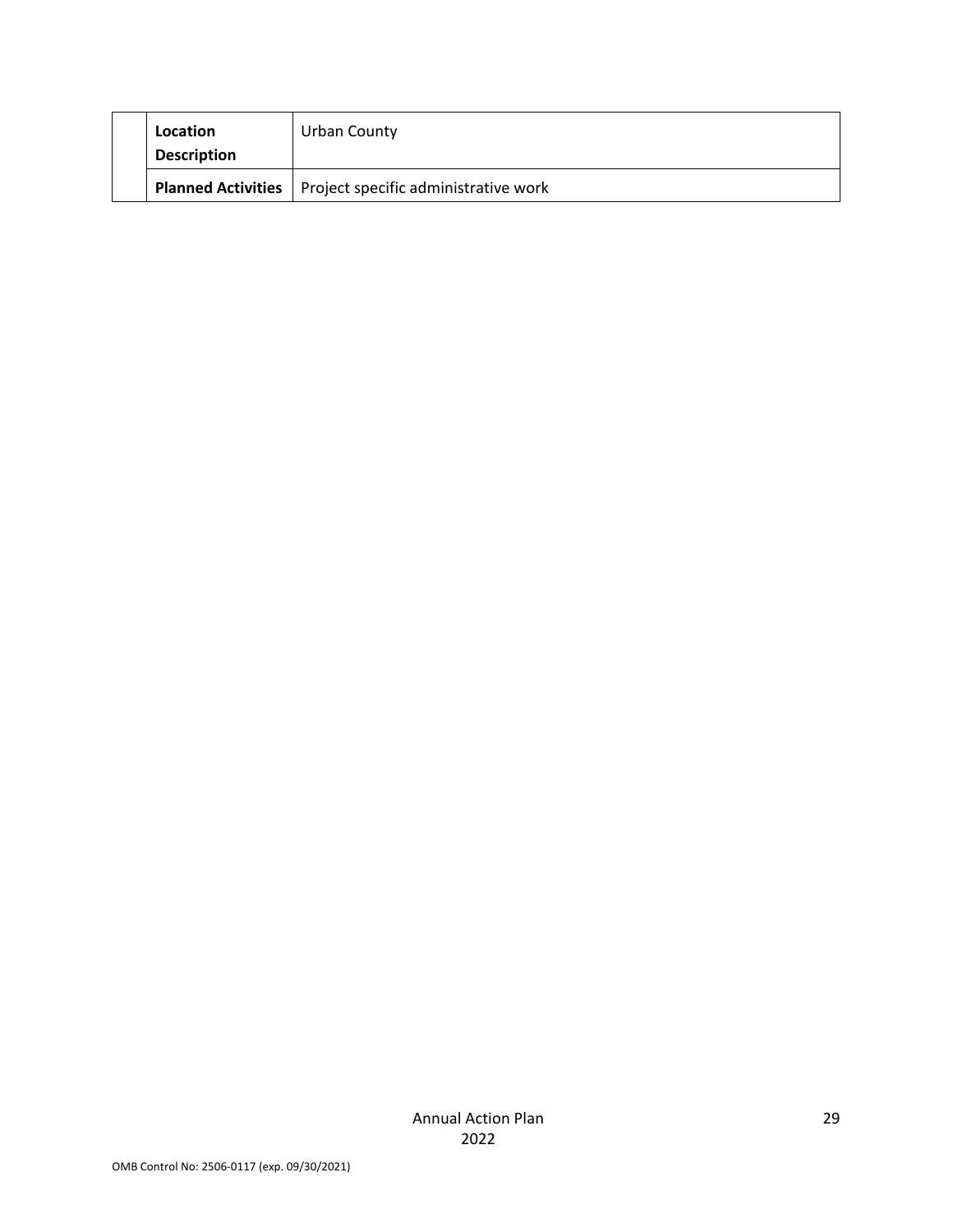## **AP‐50 Geographic Distribution ‐ 91.420, 91.220(f)**

## **Description of the geographic areas of the entitlement (including areas of low‐income and minority concentration) where assistance will be directed**

The Urban County consists of the cities of Albany, Dublin, Emeryville, Newark, and Piedmont, and the Unincorporated County. Each jurisdiction in the Urban County receives an allocation of Community Development Block Grant (CDBG) funds, which may be used for eligible activities, eligible households, and/or eligible areas within that jurisdiction. The CDBG funds are allocated according to a formula based on population data from the 2010 Census and the number of substandard units in each jurisdiction. All projects listed in the "Proposed Projects" tables are intended and open to serve eligible households within the Urban County jurisdiction. Census tract for identified projects are as follows: Albany 4201‐ 4206; Dublin 4501‐4505; Emeryville 4251; Newark 4441& 4443; Piedmont 4262. Unincorporated County areas: Ashland CPD 43379 ‐ 4340; Cherryland 4356‐4357; 4362 & 4363, Castro Valley 4309‐4312; Fairview 4353; and San Lorenzo 4360 &4361. Areas of racial concentration (based on the 2010 Census information) within the Urban County are listed by census tract as follows: Dublin 4507.51 and 4507.52; Ashland 4339; Cherryland 4356.01 & .4356.02; Cherryland/San Lorenzo 4362; Newark 4443.02; 4444 and 4446.02.

#### **Geographic Distribution**

| <b>Target Area</b>                     | <b>Percentage of Funds</b> |
|----------------------------------------|----------------------------|
| EDEN PROJECT AREA, CHERRYLAND SUB-AREA |                            |
| Consortium-wide                        |                            |
| Urban County-wide                      |                            |
| County-wide                            |                            |
| Ashland, Unincorporated Alameda County |                            |

**Table 5 ‐ Geographic Distribution** 

### **Rationale for the priorities for allocating investments geographically**

For many programs using CDBG funds, such as residential or business rehabilitation, the exact location of the activity is not determined prior to funding the program as a whole. Pursuant to the CDBG Program Final Rule in these instances, the Action Plan must identify who may apply for assistance, the process by which the grantee will select those to receive assistance, and how much and under what terms the assistance will be given.

Projects in the Ashland and Cherryland areas of the Unincorporated County are funded through a competitive RFP process which prioritizes projects meeting the County's 10X Strategic Plan Goals: homelessness, housing, employment and infrastructure.

Alameda County HCD administers a Minor Home Repair Program using CDBG funds for of the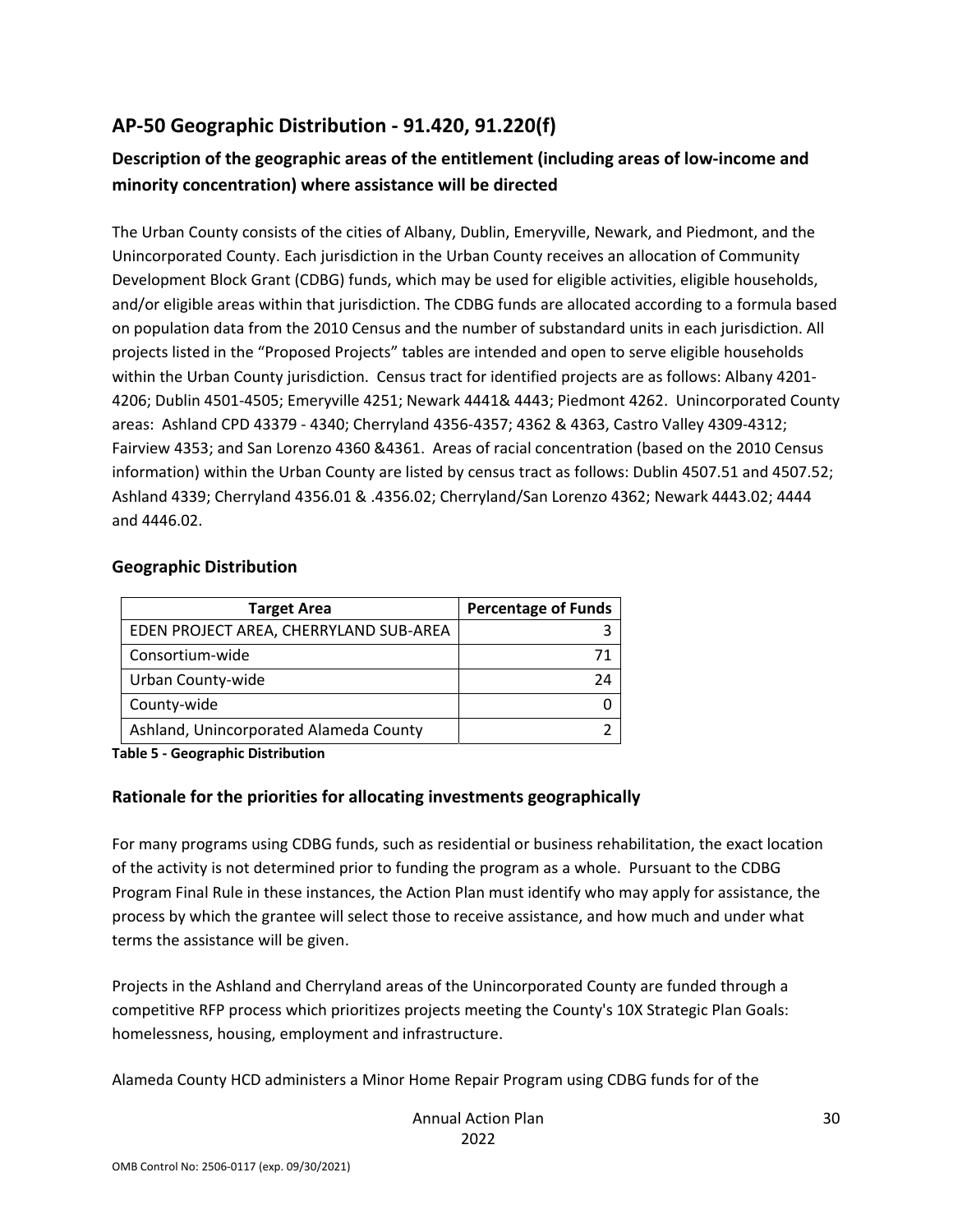jurisdictions in the Urban County. This program is delivered by the Alameda County Community Development Agency Healthy Homes Department. The level of repair services varies among cities. The goal of the program is to conserve, preserve, and improve the housing and neighborhoods of low and moderate income people living in the Urban County. To that end, the program provides grants to qualifying properties and owners to provide a variety of minor home repairs, mobile home repairs, exterior paint or clean-up assistance, and accessibility repairs.

HOME Investment Partnership funding is allocated to the jurisdictions within the Alameda County HOME Consortium on a formula basis. HOME funds are distributed throughout all parts of the HOME Consortium. All activities to be undertaken are intended and open to serve eligible households living in the Consortium.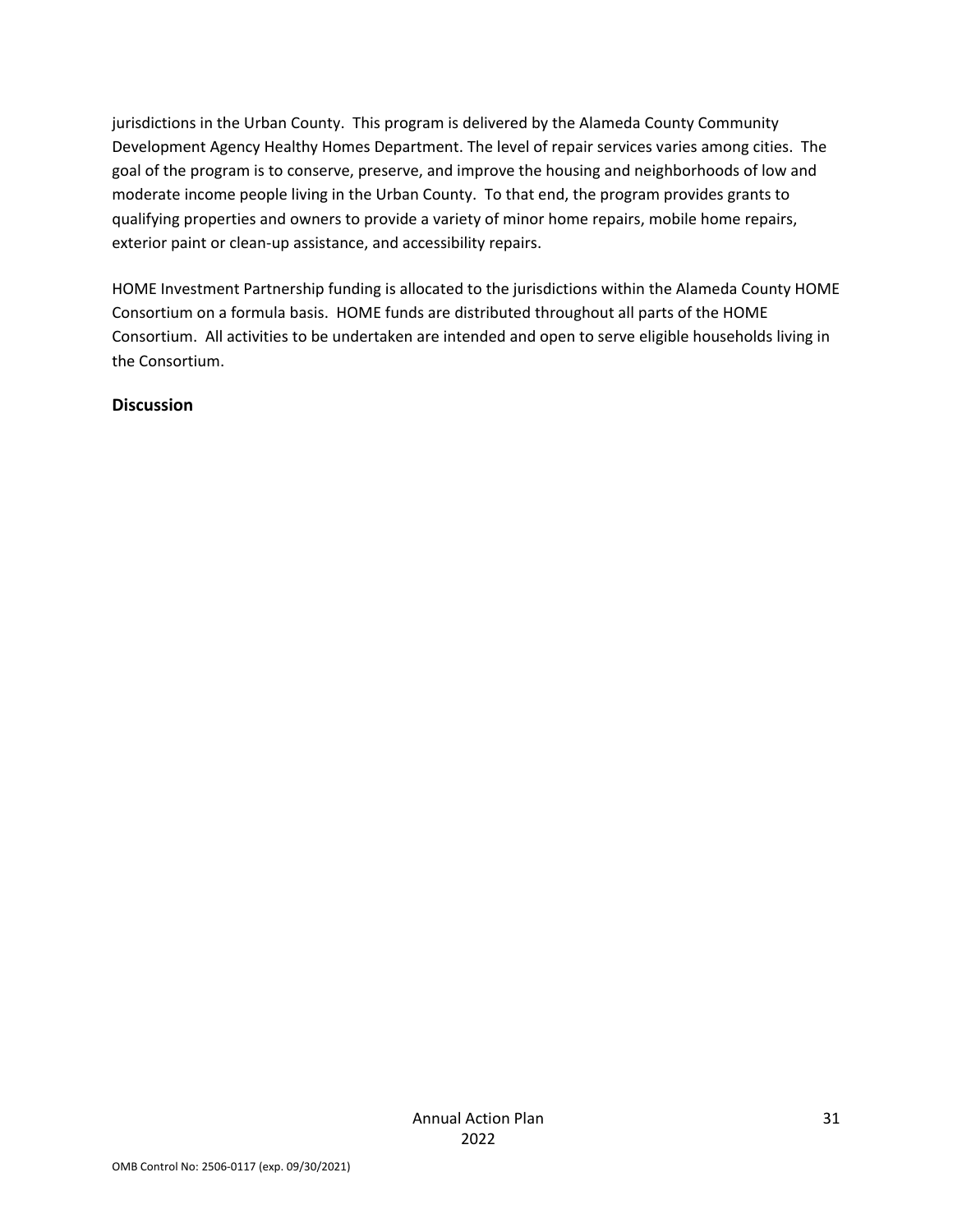# **Affordable Housing**

## **AP‐55 Affordable Housing ‐ 91.420, 91.220(g)**

### **Introduction**

Affordable housing units will be constructed with HOME funds; rehabilitated with HOME and CDBG funds and have supportive services provided by ESG and CDBG funds.

| One Year Goals for the Number of Households to be Supported |     |
|-------------------------------------------------------------|-----|
| <b>Homeless</b>                                             | 160 |
| Non-Homeless                                                | 143 |
| Special-Needs                                               | 50  |
| Total                                                       | 353 |

**Table 6 ‐ One Year Goals for Affordable Housing by Support Requirement**

| One Year Goals for the Number of Households Supported Through |     |  |
|---------------------------------------------------------------|-----|--|
| <b>Rental Assistance</b>                                      | 78  |  |
| The Production of New Units                                   | 255 |  |
| <b>Rehab of Existing Units</b>                                |     |  |
| <b>Acquisition of Existing Units</b>                          | 12  |  |
| Total                                                         | 353 |  |

**Table 7 ‐ One Year Goals for Affordable Housing by Support Type**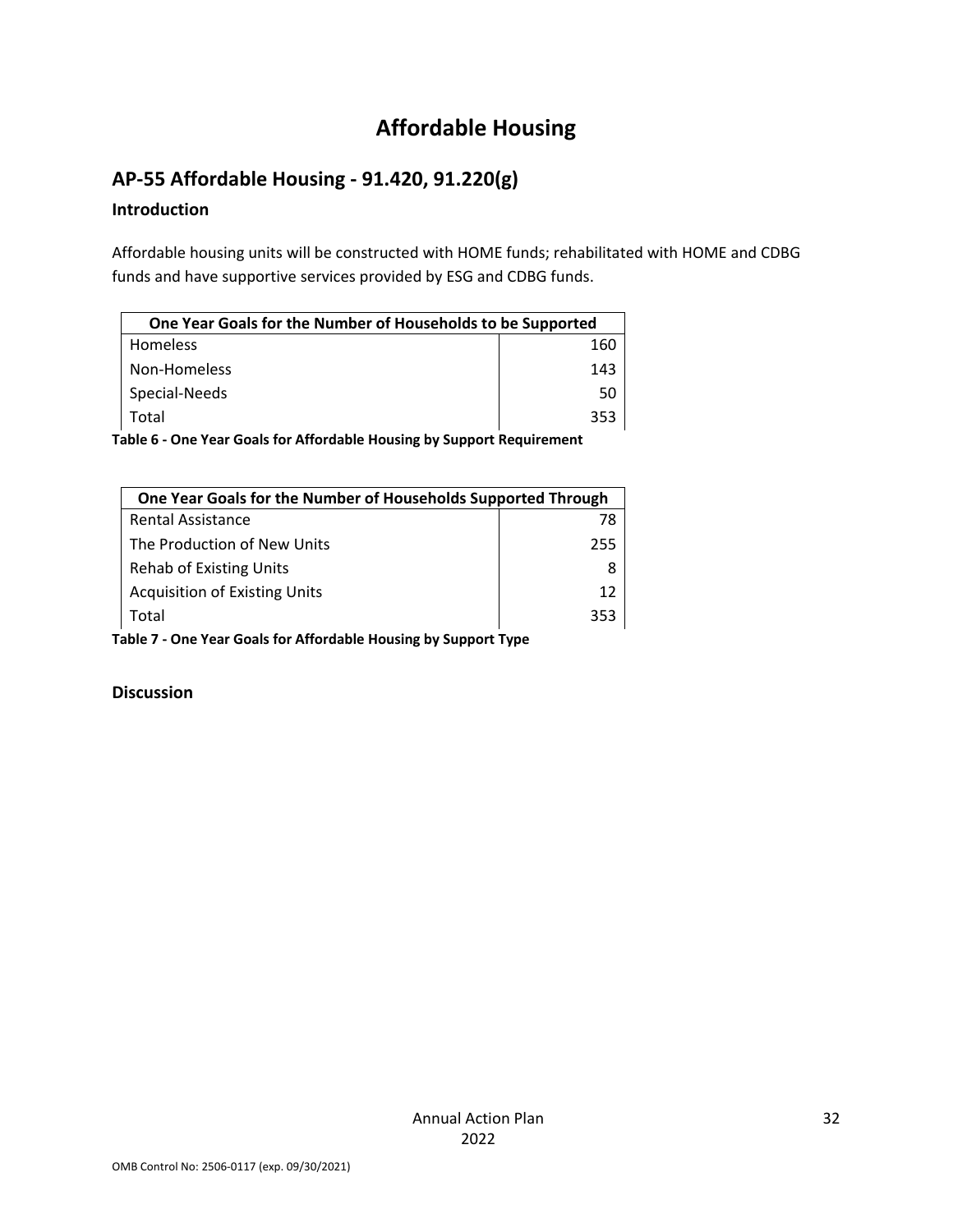## **AP‐60 Public Housing ‐ 91.420, 91.220(h) Introduction**

In the HOME Consortium, the Housing Authority of the County of Alameda (HACA) converted its remaining 72 units of public housing to HUD's Rental Assistance Demonstration (RAD) program in March 2016 and thus has no more public housing. Conversion to RAD programs result in more stabilized income stream that will provide funds for repairs as well as a replacement reserve. The City of Alameda's Housing Authority does not own any public housing. The Housing Authority of the City of Livermore (LHA), designated as a high performer, owns and manages 125 units of public housing at Leahy Square.

### **Actions planned during the next year to address the needs to public housing**

LHA owns and manages 27 units of rental housing under its Affordable Housing Program, which is non‐ HUD funded. Seven of the units are transitional units for households graduating from area homeless and domestic violence shelters. The LHA will use Section 8 Project‐based Vouchers and City resources to rehabilitate the 27 units.

## **Actions to encourage public housing residents to become more involved in management and participate in homeownership**

Not applicable

**If the PHA is designated as troubled, describe the manner in which financial assistance will be provided or other assistance** 

Not applicable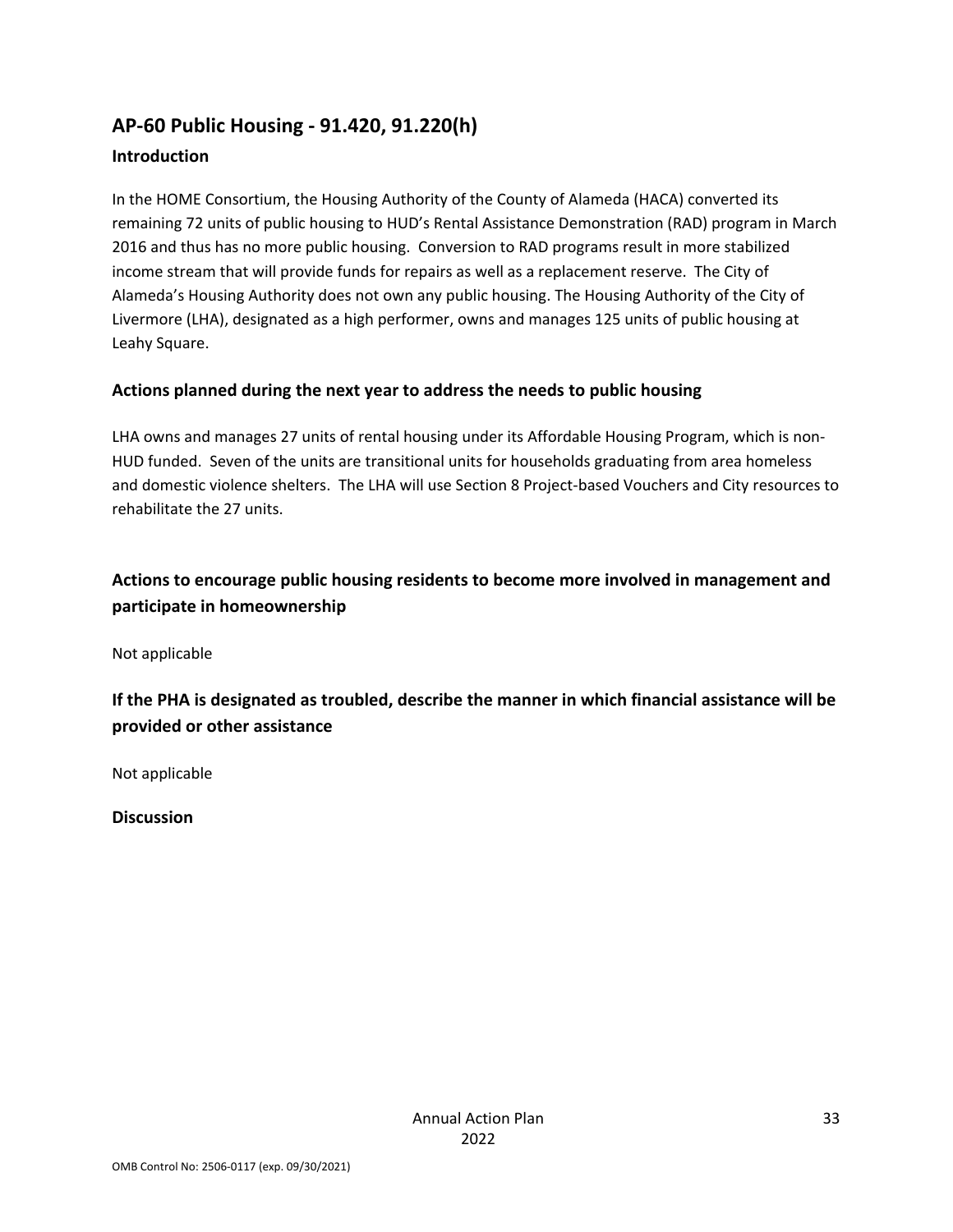# **AP‐65 Homeless and Other Special Needs Activities ‐ 91.420, 91.220(i) Introduction**

In 2020, the EveryOne Home collective impact initiative to end homelessness in Alameda County built upon the *2018 Strategic Update to the Plan to End Homelessness* by developing a homeless response system model. The modeling framework centers racial equity as a critical, but heretofore missing component of homeless response. A report on the project, *Centering Racial Equity in Homeless System Design* is available on the EveryOne Home website at www.everyonehome.org/centering‐racial‐equity/ .

Implementation of the racial equity models is the work of the EveryOne Home collective impact initiative, which also functions as the Alameda County Homeless Continuum of Care. It is supported by a community‐based backbone organization and guided by a Leadership Board comprised of jurisdictional appointed members and key community constituencies such as consumers, cities, nonprofit service providers and housing developers, businesses, law enforcement, housing authorities, and faith‐based organizations. For more detailed information please refer to the EveryOne Home website at www.everyonehome.org .

## **Describe the jurisdictions one‐year goals and actions for reducing and ending homelessness including**

## **Reaching out to homeless persons (especially unsheltered persons) and assessing their individual needs**

The Point in Time Count Enumeration of sheltered and unsheltered individuals experiencing homelessness was conducted on 2/23/22 and includes a survey that is conducted with those that are sheltered and unsheltered to gather more information about demographics, causes of homelessness, resource needs and other important data for system planning. This Count included feedback from the community on the survey itself in multiple ways including public meetings and a focus group with individuals with lived experience of homelessness to ensure the survey was timely, sensitive and relevant to the current needs of the community. The Count data, once released in April 2022, will assist countywide planning as the need for services and resources for those experiencing homelessness will be much more accurate and up to date, especially since the Count was not conducted since 2019 due to COVID 19.

The recently created homeless system models propose that 52% of households with only adults will be served by other crisis services including safe parking programs, hygiene services such as showers and laundry services, food programs, mobile health, and street outreach programs. The models are premised on the idea that many households with only adults will access permanent housing from an unsheltered living situation. Eden I&R provides county-wide information and referral for people experiencing housing instability and homelessness through Alameda County's 2‐1‐1 system. Housing Resource Centers distributed throughout the county have regular telephone and drop-in hours where people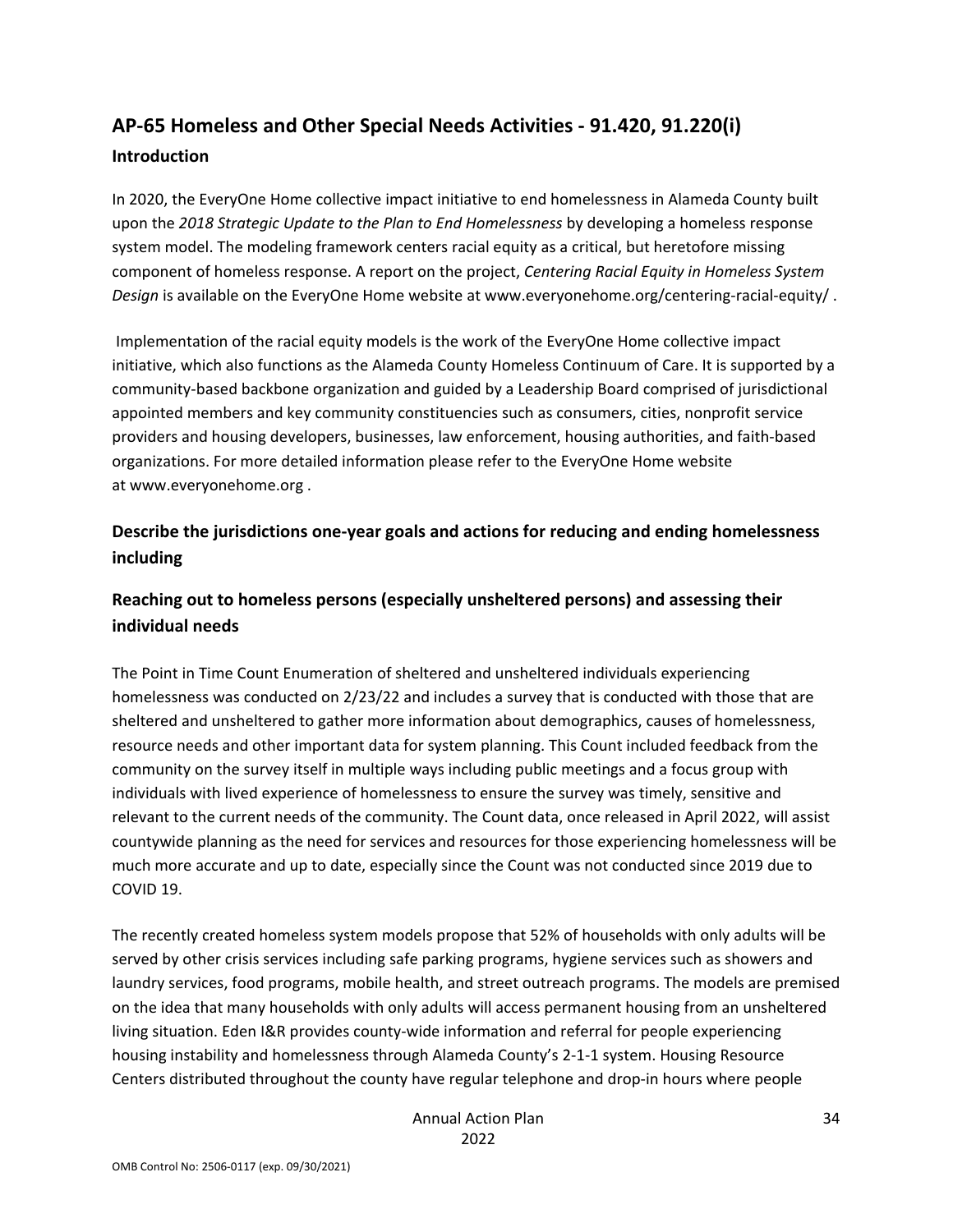experiencing homelessness can obtain housing problem solving and assessment services. As well, domestic violence service providers offer 24‐hour hotline support for homeless households that are fleeing domestic violence.

Fourteen organizations provide regular street outreach to homeless people throughout Alameda County, including specialized outreach to homeless youth and veterans as well as mobile health and mental health services. Street outreach programs focus on serving unsheltered people living on the streets, encampments, or other places not meant for human habitation. Outreach provides immediate services to meet basic needs for hygiene and food assistance as well as links to ongoing services and shelter/housing. Outreach teams are knowledgeable of mainstream resources and make connections to financial benefits, transportation employment assistance, and medical and dental services.

EveryOne Home's System Coordination Committee (SCC) reviewed and worked on updating the Coordinated Entry Prioritization Policy.

- The committee approved an amendment to prioritize individuals and households exiting Project Roomkey and households that are at high risk of complications due to COVID‐19.
- They also approved the expansion of the policy to apply more broadly to homeless housing units, services, and new resources.
- They approved the changes below: Including the Emergency Housing Vouchers (EHV)Broader language to anticipate new housing resources to prevent continual modifications when new housing resources become available reflecting changes to the Coordinated Entry redesign (i.e. getting rid of By Name List, and adding housing queue) clarifying which resources are covered under this policy.

The SCC continues to receive updates about Coordinated Entry 2.0 from the County and provides feedback on the process.

In addition, the annual evaluation of the coordinated entry system is occurring in the Spring of 2022 with support from multiple members of CoC committees, as well as community volunteers, to develop a plan to approach the research questions of importance for this critical part of the homeless response system.

### **Addressing the emergency shelter and transitional housing needs of homeless persons**

The homeless system modeling and racial equity impact analysis project estimates that 48% of singles and 100% of households with minor children need crisis shelter including emergency shelter, navigation centers, and transitional housing. By increasing the amount of permanent housing available, the models plan for each crisis bed to serve four people each year, with an average length of stay of 90 days.

In 2021 stays in crisis shelter programs averaged 109 days for program leavers. This is a slight decrease from a year ago when the average length of stay in shelter was 115 days. Due to the COVID‐19

Annual Action Plan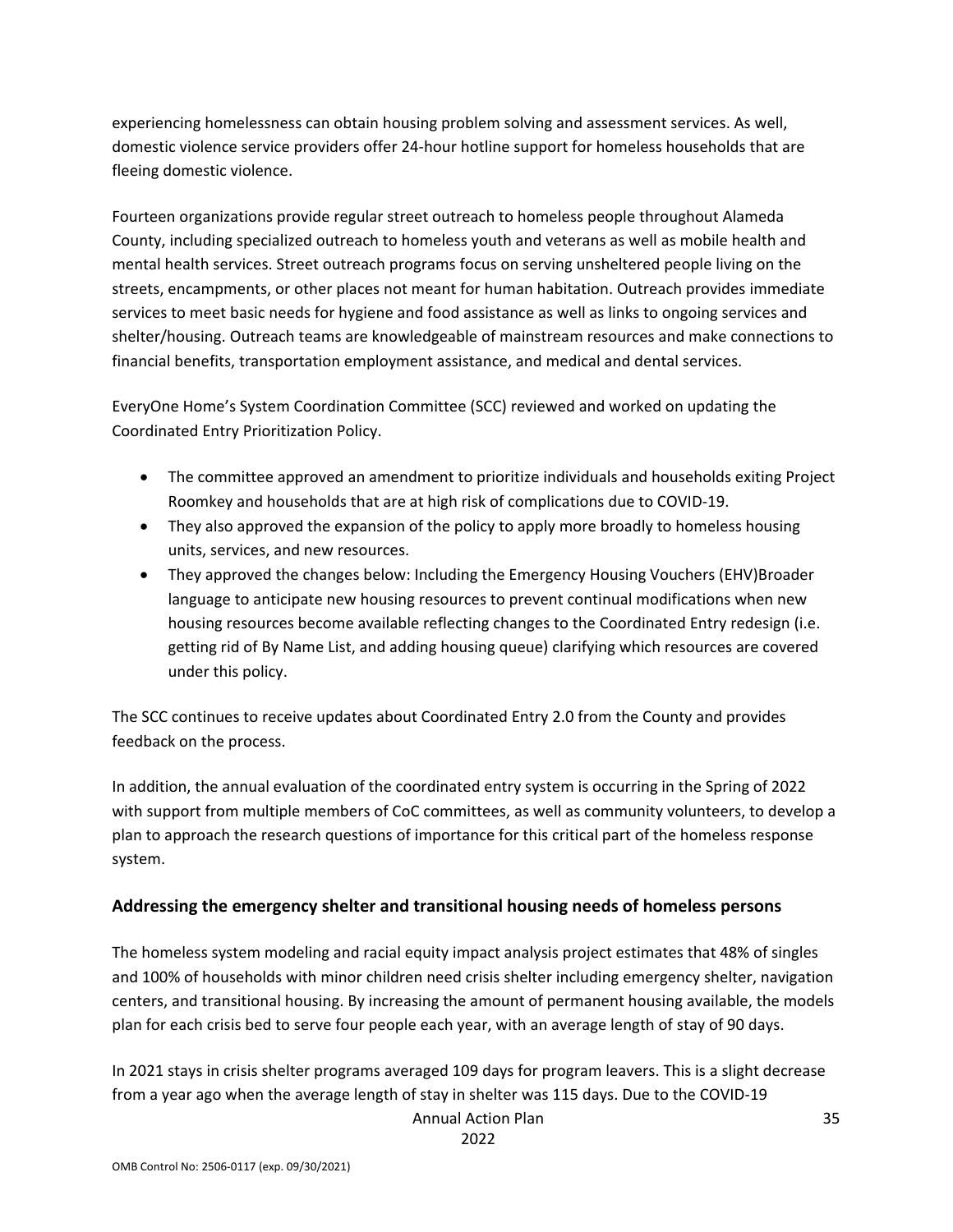pandemic, shelter programs have moved away from congregate shelter environments. Hotels have been converted to shelters through the California state Project Roomkey. On a whole, more people are being sheltered now in Alameda County than before the pandemic. The pandemic has also mobilized permanent housing resources, such as California state Project Homekey. These resources are being targeted to helping households exit from shelters into permanent housing.

**Helping homeless persons (especially chronically homeless individuals and families, families with children, veterans and their families, and unaccompanied youth) make the transition to permanent housing and independent living, including shortening the period of time that individuals and families experience homelessness, facilitating access for homeless individuals and families to affordable housing units, and preventing individuals and families who were recently homeless from becoming homeless again**

The effort to center racial equity in homeless system design lead the Continuum of Care to imagine new ways of preventing and ending homelessness. These include a dedicated affordable subsidy program and a shallow subsidy program. Dedicated Affordable Housing would provide a deep subsidy to households with low support service needs, including seniors and people on fixed incomes. The system modeling estimates that 28% of households with only adults and 30% of households with minor children need Dedicated Affordable Housing. The Shallow Subsidy Program will provide a renewable shallow subsidy to assist households with earned income in making up the difference between their earnings and the cost of rent. The modeling anticipates that 13% of households with only adults and 21% of households with minor children need a shallow subsidy to end their homelessness. Currently, EveryOne Home is convening partners to build out program eligibility criteria and infrastructure in order to implement the Dedicated Affordable and Shallow Subsidy programs.

The Results Based Accountability Committee supports the EveryOne Home initiative to establish system wide performance outcomes and to evaluate effectiveness of programs against those outcomes. Performance measures include shortening the length of time homeless, increasing permanent housing exits, and reducing returns to homelessness from permanent housing. These measures are published quarterly through the Practitioner's Scorecard on the Results Based Accountability page of the EveryOne Home website.

Alameda County's Health Care Services Agency and EveryOne Home collaborate with the local veteran's administration to streamline the referral and assessment process for chronically homeless veterans to access Veteran's Affairs Supportive Housing (VASH) vouchers. The 2020 Housing Inventory Count shows 409 VASH units in Alameda County. The Support Services to Veteran Families (SSVF) program provides rapid re-housing and shallow subsidies to veteran families. Operation Vets Home is a multi-agency cooperative effort to end veteran homelessness that is supported by EveryOne Home and the Veteran's Affairs Medical Center. Veteran serving organizations meet weekly for case conferencing using a prioritized by name list of veteran households experiencing homelessness. Case conferences report on progress toward permanently housing veteran households and collaboratively troubleshooting

> Annual Action Plan 2022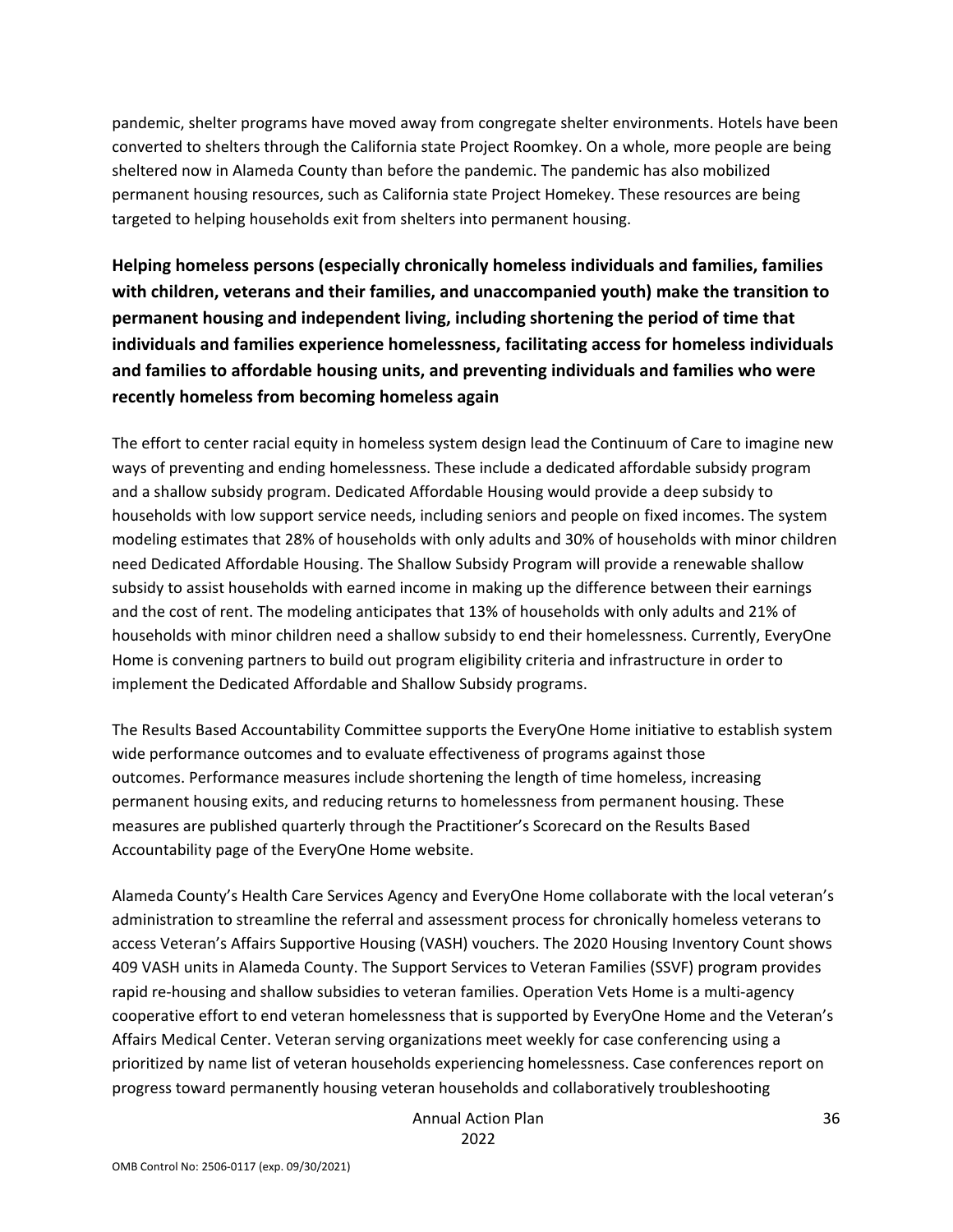challenges.

HCD and EveryOne Home work together to ensure that each community in Alameda County creates permanent housing opportunities that are affordable and accessible to the EveryOne Home target populations. The collaboration will continue with local housing authorities to increase the number of mainstream vouchers available to homeless households and deploy resources such as the Emergency Housing Vouchers.

The AC Impact program, funded by HUD Continuum of Care Program, provides expanded street outreach, engagement, and housing navigation services, along with 50 housing vouchers for chronically homeless adults. As well, Health Care Services Agency has expanded the housing opportunities available to homeless people with serious mental illness through the Mental Health Services Act and No Place Like Home programs.

**Helping low‐income individuals and families avoid becoming homeless, especially extremely low‐income individuals and families and those who are: being discharged from publicly funded institutions and systems of care (such as health care facilities, mental health facilities, foster care and other youth facilities, and corrections programs and institutions); or, receiving assistance from public or private agencies that address housing, health, social services, employment, education, or youth needs.**

The homeless system modeling with racial equity impact analysis seeks to prevent extremely low‐ income adults and households with minor children from becoming homeless. The models estimate that 20% of households with only adults could be prevented from becoming homelessness, and 50% of households with minor children. Strategies for preventing homelessness include:

- Housing problem solving with flexible financial resources that can be accessed as needed (not once in a lifetime).
- Shallow subsidies that are renewable based on the household's income.

In federal fiscal year 2021 (10/1/2020‐9/30/2021) the homeless housing crisis response system provided prevention services to 360 households. Prevention services are funded by Support Services to Veteran Families (SSVF), Whole Person Care, state of California redevelopment "boomerang" funds to Alameda County, HUD Emergency Solutions Grant (ESG), and the philanthropic initiative Keep Oakland Housed.

Alameda County plans to continue a program that uses rapid rehousing (RRH) strategies to ensure that people leaving State correctional facilities avoid homelessness. As well, the THP+ program provides transitional housing for youth aging out of foster care, again to prevent those young people from entering homelessness. In addition, the Social Services Agency in the County, in collaboration with local providers, is development an 'Emancipation Village' with housing and services for emancipating foster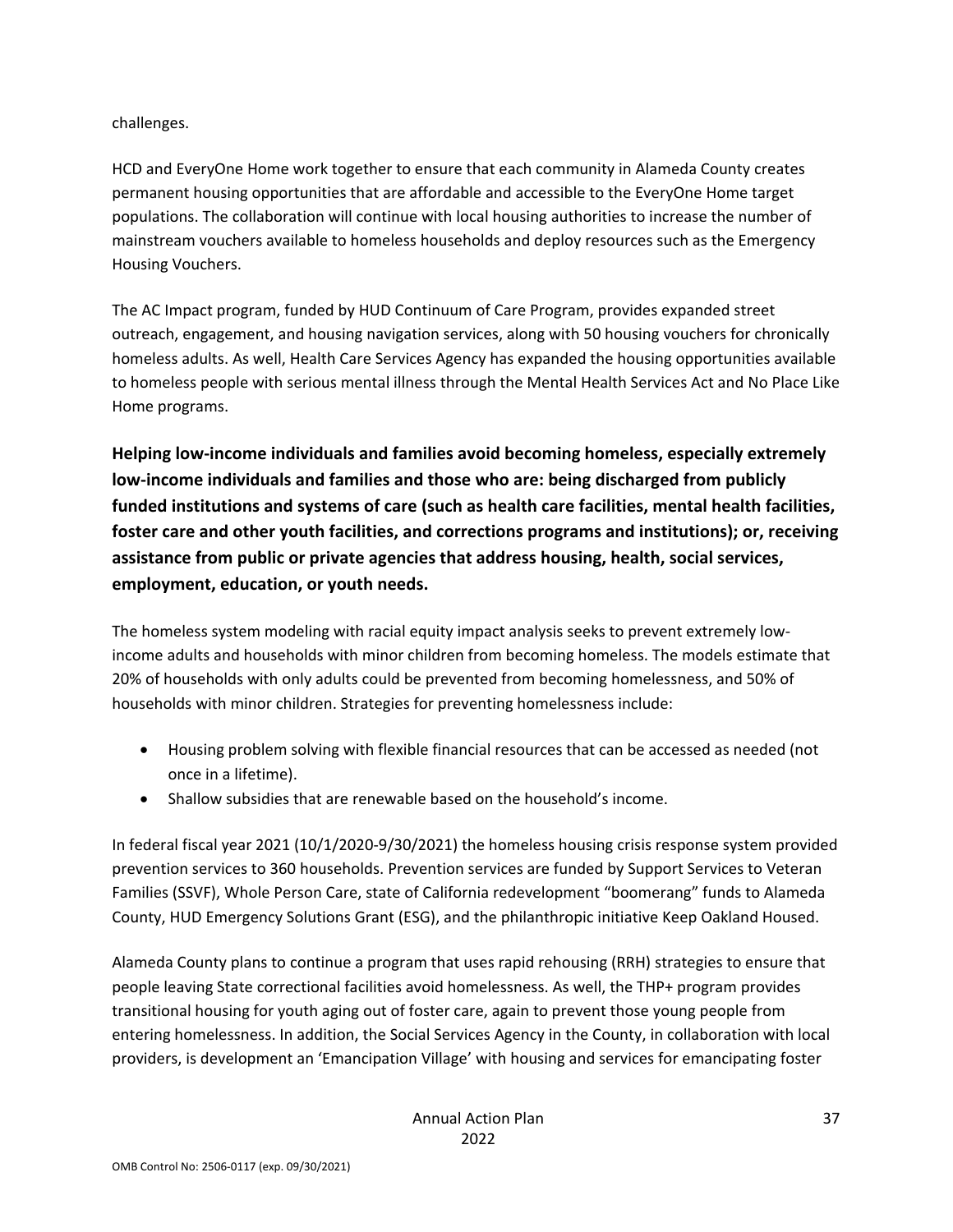youth. Located in Oakland, Emancipation Village will serve youth from the entire County.

EveryOne Home and Alameda County worked together to develop policies for the deployment of Emergency Housing Vouchers to be targeted to those most vulnerable in our community and our Continuum of Care voted on setting aside 9% for Transition Aged Youth and 10% for survivors of Gender Based Violence.

The survey that is being conducted as part of the Point in Time Count effort this year with about 1200 individuals experiencing sheltered and unsheltered homelessness asks the respondent about what event or events caused them to be unhoused, what they feel could have prevented their homelessness, and what services and supports they have accessed. These questions we hope will better identify the strategies and resources that would most effectively prevent homelessness for our community.

Alameda County also has voted to expand it's governance to include a new committee on Homelessness Prevention, which will bring together key stakeholders to collaborate on how to prevent homelessness in our county through reducing the inflow and ensuring effective diversion programs.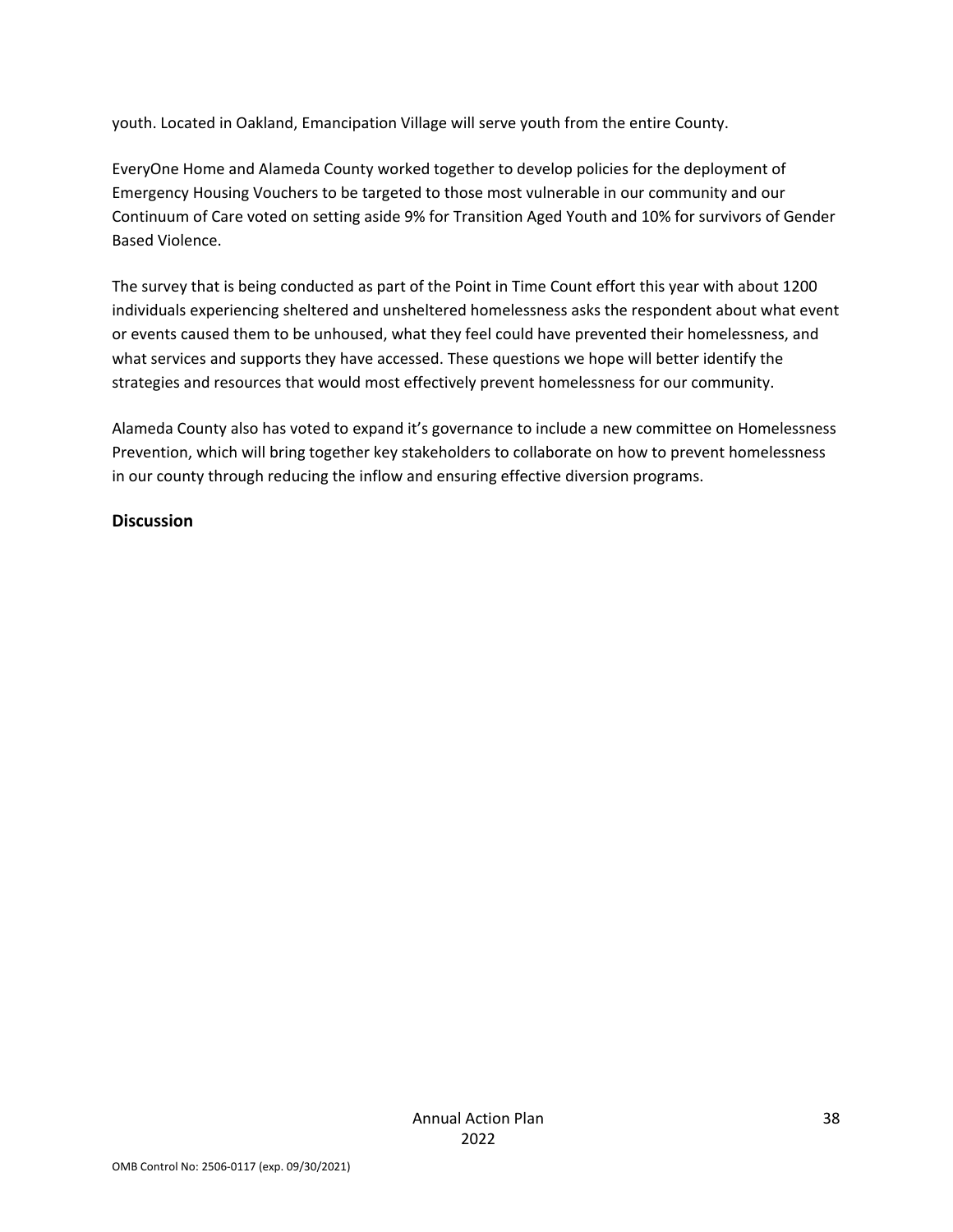# **AP‐75 Barriers to affordable housing ‐91.420, 91.220(j)**

#### **Introduction**

The barriers to providing affordable housing are based on real estate market and other factors. Affordable housing projects are difficult to build due to the high costs of building materials. The cost and limited availability of land in the Consortium contribute to high development costs. Affordable housing developments generally require multiple funding sources from public and private sources.

CHAS data on severe housing problems indicated that 68,964 renter households and 41,031 owner households in the Consortium had one or more housing problems. 18% of renter households and 7% of owner households were overcrowded. The elderly are also affected by cost burdens, as 7% of senior with incomes below 30% AMI paid more than 30% of their monthly income on housing costs. According to the Alameda County Housing Authority, the number of Section 8 vouchers under contract declined even though there was an increase in the number of families that were eligible for rental assistance. The number of total available rental units in the County has risen over the past five years, yet the number of affordable units has declined. With the ownership housing market escalating, the rental market is experiencing escalating rents.

For many homebuyers and renters who are disabled, accessibility is a large barrier to finding an affordable living space. There are 84,673 people who are disabled within the Consortium; disabled adults comprise 8.5% of the Consortium population.

In January 2020, the Alameda County HOME Consortium updated its *Analysis of Impediments to Fair Housing (AI).* According to AI, there is great need for affordable housing for families, individuals, and households with special needs within the Consortium; yet, developers of affordable housing and governmental agencies still encounter neighborhood opposition. Neighborhood support and consultation is sought early in the development process so questions about proposed development can be addressed. Neighborhood opposition is often raised on the basis of local land use codes and ordinances, such as what is allowed through local zoning codes and ordinances, parking needs, environmental review, or the loss of property tax due to the property tax exemption, making it difficult to raise a charge of discrimination under the Fair Housing Act.

To work towards community acceptance, developers and jurisdictions have sought to involve the public early on in the development process, through neighborhood meetings, information sessions on housing needs in the community, and field trips to exemplary housing developments. The Consortium jurisdictions have implemented a variety of public policies and programs to eliminate general barriers to affordable housing. Several jurisdictions in the Consortium fund an affordable housing campaign by East Bay Housing Organizations which sponsors Affordable Housing Week, held annually in May, offering tours, open houses, media presentations, and information regarding affordable housing.

#### **Actions it planned to remove or ameliorate the negative effects of public policies that serve**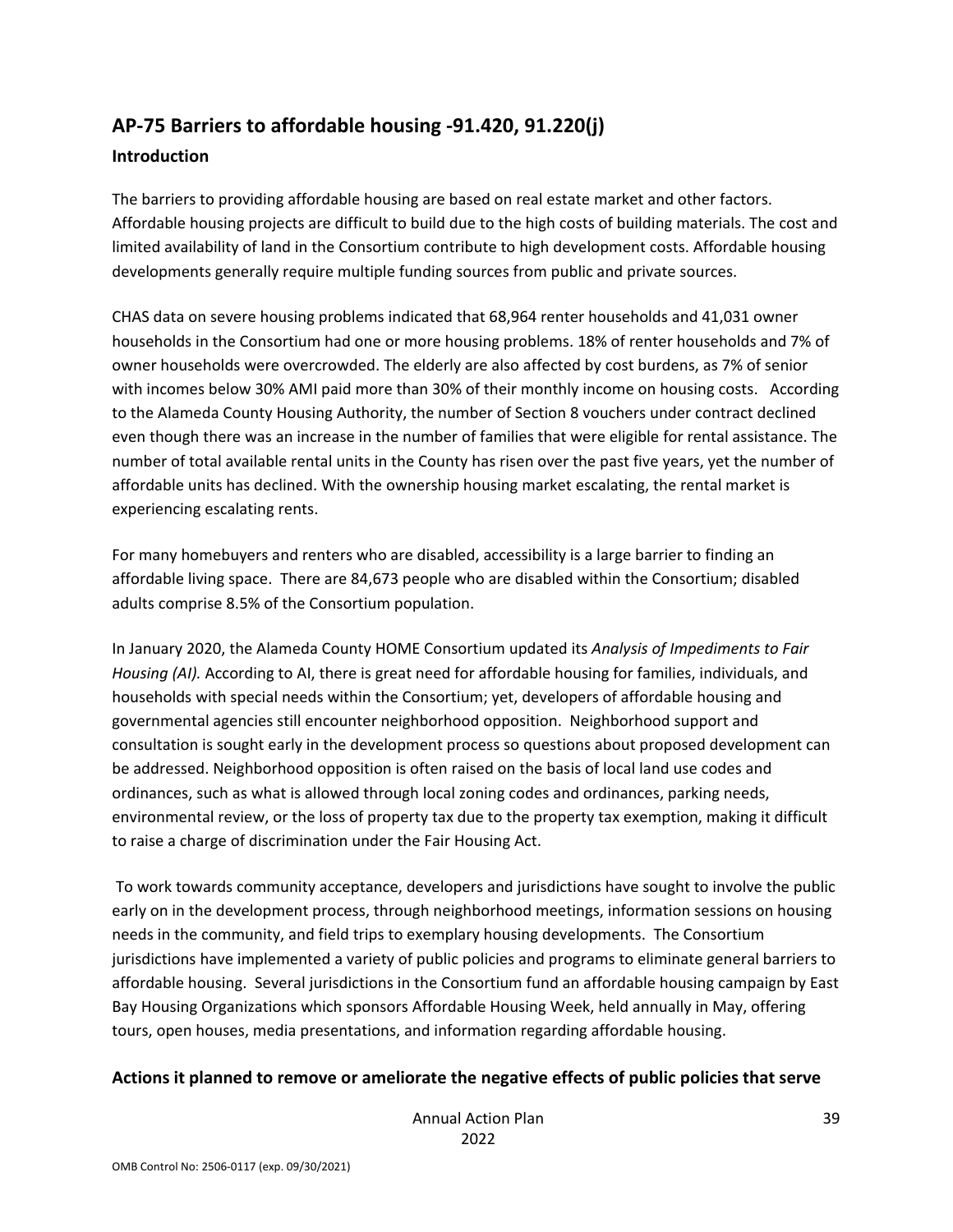## **as barriers to affordable housing such as land use controls, tax policies affecting land, zoning ordinances, building codes, fees and charges, growth limitations, and policies affecting the return on residential investment**

HOME Consortium jurisdictions impose development fees or in-lieu fees on residential development. To facilitate the development of affordable housing in the jurisdictions, some cities will waive their development fees on affordable units and some cities will impose in‐lieu fees on market‐rate developments, which can create affordable housing funds. Cities will allow for modifications in the project plans, such as reduced parking requirements for affordable housing projects. The partial or total waiver of development fees and the ability to reduce such requirements as parking provide an incentive for developers to build affordable housing by decreasing per unit costs. To encourage the development of affordable housing, jurisdictions have adopted or revised various local ordinances that impact the development or maintenance of affordable housing including inclusionary housing zoning, density bonus, secondary unit, condominium conversion, and mobile home ordinances. The process of revising General Plans, including the Housing and Land Use Elements, and Area‐Specific Plans, allows for reduction of policies that negatively impact the provision of affordable housing and encourage other policies that promote development which is both high-quality and cost-effective. Some jurisdictions' Housing Elements have policies to encourage rezoning of non‐residential land to residential uses, which increases the supply of land. This is particularly beneficial in areas which are built‐out. Other local planning policies which allow flexibility in design and densities create additional incentives for developers to build affordable housing that is cost-effective.

Legislation allowing waiver of property taxes for low income housing increases the economic viability by reducing operating expenses. California Welfare Exemption applies to housing serving lower income households owned by nonprofit corporations. It applies to housing in which at least 20% of the occupants earn incomes which do not exceed 80% of the area median income and rents are no more than 30% of this income level, housing financed with tax‐exempt mortgage revenue bonds or other public loans or grants, and housing utilizing the low income housing tax credit. Local permitting processes can delay the production of housing and increase the overall costs of development, creating a disincentive to produce affordable housing. Some jurisdictions are making an effort to streamline and simplify the permitting processes so that development schedules and costs may be decreased. Jurisdictions also periodically review the fee structures to ensure that it meets State requirements but are not unnecessarily increasing the cost of housing production.

Developers of affordable housing and government agencies involved in supporting affordable housing encounter neighborhood opposition to low income housing which can stall implementation and impede the provision of affordable housing to needy families and individuals. In response to concerned neighbors, developers and cities seek to involve the public early in the development process, through neighborhood meetings, information sessions on housing needs in the community, and/or field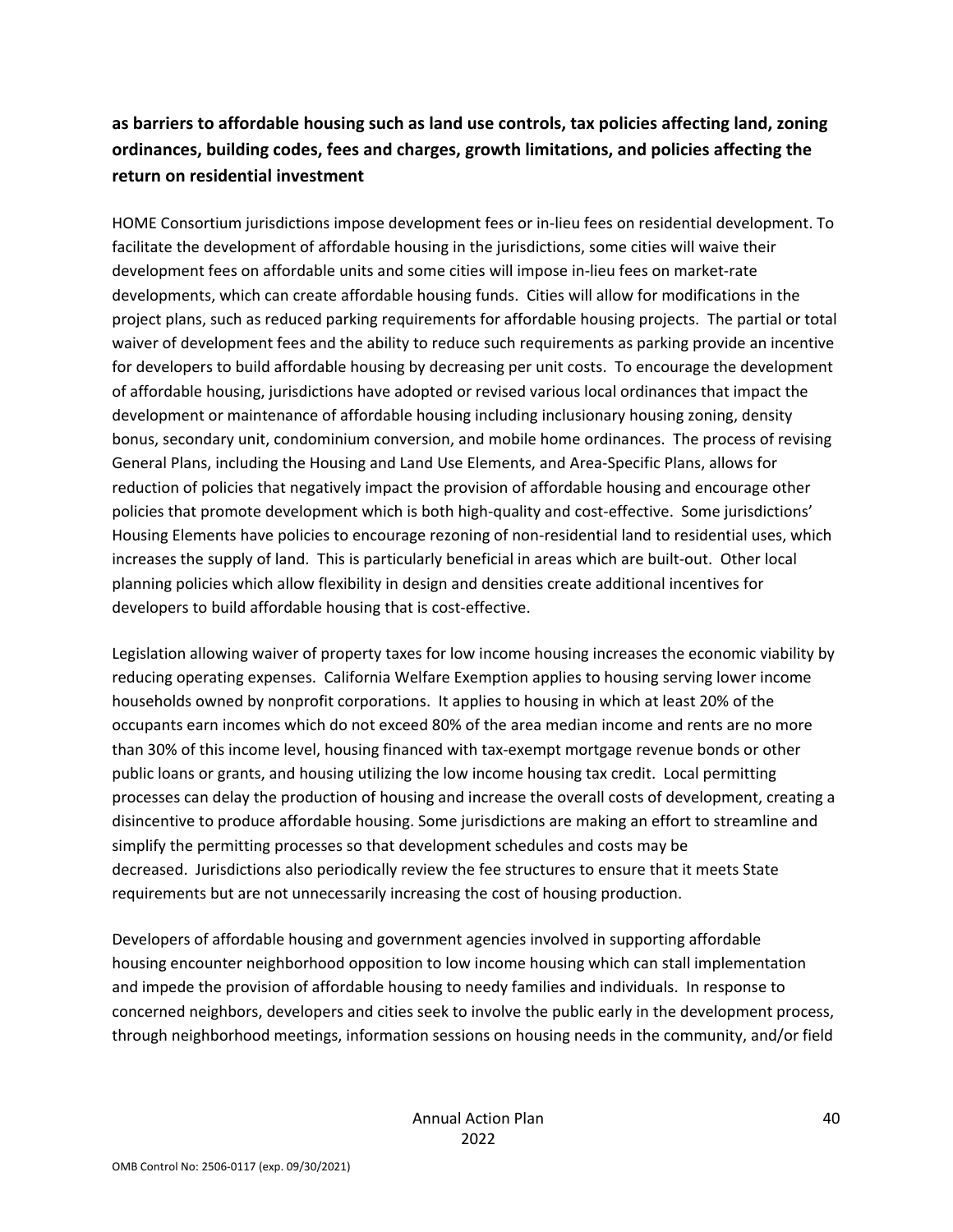trips to exemplary affordable housing developments.

#### **Discussion**

#### Housing Discrimination

Fair housing services are provided to reduce housing discrimination, such as housing counseling to tenants and landlords on their rights and responsibilities, investigating complaints of housing discrimination, dispute mediation and resolution, along with training for realtors and property owners on fair housing laws. The Census shows that Alameda County HOME Consortium is a racially and ethnically diverse community with people of color comprising 45% of the total population. Reports from fair housing agencies in recent years indicate increased numbers of fair housing complaints that charge discrimination based on disability, race, ethnicity, family composition and size.

It is also anticipated that with the COVID‐19 rental eviction moratorium ending, there will be a significant increase in fair housing and tenant/landlord complaints. Additional resources have been added in a number of areas to assist low income tenants with these issues.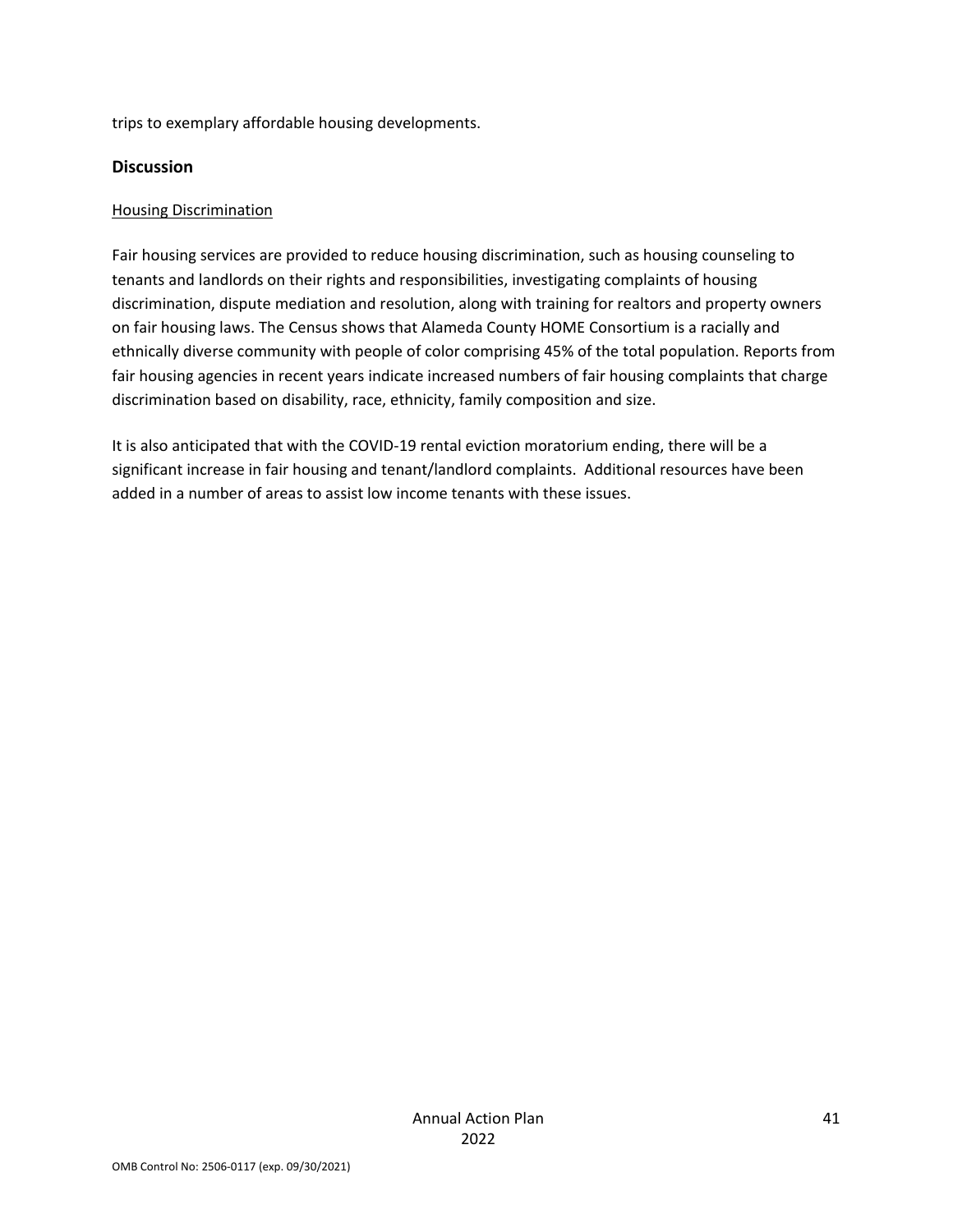## **AP‐85 Other Actions ‐ 91.420, 91.220(k) Introduction**

Low-income families have difficulty securing housing without income supports and/or housing assistance. Many times, they also do not have additional income to pay for other needs such as food, child care, health care and dependable transportation. Living from paycheck to paycheck causes families to be in constant danger of becoming or returning to homelessness. According to the 2020 Census, 16% (14,092) of the Urban County's population was low income; 8,967 households (10%) were very low income (50% or below median household income) and 15,025 households (17%) were extremely low income (at or below 30% of median household income). The 2000 Alameda County median household income was \$55,946. In 2019, was is \$111,700. This is a 100% increase in 19 years. Many lower income families are not keeping pace when incomes rise. COVID‐19 job loss has also affected a number of households income levels.

Many low or no‐income families or individuals that are living in poverty critically need income supports. Income supports include a number of federal, state and locally funded programs to provide these families or individuals with income to live on. The largest program nationally, Temporary Assistance to Needy Families (TANF) provides income to poor families. The amount of assistance depends on the size of the family; however, it is still not enough to move the family out of very low income levels. An income program that provides support for disabled people unable to work is Supplemental Security Income (SSI). Low or no‐income adults who are not eligible for TANF or SSI may receive locally funded General Assistance (GA).

Some of the public services programs provided in the Urban County through the CDBG program are intended to support the service needs of very low income families and individuals, such as the City of Dublin program which provides weekend lunches for families with children who participate in the school lunch program during the weekday, and the Meals on Wheels program that is funded in several jurisdictions which provides meals to low income seniors. The Unincorporated County providing funding to train people who want to start their own business and to develop a childcare center in Cherryland.

#### **Actions planned to address obstacles to meeting underserved needs**

There is significant focus on the provision of affordable housing, supportive social services, and community development programs in the Urban County among all levels of the public and private sectors. A strength of the housing and community development delivery systems is the coordination of efforts between the jurisdictions and the groups that oversee these efforts on an inter-jurisdictional basis. These groups, including the Urban County Technical Advisory Committee, the Alameda County Housing and Community Development Advisory Committee and EveryOne Home, allow jurisdictions to ensure that projects compliment rather than duplicate efforts, and that policies and programs have some consistency throughout the Urban County. An additional strength is the growing level of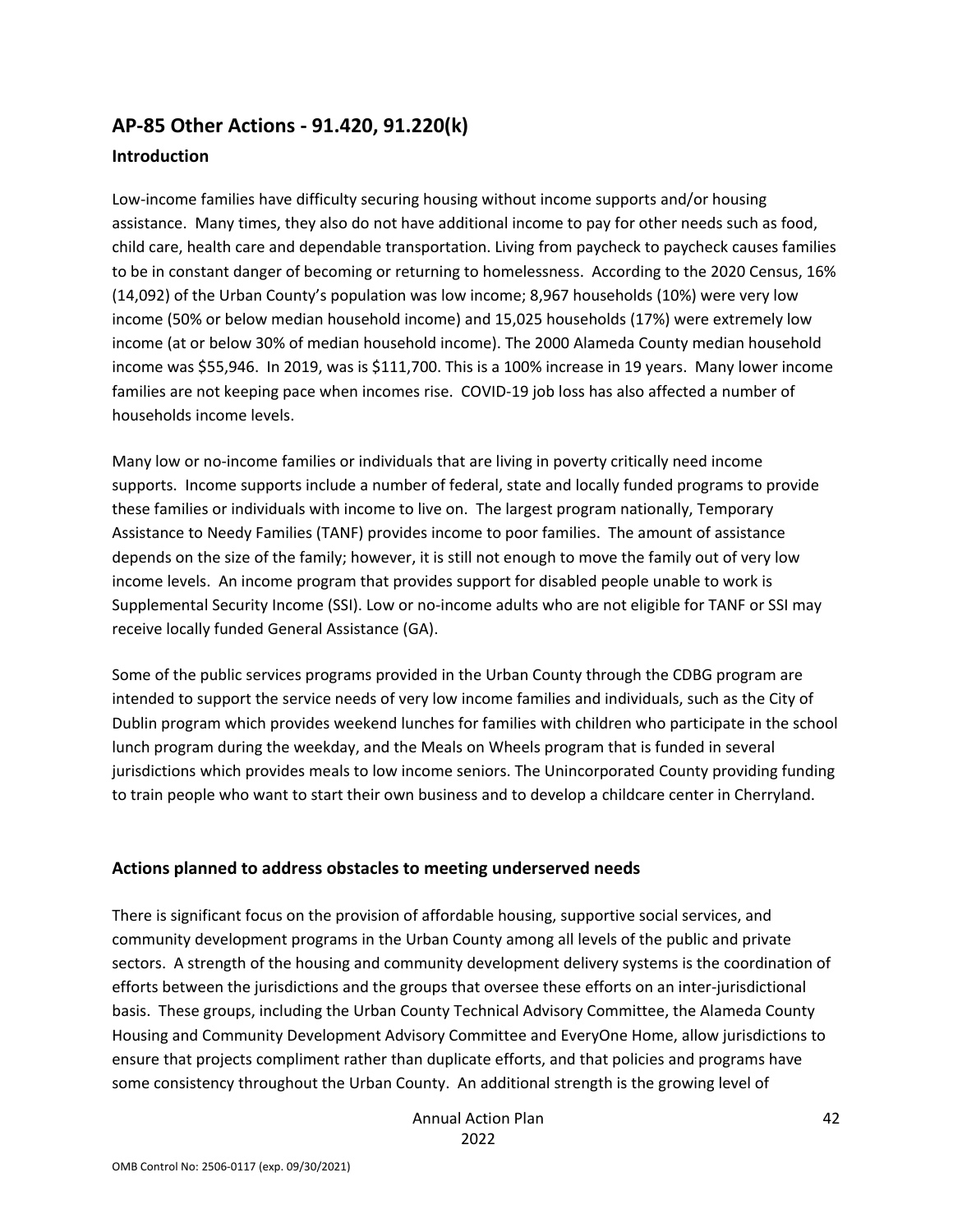coordination between service providers, particularly those addressing housing needs of the homeless and special needs populations, and affordable housing in collaborations. Non-housing community development programs within the Urban County have involved coordination between the Urban County jurisdictions and the organizations focused on the particular community development area, which might be infrastructure improvements, economic development, accessibility improvements or childcare. Cities in the Urban County are working to implement the EveryOne Home Plan to end homelessness in the County by 2024.

The Workforce Investment Board, which emphasizes private sector, employer‐driven job training programs. The Alameda County Self‐Sufficiency Program is designed to operate as a single, integrated system for the delivery of work‐first, employment focused services. The program complies with federal Temporary Assistance to Needy Families (TANF) and Food Stamp Employment and Training requirements and incorporates CalWorks program services and activities. The employment focus of the program features Self‐Sufficiency Centers which provide employment services, transportation, childcare, drug and alcohol abuse treatment and mental health services to help individuals comply with their welfare–to‐work plans.

The HOME Program administered by Alameda County HCD supports rental housing projects to assist households in the Urban County earning up to 60% of area median income. There are additional priority considerations given to proposals that include income targeting to households earning less than 30% of area median income, a target group that includes households living in poverty. Housing developments targeted to families and individuals in this income group often have a social services component to assist the households with other needs such as job training, skill building, case management, and subsidized childcare.

Compliance with Section 3 of the Housing Act is required in connection with many Alameda County HCD and Urban County contracts. The purpose of Section 3 is to ensure that employment and other economic opportunities generated by HUD assistance or HUD‐assisted projects will, if possible, be directed to low and very low‐income persons, particularly persons who are recipients of HUD assistance for housing. HCD has developed materials to distribute to contractors to ensure their good faith efforts in complying with Section 3 requirements.

#### **Actions planned to foster and maintain affordable housing**

The primary gaps facing the Urban County jurisdictions in delivering affordable housing, including supportive housing with services, are high costs and the lack of sufficient financial resources, and issues of community acceptance which can threaten the provision of housing by increasing delays and project costs. The incidence of homelessness in Alameda County continues to be high due to high housing costs, the lack of sufficient funding for housing and supportive services for the homeless, special needs populations, and those at-risk of homelessness. There is also an increasing need for operating subsidies for projects that target lower income households and for project-based rental assistance and for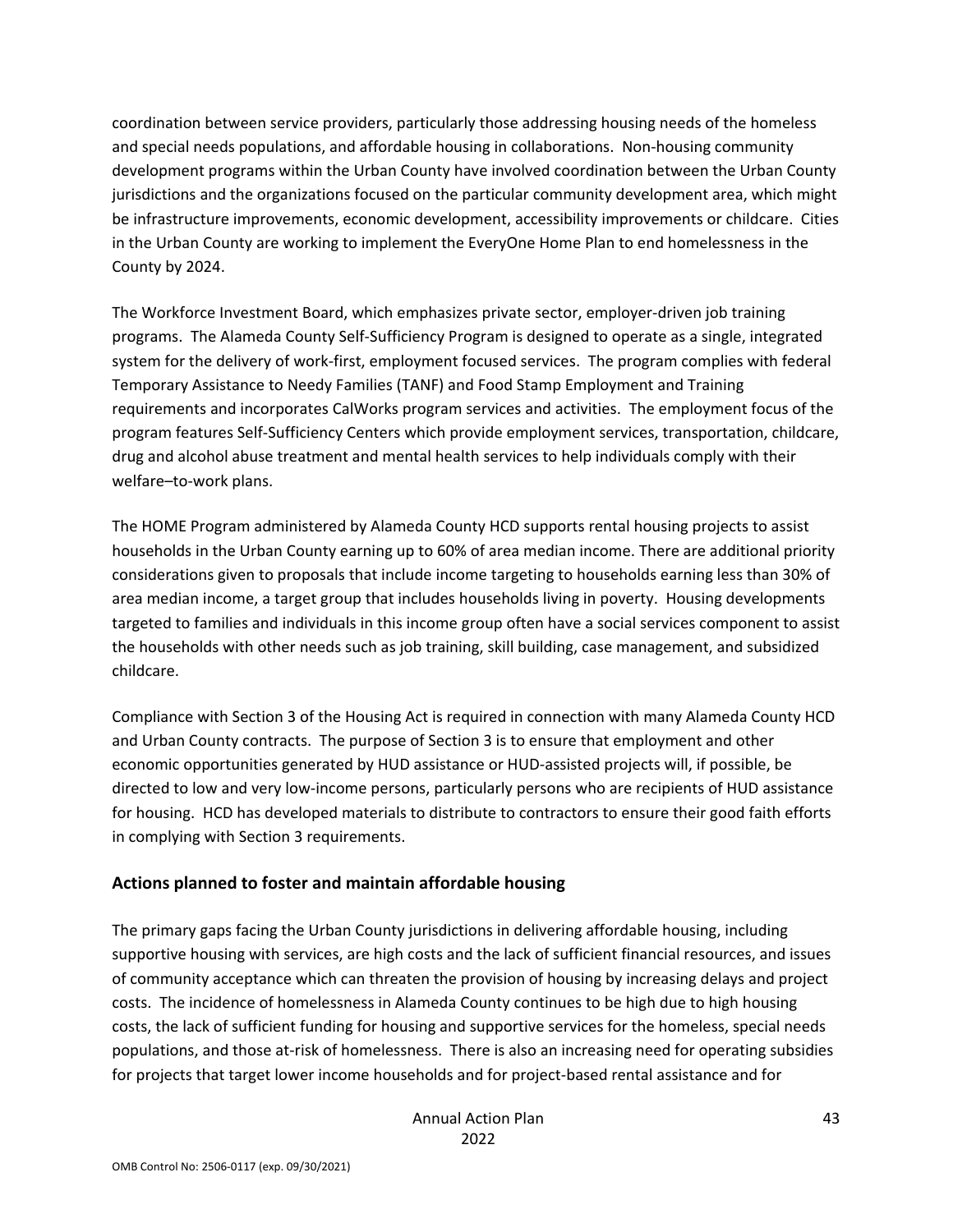rehabilitation and preservation funds. Community development efforts are also subject to insufficient financial resources and the need for better coordination and communication between agencies and organizations.

High land and construction costs, as well as higher than average market rents in many parts of Alameda County, have also made the delivery of affordable housing more difficult. Efforts will be aimed at maintaining the levels of funding currently available for affordable housing operations and development, as well obtaining other sources of funding through competitive grant processes and private or local sources.

Addressing these issues is a high priority for the Urban County, which will continue its efforts to develop programs and policies which link identified needs with available resources, identify sources of financing for affordable housing and community development, provide technical assistance to nonprofit organizations involved in affordable housing and support services, and strengthen coordination efforts between housing, service providers, and governmental agencies. This includes "Boomerang" funds for affordable housing and homeless response that is being administered by Alameda County and some cities within the County.

The Alameda County voters approved a \$500 million general obligation bond for housing in November 2016. Development and implementation of the projects is currently under way.

#### **Actions planned to reduce lead‐based paint hazards**

Lead poisoning is a serious issue in Alameda County with significant numbers of older homes likely to contain lead hazards are occupied by low income families with children. Lead hazards are defined as any condition that causes exposure to lead from lead‐contaminated dust, soil, or paint that is deteriorated or present in accessible surfaces, friction surfaces, or impact surfaces that would result in adverse human health effects.

The Alameda County Healthy Homes Department (ACHHD) is an integrated health, environmental, and housing department whose primary role is preventing, addressing, treating and remediating lead hazards county‐wide. The Department's current lead hazard reduction program is countywide though focused within the Consortium cities of Alameda and Emeryville as well as Ashland, Cherryland and San Lorenzo where child lead poisoning rates and risk factors for child lead poisoning are highest. ACHHD will address LBP hazards and increase access to housing without lead hazards by conducting outreach and training, providing technical assistance, and completing lead‐safe repairs that will also include healthy housing repairs and other minor home repair services to residents and property owners.

Services to the HOME Consortium cities include public education presentations, Environmental Consultations, technical assistance to property owners, and access to lead safety training. Activities carried out include technical assistance to medical providers in the treatment of childhood lead poisoning; primary responder to unsafe work practices; voluntary compliance practices; trainings on

Annual Action Plan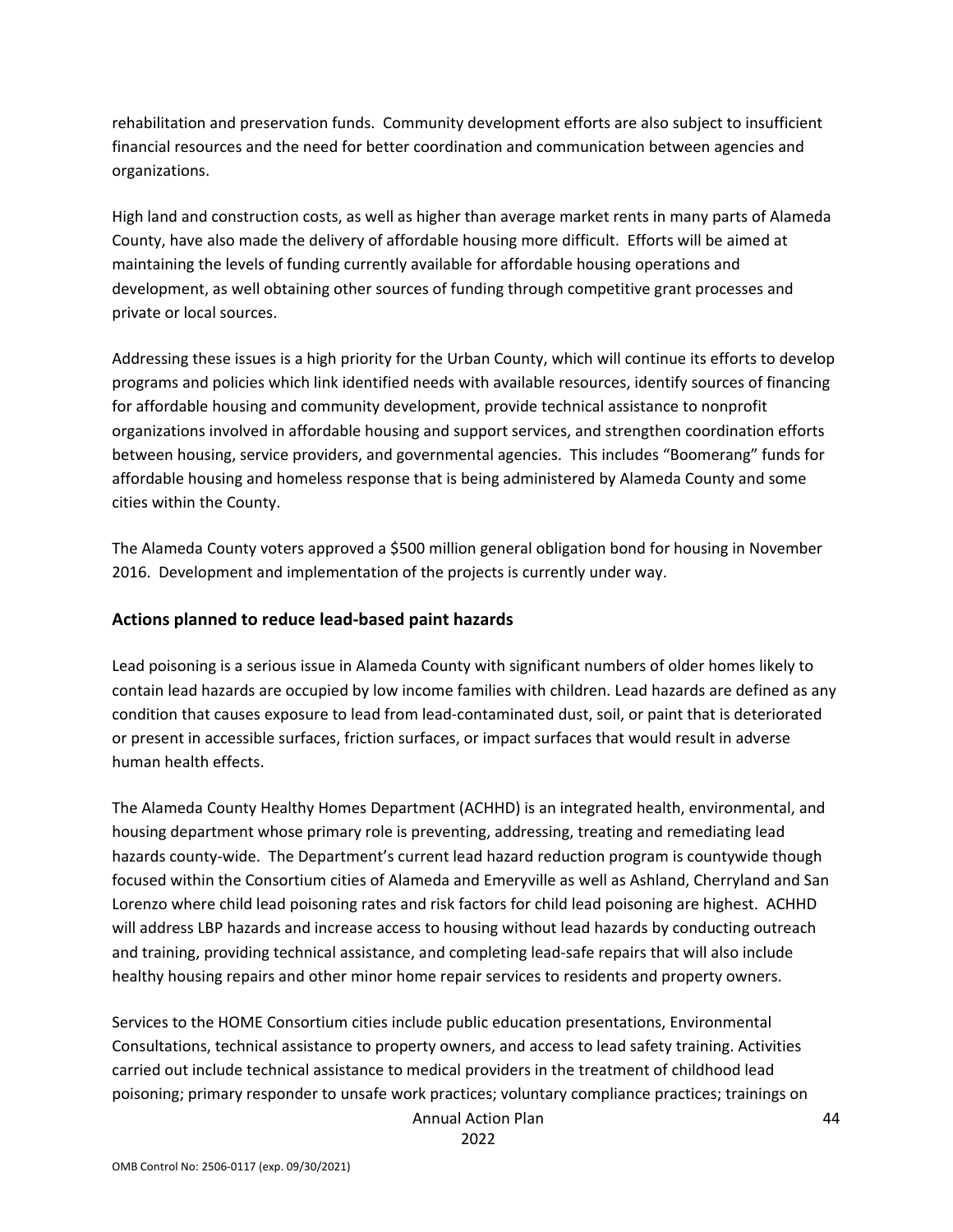Lead‐Safe Work Practices; Essentials of Healthy Housing, and the EPA's Renovation, Repair and Painting Certification.

Lead inspections are conducted on tenant-based rental assistance for HOME and HOPWA units built before 1978 as required (if safe to do so under COVID protections). Lead inspections are also conducted as a part of the Housing Quality Standard (HQS) Inspections for all Shelter Plus Care participants. Lead-based paint inspections would also take place for any homeownership programs administered by HOME and CDBG.

In November 2019 the ACHHD received its 11th HUD Lead Hazard Control grant in the amount of \$3,600,000 including healthy homes initiative funding. This three‐year grant (November 2019 – June 2023) will implement a Lead Hazard Control Program to address residential lead hazards in the County. Under the grant, the ACHHD will complete lead hazard control in 144 units of housing for low‐income residents with young children. Each unit will receive a lead inspection risk assessment and a comprehensive assessment and rating using the Healthy Housing Rating System, which will be used to identify and prioritize healthy housing deficiencies and provide additional health and safety resources, education, tenant and property owner support and compliance, and will strengthen community capacity for addressing and institutionalizing lead safety and healthy housing principles through training and technical assistance to individuals and agencies.

### **Actions planned to reduce the number of poverty‐level families**

The provision of affordable housing, supportive social services, and community development programs in the Alameda County Urban County is coordinated among all levels of the public and private sectors. The housing and community development delivery systems coordinate efforts between the jurisdictions and the groups that oversee these efforts on an inter-jurisdictional basis. These groups, including the Urban County Technical Advisory Committees, the Alameda County Housing and Community Development Advisory Committee and EveryOne Home, allow the different jurisdictions to ensure that projects compliment rather than duplicate efforts, and that policies and programs have some consistency throughout the Urban County. There is coordination between service providers, particularly those addressing housing needs of the homeless and special needs populations, and affordable housing in collaborations such as Shelter Plus Care and the Linkages Program. Non‐housing community development programs within the Urban County coordinate between the Urban County jurisdictions and the agencies or organizations focused on the particular community development area, including infrastructure improvements, economic development, accessibility improvements or childcare.

Alameda County HCD is the lead agency for Continuum of Care Funded Programs which serve the homeless through housing rental assistance and supportive services and aim to reduce the number of people living in poverty in the County. Cities in the County are working to implement the EveryOne Home Plan to end homelessness in the County by 2024.

Annual Action Plan Programs targeted to special needs populations with very low incomes, many of whom are homeless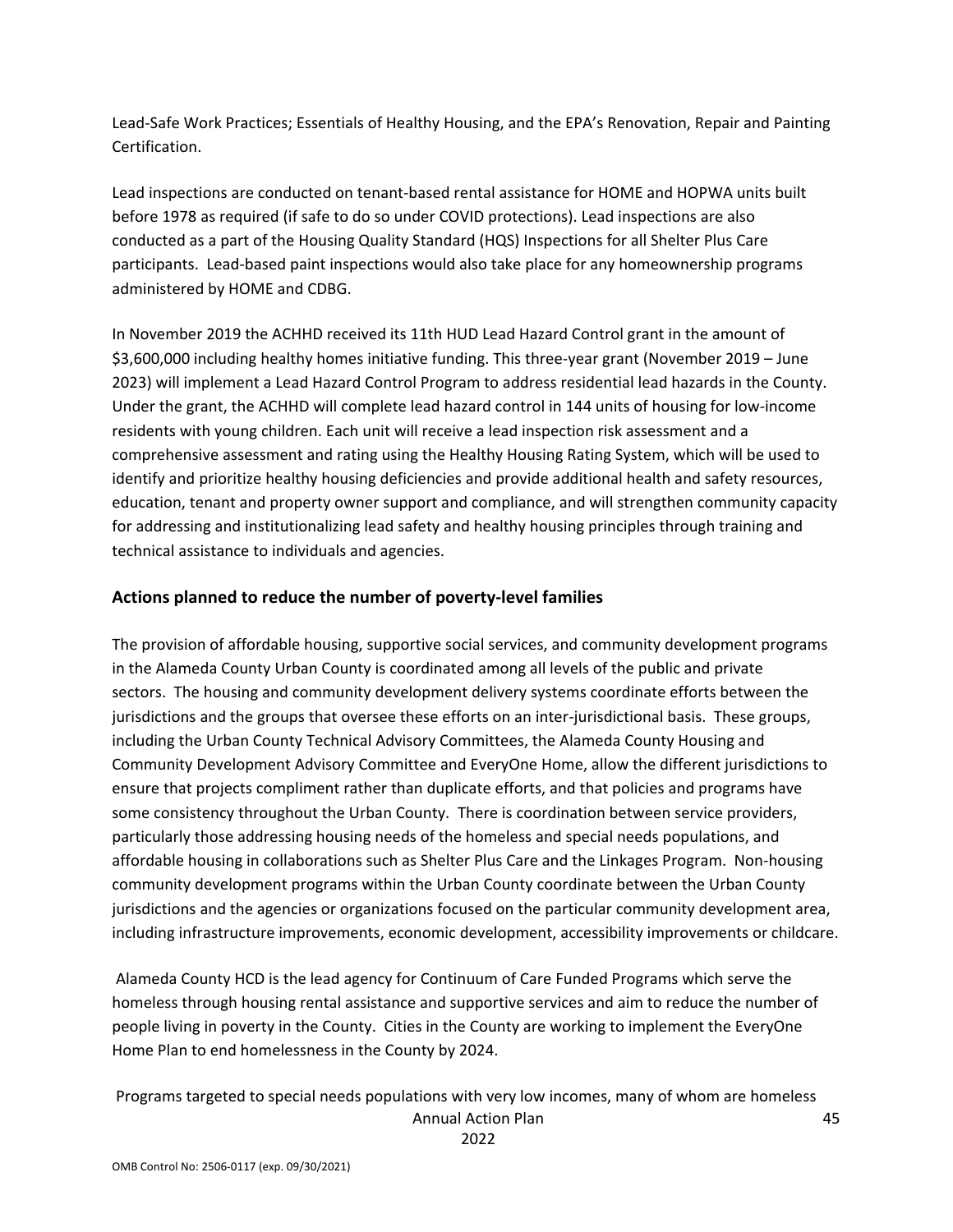and/or live in poverty, such as Continuum of Care funded programs, and Housing Opportunities for People with AIDS, are coordinated with social service agencies and provide affordable housing and other services, such as case management, life skills management, education, and job training.

Compliance with Section 3 of the Housing Act is required in connection with many Alameda County HCD and Urban County contracts. The purpose of Section 3 is to ensure that employment and other economic opportunities generated by HUD assistance or HUD‐assisted projects will, if possible, be directed to low and very low‐income persons, particularly persons who are recipients of HUD assistance for housing. HCD has developed materials to distribute to contractors to ensure their good faith efforts in complying with Section 3 requirements.

### **Actions planned to develop institutional structure**

A primary strength of the housing and community development delivery systems is the coordination of efforts between the jurisdictions and the groups that oversee these efforts on an inter-jurisdictional basis. An additional strength is the level of coordination between service providers, particularly those addressing housing needs of the homeless, special needs populations, and housing providers. The Urban County Technical Advisory Committee (TAC) comprised of staff from the individual jurisdictions in the Urban County, meets bi‐monthly to discuss programmatic and policy matters relating to federal housing and community development funding sources available to these jurisdictions.

The primary gaps facing the Urban County jurisdictions in delivering affordable and supportive housing are primarily the lack of financial resources for development, operations, and support services. Community development efforts are limited due to a lack of financial resources. In some cases, there is also need for stronger coordination between agencies and organizations.

Addressing these gaps will be a high priority for the Urban County. Urban County jurisdictions will continue efforts to identify and utilize new sources of financing for affordable housing, supportive housing, and community development programs; and enhance coordination efforts among housing providers, service providers, and governmental agencies. The Urban County has streamlined and improved the process for selecting and funding housing and community development projects for its HOME and CDBG programs. In addition, Urban County jurisdictions have participated in the larger homeless and special needs housing initiatives (the EveryOne Home Plan and the annual Continuum of Care funding process) to select priorities and projects for homeless and special needs funding.

## **Actions planned to enhance coordination between public and private housing and social service agencies**

HCD is the lead agency in implementing the County's housing initiatives and coordinates actively with jurisdictions and organizations. The Alameda County Urban County Technical Advisory Committee (TAC) meets bi-monthly to coordinate and deliver housing and other services to lower income residents in the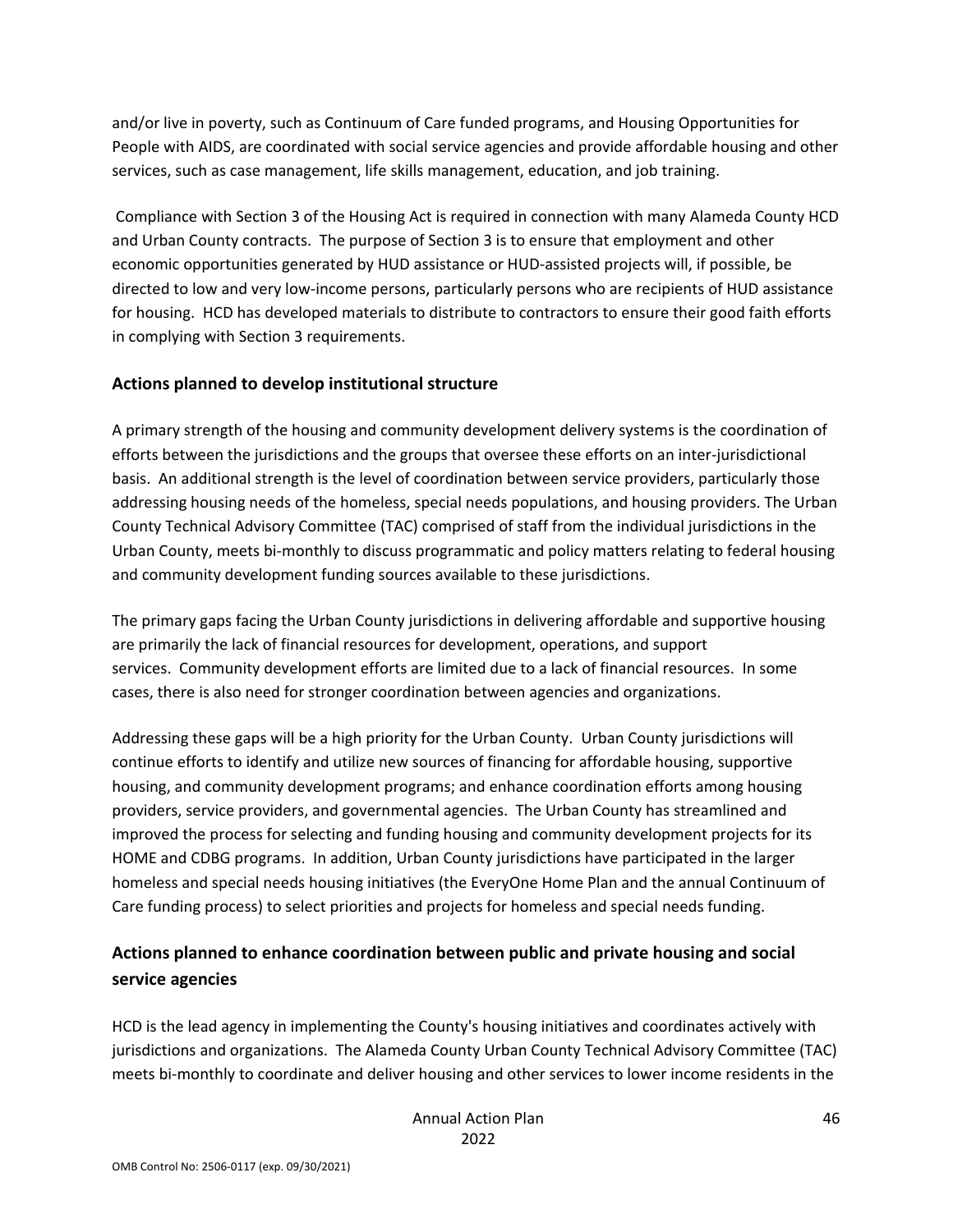Urban County jurisdictions. The Alameda County Housing and Community Development Advisory Committee (HCDAC), provides citizen input on housing and community development policy and implementation within the Urban County. The affordable housing development implemented through HCD is carried out through coordination with private developers, service providers, and lenders and other funders.

HCD jointly administers the Shelter Plus Care Program with the Oakland Housing Authority, City of Alameda Housing Authority, the City of Berkeley and the Housing Authority of Alameda County and also selected nonprofit housing agencies. This program provides housing and supportive services on a longterm basis for homeless persons with disabilities and involves coordination with private housing and social services providers to find housing and services for program participants.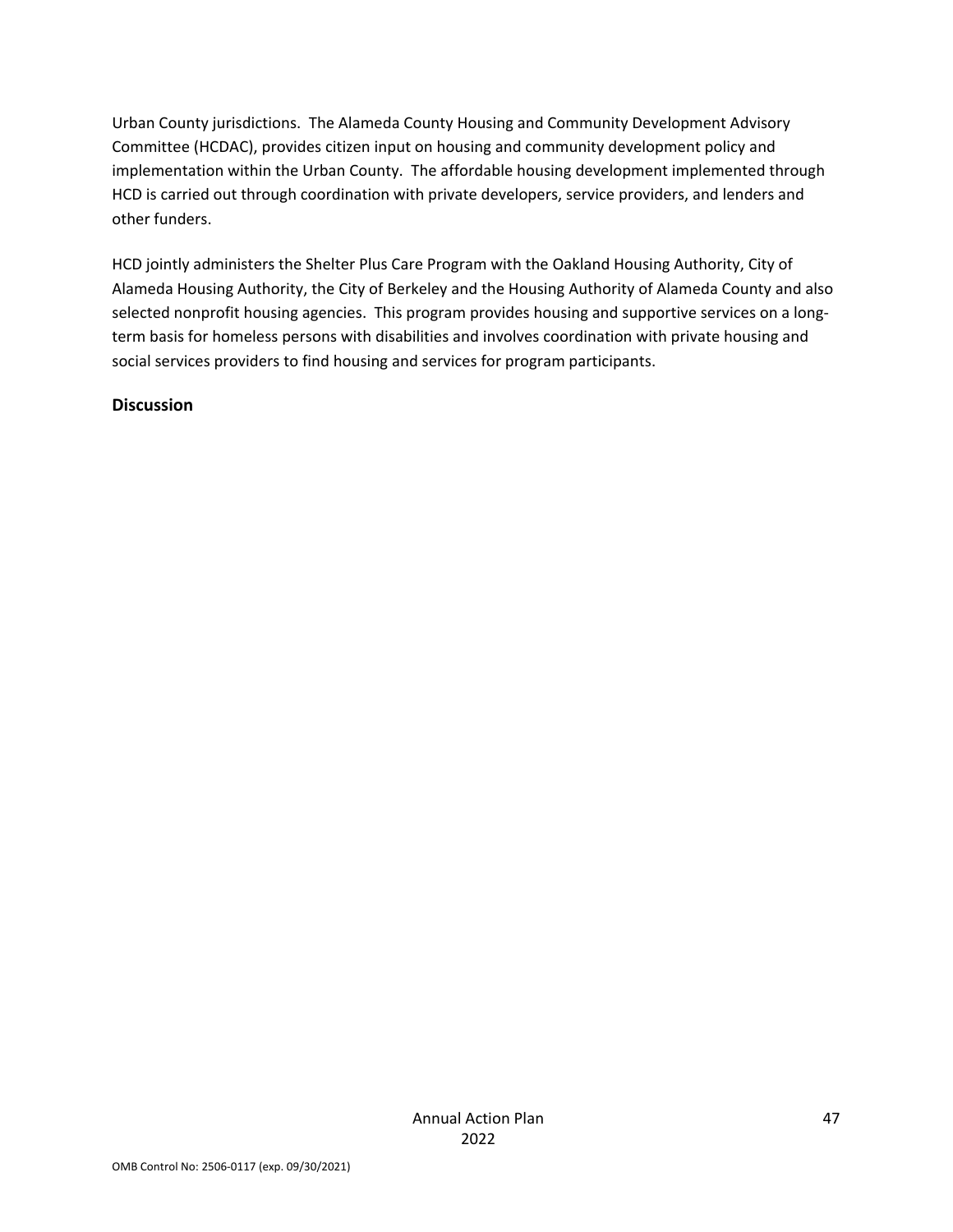# **Program Specific Requirements**

## **AP‐90 Program Specific Requirements ‐ 91.420, 91.220(l)(1,2,4)**

### **Introduction**

### **Community Development Block Grant Program (CDBG) Reference 24 CFR 91.220(l)(1)**

Projects planned with all CDBG funds expected to be available during the year are identified in the Projects Table. The following identifies program income that is available for use that is included in projects to be carried out.

| 1. The total amount of program income that will have been received before the start of the |              |
|--------------------------------------------------------------------------------------------|--------------|
| next program year and that has not yet been reprogrammed                                   | 173,630      |
| 2. The amount of proceeds from section 108 loan guarantees that will be used during the    |              |
| year to address the priority needs and specific objectives identified in the grantee's     |              |
| strategic plan.                                                                            | 0            |
| 3. The amount of surplus funds from urban renewal settlements                              | $\mathbf{0}$ |
| 4. The amount of any grant funds returned to the line of credit for which the planned use  |              |
| has not been included in a prior statement or plan                                         | 0            |
| 5. The amount of income from float-funded activities                                       | 0            |
| <b>Total Program Income:</b>                                                               | 173,630      |

#### **Other CDBG Requirements**

| 1. The amount of urgent need activities                                            | $\Omega$ |
|------------------------------------------------------------------------------------|----------|
| 2. The estimated percentage of CDBG funds that will be used for activities that    |          |
| benefit persons of low and moderate income. Overall Benefit - A consecutive period |          |
| of one, two or three years may be used to determine that a minimum overall         |          |
| benefit of 70% of CDBG funds is used to benefit persons of low and moderate        |          |
| income. Specify the years covered that include this Annual Action Plan.            | 100.00%  |

### **HOME Investment Partnership Program (HOME) Reference 24 CFR 91.220(l)(2)**

1. A description of other forms of investment being used beyond those identified in Section 92.205 is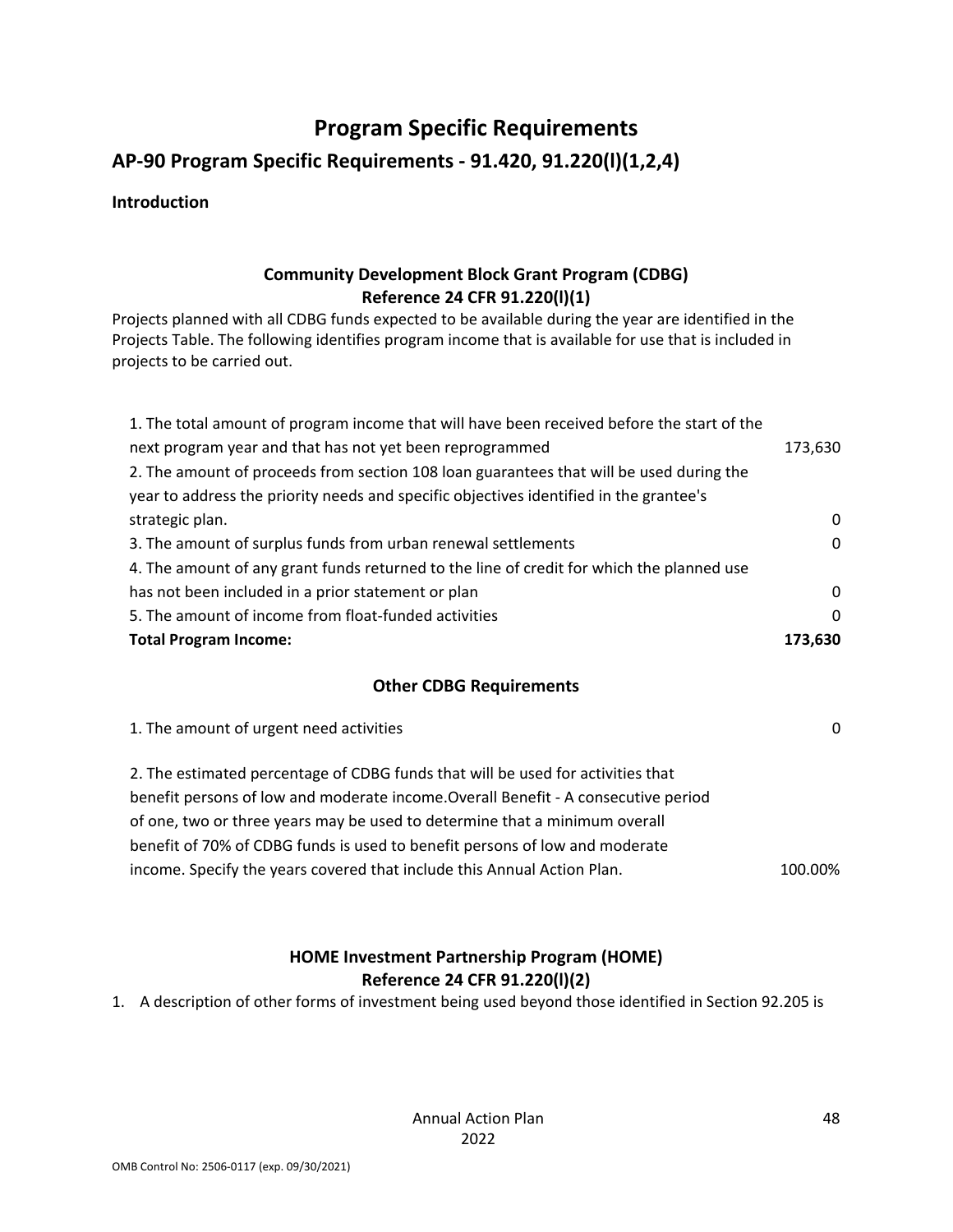as follows:

Tax credits and Measure A1 Bond funds

2. A description of the guidelines that will be used for resale or recapture of HOME funds when used for homebuyer activities as required in 92.254, is as follows:

Not applicable.

3. A description of the guidelines for resale or recapture that ensures the affordability of units acquired with HOME funds? See 24 CFR 92.254(a)(4) are as follows:

Not applicable.

4. Plans for using HOME funds to refinance existing debt secured by multifamily housing that is rehabilitated with HOME funds along with a description of the refinancing guidelines required that will be used under 24 CFR 92.206(b), are as follows:

Not applicable.

### **Emergency Solutions Grant (ESG)**

1. Include written standards for providing ESG assistance (may include as attachment)

EveryOne Home partners developed a county‐wide prevention and rapid re‐housing program model to be implemented with sources including Emergency Solutions Grant funds. The standards for assistance are being updated to incorporate the use of the new assessment scoring tool and continuous prioritization. In addition, Alameda County adopted standards for the operation of emergency shelters and all shelters funded with County general funds and ESG funds are expected to comply with those standards. Those standards include accepting persons referred by coordinated entry with no sobriety or income requirements for receiving ESG assistance.

2. If the Continuum of Care has established centralized or coordinated assessment system that meets HUD requirements, describe that centralized or coordinated assessment system.

Alameda County has a centralized coordinated assessment system that meets HUD's requirements. Households experiencing a housing crisis can request assistance through several access points. The most common will be by calling 211. Individuals and families may also be encountered by street outreach teams and/or contact their regional housing resource center. In all cases the household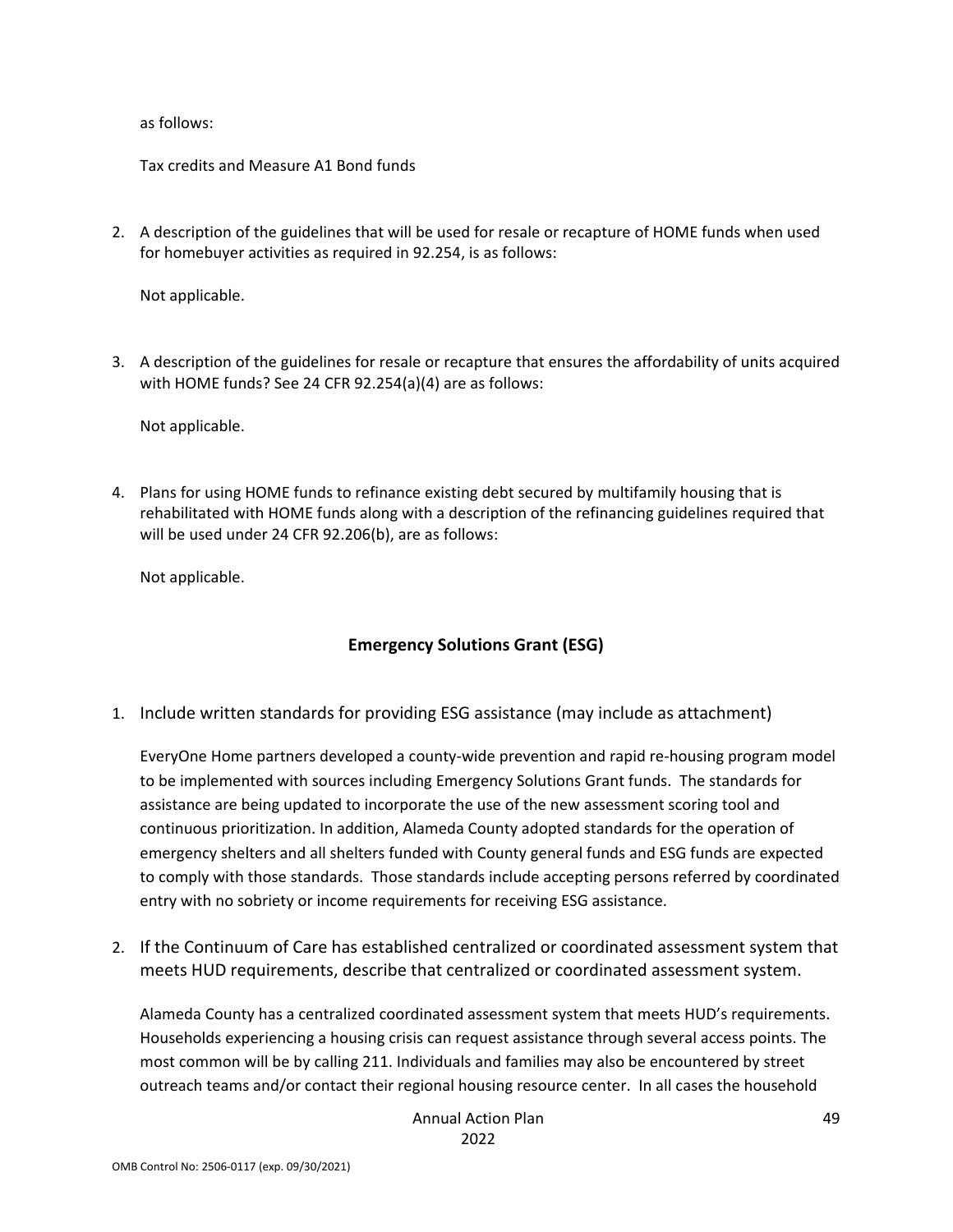will be screened for safety first and referred to 911 or domestic violence (DV) services if either are more appropriate. All victims of domestic violence, stalking, sexual assault, and/or trafficking, have the option of being referred to domestic violence services and continuing to be assessed by the housing crisis response system as well. After the safety screening the access point confirms that household is a resident of Alameda County and then screens them for literal homelessness. All households are offered housing problem solving (diversion), and those who are literally homeless are then offered the opportunity to be assessed and prioritized for housing and services intervention. Coordinated Entry 2.0 was launched for Alameda County in 2021 and includes a new process and protocol for evaluating needs. The Coordinated Entry process uses specific Assessments to obtain information about both the immediate and long‐term needs of persons and households seeking services. Portions of these assessments are weighted and assigned points leading to a score which is used, along with eligibility information, for placing participants on to prioritized queues for referral to crisis and housing resources.

All populations are assessed using the same customized assessment tools to ensure accuracy and that there are no discriminatory biases in the results before being utilized system‐wide. Assessment data and results are part of the client's HMIS record. Prioritization is used to match people to emergency shelter, housing navigation services, Rapid Rehousing, and Permanent Supportive Housing, with all resources being offered first to those who are assessed as most vulnerable and having the highest barriers to housing. All households regardless of assessment scores will get housing problem solving assistance at the time of initial contact. They also have access to housing workshops and legal assistance to keep or obtain housing. All Continuum of Care, ESG, VASH and SSVF funded projects, as well as those funded with state and local resources, are required to report their vacancies to the coordinated entry system and fill them with households referred by coordinated entry.

An in‐depth evaluation of the new Coordinated Entry system 2.0 is currently underway, and is an annual requirement for the CoC.

3. Identify the process for making sub‐awards and describe how the ESG allocation available to private nonprofit organizations (including community and faith‐based organizations).

HCD administers ESG funding on behalf of all of the Urban County jurisdictions. For FY 2020, the Urban County utilized the Alameda County Health Care Services Agency's Housing Solutions for Health Vendor Pool to select eligible vendors to receive ESG contracts. The Housing Solutions for Health Vendor Pool (also known as the Vendor Pool) was approved by the Alameda County Board of Supervisors as part of the Alameda County's goal to end homelessness by 2026. There is an open Request for Qualifications (RFQ) and responses are continuously evaluated on a monthly basis until Vendor Pool funds are expended. This rolling procurement allows vendors to continuously apply and to obtain the necessary qualifications for inclusion in the Vendor Pool. Utilizing the Vendor Pool allow for more consistent funding of agencies selected for the provision of outreach, engagement, benefits enrollment, health and supportive services, and housing and property-related services and

Annual Action Plan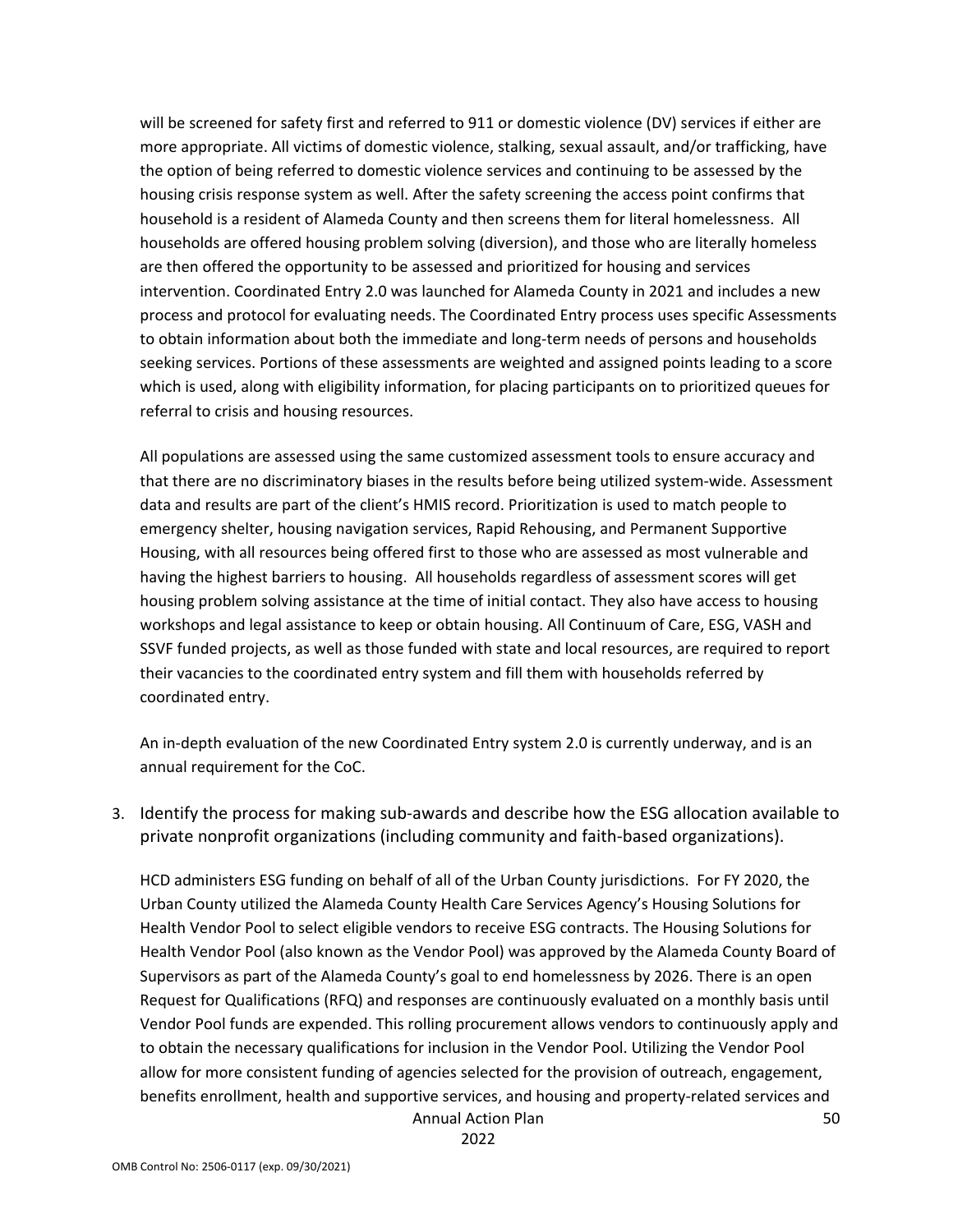expedites the delivery of services to Alameda County residents who are currently or formerly experiencing homelessness. It is not anticipated that units of local government will be subrecipients.

4. If the jurisdiction is unable to meet the homeless participation requirement in 24 CFR 576.405(a), the jurisdiction must specify its plan for reaching out to and consulting with homeless or formerly homeless individuals in considering policies and funding decisions regarding facilities and services funded under ESG.

It is not possible to require participation of formerly homeless individuals on the Alameda County Board of Supervisors. EveryOne Home has one individual with lived expertise of homelessness on its Leadership Board, two members on the Continuum of Care Board, and three members on the Continuum of Care Notice of Funds Opportunity committee that rates and ranks local projects for the annual application to HUD. People with lived experience of homelessness participate in all system planning efforts. For example, the community process to develop The EveryOne Home Plan to End Homelessness: 2018 Strategic Update included six focus groups with persons currently experiencing homelessness. Individuals with lived experience of homelessness also participated in a focus group for input on the survey for the 2022 Point In Time Count.

There was also participation from people with lived experience in the EveryOne Home Strategic planning retreats that started the process to restructure the governance. In 2021, the EveryOne Home Leadership Board voted unanimously to approve that each board and committee will be comprised of 1/3 people with lived experience. The new committees will focus on Outreach, Access and Coordination, CoC Standards, Compliance and Funding, System Impact, Housing Stability and Homelessness Prevention, and Housing Capacity. EveryOne Home plans to have about 36‐40 people with lived experience serving in the new governance model.

EveryOne Home has also started an Emerging Leaders Program to train individuals with lived experience on how to participate meaningfully in leadership roles that determine policies and funding priorities. Recruitment for this program uses targeted outreach to ensure participants reflect the racial and geographic diversity of the community, and a variety of different forms of homelessness. All participants are compensated financially with stipends and additional funding for strategic supportive services is also available to ensure accessibility and retainment.

*5.* Describe performance standards for evaluating ESG.

EveryOne Home utilizes the HUD system wide performance outcome measures for evaluating ESG funded projects. EveryOne Home's Results Based Accountability committee developed system performance outcomes into measures for each component of the Housing Crisis Response System, including those funded by ESG such as outreach, shelter and RRH. The Committee also developed measures for data quality and service quality as well as outcomes. All jurisdictions within Alameda County administering local and federal funds including ESG are incorporate these new measures into funding contracts. For more information see: